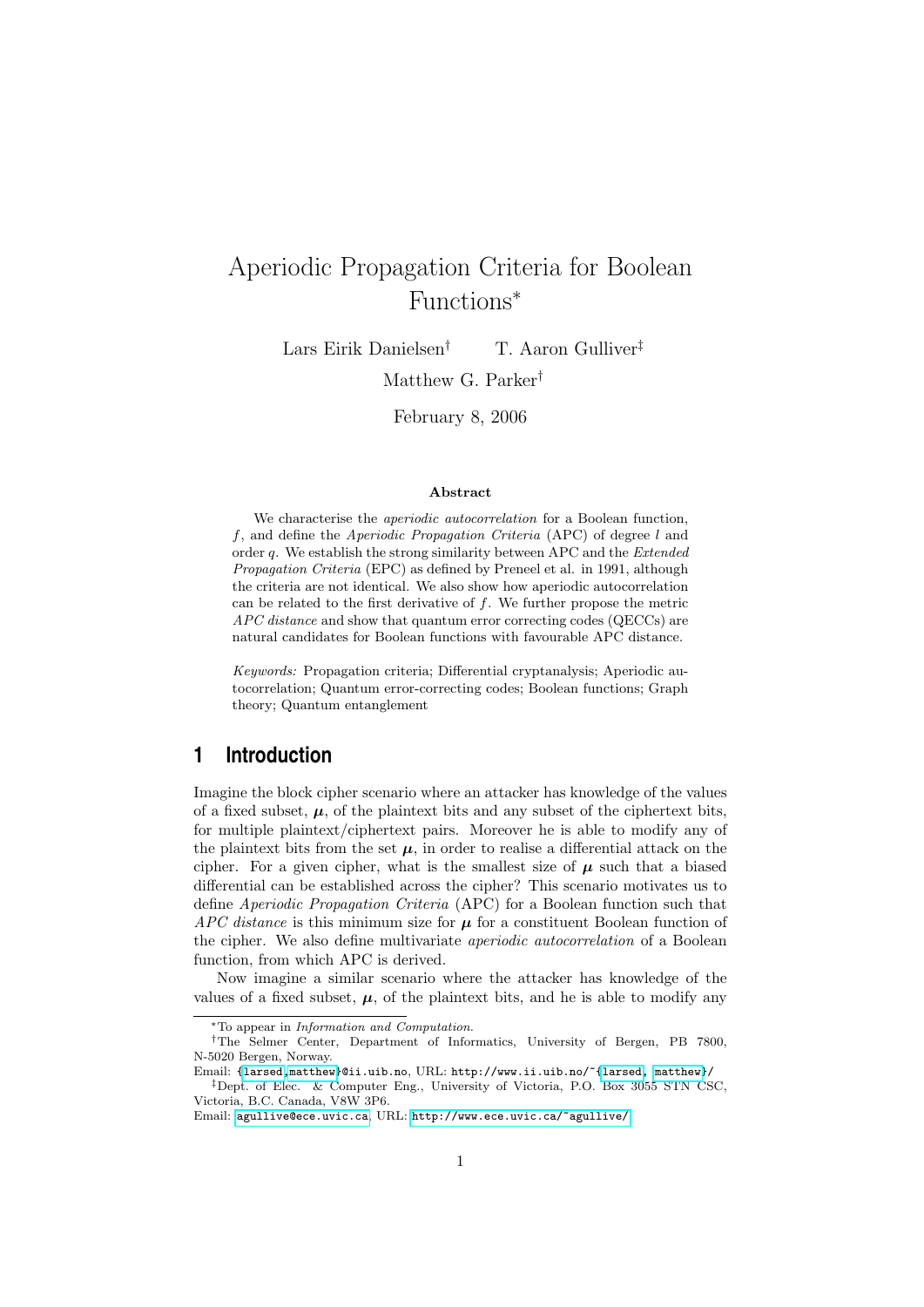subset,  $\boldsymbol{a}$ , of the plaintext bits, but this time  $\boldsymbol{a}$  is not necessarily a subset of  $\boldsymbol{\mu}$ . For a given cipher, and for a given size for  $a$ , what is the smallest size for  $\mu$ such that a biased differential can be established across the cipher? Preneel et al. [\[33\]](#page-29-0) have defined Extended Propagation Criteria (EPC) such that, for a constituent Boolean function of the cipher,  $EPC(l)$  of order q means that a biased differential cannot be found if  $\mu$  is of size q or less given that  $\alpha$  is of size l or less. To ease comparison with APC, we further propose  $EPC$  distance to be the minimum size of  $\mu \cup a$  such that a biased differential can be found. EPC is also considered in [\[8,](#page-28-0) [26\]](#page-29-1).

One purpose of this paper is to characterise aperiodic autocorrelation for a Boolean function, to motivate its use for cryptanalysis, and to consider constructions for Boolean functions with favourable aperiodic criteria, where favourable here means that the aperiodic coefficients are zero at low weight indices. Preneel et al. [\[33\]](#page-29-0) propose (periodic) *Propagation Criteria* (PC) of degree l and order q which evaluates periodic properties of a Boolean function when  $q$  of the input bits are kept constant. In the same way we propose Aperiodic Propagation Criteria (APC) of degree l and order q to evaluate aperiodic properties when q bits are kept constant. It is then natural to compare APC with EPC.

By interpreting our Boolean function of  $m$  variables as a quantum state of m qubits, we also establish, rather surprisingly, that the APC distance of a quadratic Boolean function is equal to the minimum distance of an associated zero-dimensional quantum error-correcting code (QECC) which represents, in turn, a highly-entangled pure quantum state [\[23\]](#page-29-2). We apply recent results on quantum codes to the construction of quadratic Boolean functions with favourable APC. This suggests that the disciplines of *quantum entangle*ment and cryptographic criteria for Boolean functions are closely related [\[32\]](#page-29-3). The mapping of Boolean functions into Hilbert space allows one to apply local unitary transforms to establish orbits of Boolean functions over which APC distance is invariant. Orbits of quadratic functions can be generated by successive *local complementation* (LC) operations on associated graphs  $[3, 18, 19, 42]$  $[3, 18, 19, 42]$  $[3, 18, 19, 42]$  $[3, 18, 19, 42]$ . These graph operations encode the action of a special subset of the local unitary transforms. Similarly, APC distance-invariant orbits of functions of algebraic degree greater than two can also be generated by application of the same set of local unitary transforms. Therefore, a second purpose of this paper is to re-cast the construction of QECCs as a problem of construction of Boolean functions. As a result, we are able to generalise the set of QECCs to Boolean functions of degree greater than two, whereas conventional QECCs only map to Boolean functions of degree two.

This paper is structured as follows. After establishing the notation, we characterise the aperiodic and fixed-aperiodic autocorrelation for a Boolean function. We then define APC, elaborate on the similarities between APC and EPC, and define APC and EPC distance metrics. We consider constructions for quadratic Boolean functions with favourable APC, using known results for QECCs. We also highlight the unusual LC symmetry. Finally we consider the challenging problem of finding constructions for Boolean functions of algebraic degree greater than two with favourable APC, and we describe the generalisation of LC for such functions. We also show, in Appendix B, how to use aperiodic coefficients to compute the combined periodic/negaperiodic coefficients, and vice versa. Symmetries associated with aperiodic autocorrelation are described in Appendix C. Finally Appendix D presents the results of the (truncated) differen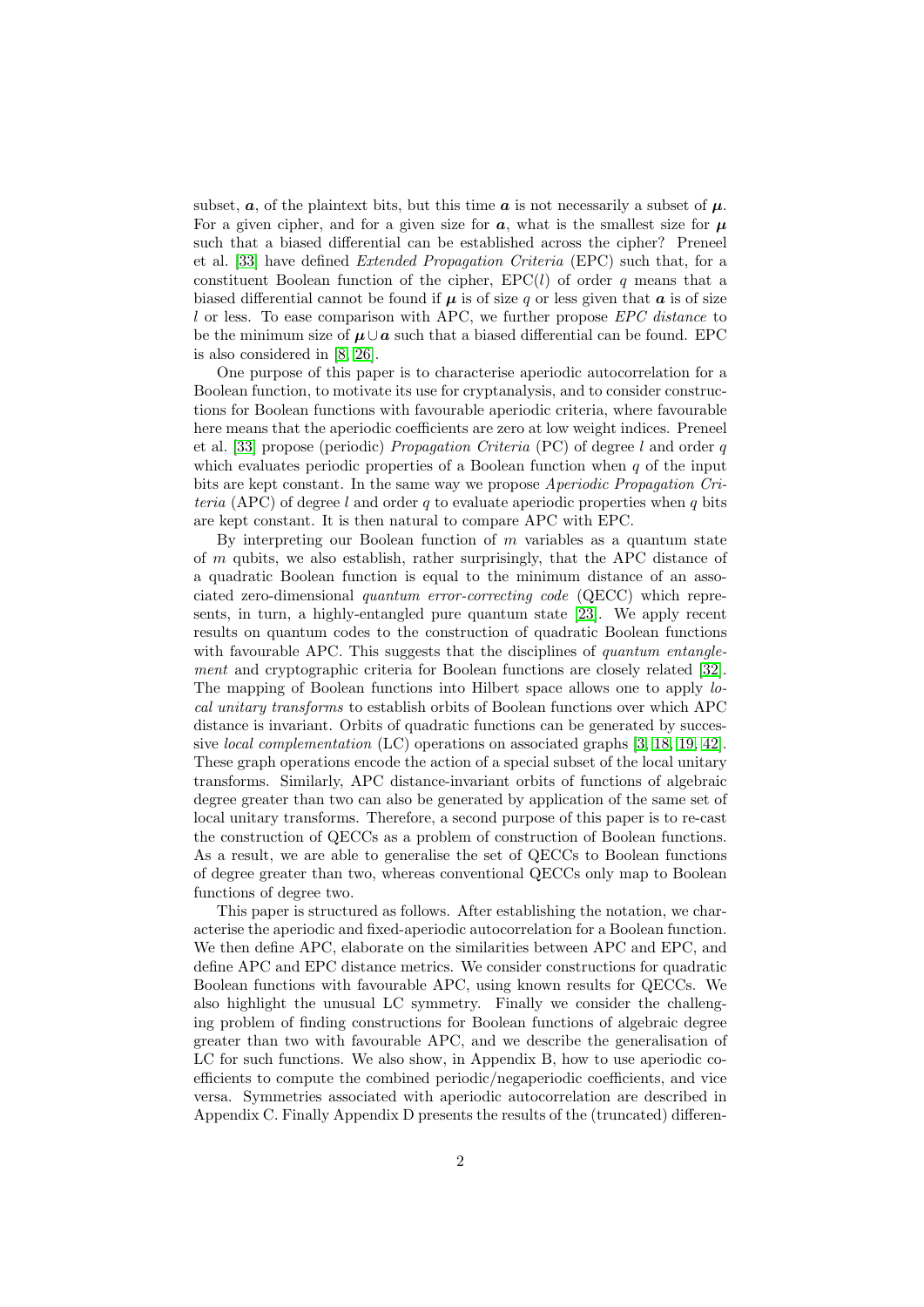tial analysis of a few state-of-the-art S-boxes with respect to periodic, aperiodic, and fixed-aperiodic autocorrelation.

### **2 Preliminaries**

Let  $\mathcal{B}_m$  denote the set of all Boolean functions on m variables. For  $\boldsymbol{a} =$  $(a_0, a_1, \ldots, a_{m-1}) \in \mathbb{F}_2^m$ , the *Hamming weight* of **a** is

$$
\text{wt}(\boldsymbol{a}) = \sum_{i=0}^{m-1} a_i.
$$
 (1)

We define the operators  $\overline{\mathbb{F}}_2^m \to \mathbb{F}_2^m$ , and  $\& \overline{\mathbb{F}}_2^m \times \mathbb{F}_2^m \to \mathbb{F}_2^m$  as bitwise negation and modular multiplication modulo 2, respectively. Let  $a, b, c \in \mathbb{F}_2^m$ , then

$$
\mathbf{c} = \mathbf{a} \& \mathbf{b} \quad \Rightarrow \quad c_i = a_i b_i, \ \forall i, \ 0 \leq i < m. \tag{2}
$$

$$
\mathbf{c} = \overline{\mathbf{a}} \quad \Rightarrow \quad c_i = a_i + 1, \ \forall i, \ 0 \le i < m. \tag{3}
$$

Let  $a, b \in \mathbb{F}_2^m$ , then

$$
\mathbf{b} \preceq \mathbf{a} \quad \Leftrightarrow \quad b_i \leq a_i, \ \forall i, \ 0 \leq i < m,\tag{4}
$$

and we say that  $\boldsymbol{a}$  covers  $\boldsymbol{b}$ .

The dual,  $V^{\perp}$ , of a subspace  $V \subset \mathbb{F}_2^m$  can be described relative to the scalar product,

$$
V^{\perp} = \{ \boldsymbol{x} \in F_2^m \mid \boldsymbol{x} \cdot \boldsymbol{y} = 0, \ \boldsymbol{y} \in V \}. \tag{5}
$$

In particular, for  $r \in \mathbb{F}_2^m$ , we define  $V_r$  as

$$
V_r = \{ \boldsymbol{x} \in \mathbb{F}_2^m \mid \boldsymbol{x} \preceq \boldsymbol{r} \}. \tag{6}
$$

Moreover, for any  $\mathbf{k} \in \mathbb{F}_2^m$ ,  $\mathbf{k} + V$  defines a coset of V.

Let E be any subset of  $\mathbb{F}_2^m$ . For any  $f \in \mathcal{B}_m$  we define  $f \phi_E$  as the *restriction* of f to E such that  $f\phi_E(\mathbf{x}) = 1$  iff  $f(\mathbf{x}) = 1$  and  $\mathbf{x} \in E$ . If E is a k-dimensional linear subspace of  $\mathbb{F}_2^m$  then, for any coset,  $\boldsymbol{b} + E$ , we identify  $f\phi_{\boldsymbol{b}+E}$  with a Boolean function in  $\mathcal{B}_k$ , where the function obtained depends on **b**.

For any  $f \in \mathcal{B}_m$  we define  $\mathcal{F}(f)$  as

$$
\mathcal{F}(f) = \sum_{\mathbf{x} \in \mathbb{F}_2^m} (-1)^{f(\mathbf{x})}.
$$
 (7)

If E is a k-dimensional linear subspace of  $\mathbb{F}_2^m$  then, for any coset  $\mathbf{b} + E$ ,

$$
\mathcal{F}(f\phi_{\mathbf{b}+E}) = \sum_{\mathbf{x}\in\mathbf{b}+E} (-1)^{f(\mathbf{x})}.
$$
 (8)

The (Walsh-Hadamard) Fourier spectrum of  $f \in \mathcal{B}_m$  is expressed as the multiset

$$
\{\mathcal{F}(f + \alpha \cdot x), \ \alpha \in \mathbb{F}_2^m\}.
$$
 (9)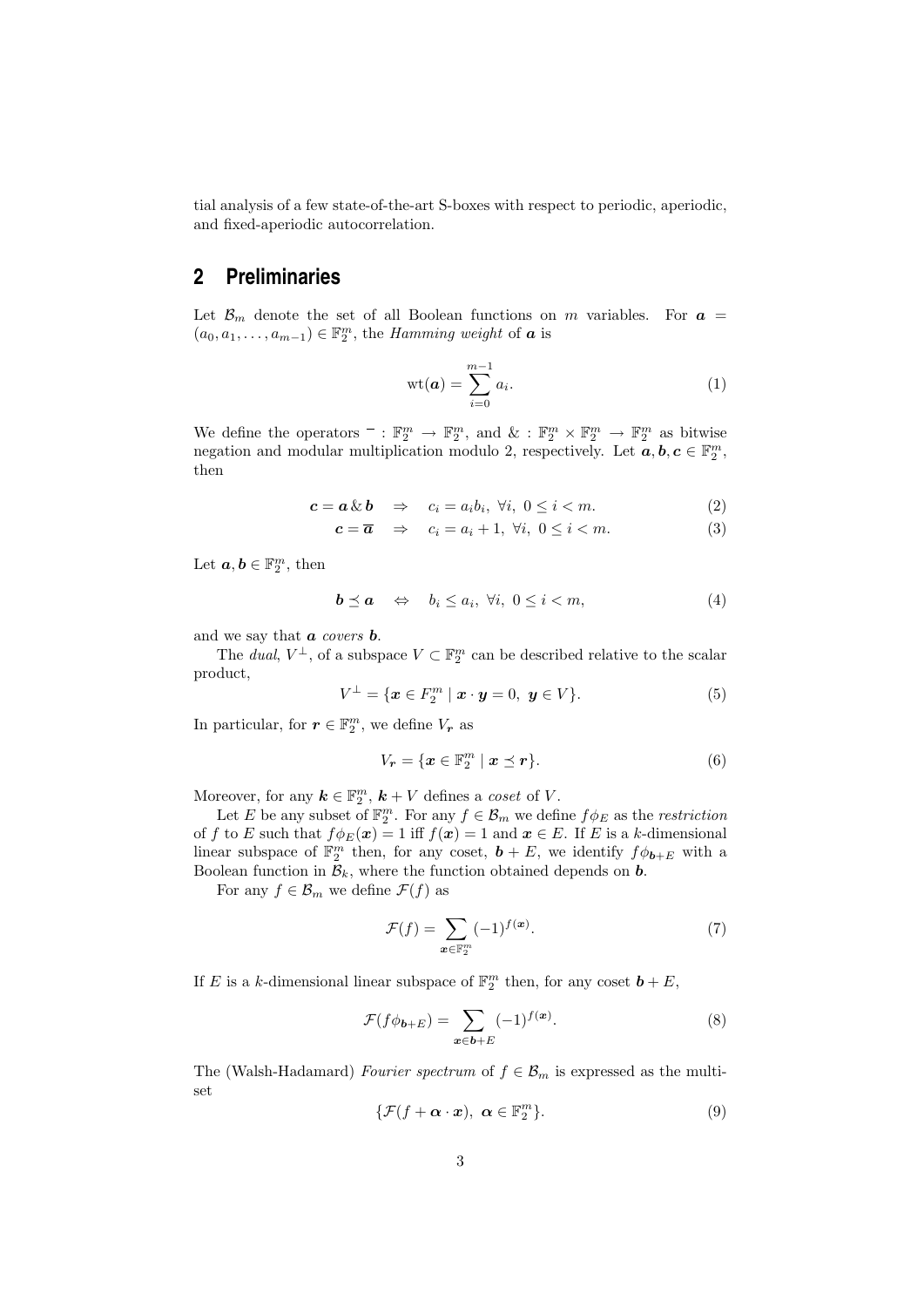**Definition 1.** Let  $f \in \mathcal{B}_m$  and let t be some positive integer. The function f is said to be *correlation-immune* of order t if and only if  $\mathcal{F}(f + \alpha \cdot x) = 0$  for any  $\alpha \in \mathbb{F}_2^m$  such that  $1 \leq \text{wt}(\alpha) \leq t$ . Moreover, if such an f is also balanced, it is said to be t-resilient. A balanced function with no correlation-immunity is 0-resilient.

For any  $f \in \mathcal{B}_m$  and  $\mathbf{a} \in \mathbb{F}_2^m$ , the *first derivative* of f with respect to  $\mathbf{a}$  is given by  $\mathcal{D}_{\boldsymbol{a}} f \in \mathcal{B}_m$ , where

$$
\mathcal{D}_a f = f(x) + f(x + a). \tag{10}
$$

In the sequel we use expressions of the form  $\mathcal{D}_{a} f \phi_{E}$  which should always be taken to mean  $(\mathcal{D}_{\boldsymbol{a}}f)\phi_E$ , i.e., we omit brackets for clarity.

For  $a, k, \mu \in \mathbb{F}_2^m$ ,  $a \preceq \overline{\mu}$ ,  $k \preceq \mu$ , the fixed-periodic autocorrelation coefficients,  $p_{a,k,\mu}$ , of f after fixing the subspace  $V_{\mu}$  to k, can be defined by

$$
p_{a,k,\mu} = \mathcal{F}(\mathcal{D}_a f \phi_{k+V_{\overline{\mu}}}), \ a \leq \overline{\mu}, \ k \leq \mu. \tag{11}
$$

When  $\mu = 0$  there is no subspace fixing, and [\(11\)](#page-3-0) simplifies to the *periodic* autocorrelation of f, given by

<span id="page-3-2"></span><span id="page-3-0"></span>
$$
p_a = \mathcal{F}(\mathcal{D}_a f). \tag{12}
$$

**Definition 2** ([\[33\]](#page-29-0)). Let  $E \subset \mathbb{F}_2^m$ . The function  $f \in \mathcal{B}_m$  satisfies the (periodic) *Propagation Criteria* (PC) with respect to E if, for all  $e \in E$ ,  $p_e = 0$ . The function f satisfies PC of degree l and order q (also denoted PC $(l)$  of order q) for some positive integers l and q if  $p_{a,k,\mu} = 0$  for any  $a, k, \mu \in \mathbb{F}_2^m$  such that  $a \preceq \overline{\mu}$ ,  $k \preceq \mu$ ,  $1 \leq \text{wt}(a) \leq l$  and  $0 \leq \text{wt}(\mu) \leq q$ . For  $q = 0$  we abbreviate, saying that f satisfies  $PC(l)$ .

### **3 Aperiodic Autocorrelation of a Boolean Function**

For  $a, k, \mu \in \mathbb{F}_2^m$ ,  $a, k \preceq \mu$ , and  $\theta = \mu + a$ , where  $\theta$  and  $a$  are disjoint, the fixed-aperiodic autocorrelation coefficients of f after fixing the subspace  $V_{\theta}$  to  $k \& \theta$  are defined by

<span id="page-3-1"></span>
$$
u_{a,k,\mu} = \mathcal{F}(\mathcal{D}_a f \phi_{k+V_{\overline{\mu}}}), \ a, k \le \mu. \tag{13}
$$

The only difference between [\(11\)](#page-3-0) and [\(13\)](#page-3-1) is that, for the fixed-periodic case,  $a \preceq \overline{\mu}$  whereas, for the fixed-aperiodic case,  $a \preceq \mu$ . For [\(11\)](#page-3-0),  $(\mathcal{D}_{a}f)\phi_{k+V_{\overline{\mu}}}$  $\mathcal{D}_{a}(f\phi_{\boldsymbol{k}+V_{\overline{\boldsymbol{\mu}}}})$ , but this is ill-defined for [\(13\)](#page-3-1). Note that "knowledge of the values of a fixed subset,  $\mu$ <sup>"</sup>, as stated in Section [1,](#page-0-0) is here characterised by fixed values of k, where k is covered by  $\mu$ .

When  $\mu = a$  there are no additional fixed values, and [\(13\)](#page-3-1) simplifies to the aperiodic autocorrelation of f, given by

<span id="page-3-3"></span>
$$
u_{\mathbf{a},\mathbf{k}} = \mathcal{F}(\mathcal{D}_{\mathbf{a}}f\phi_{\mathbf{k}+V_{\overline{\mathbf{a}}}}), \ \mathbf{k} \preceq \mathbf{a}.\tag{14}
$$

In other words, the aperiodic autocorrelation coefficients are given by a set of restrictions on the first derivatives of P f. From the definitions there are  $a \in \mathbb{F}_2^m$  2<sup>wt(a)</sup> = 3<sup>m</sup> coefficients  $u_{a,k}$  and  $\sum_{\mu \in \mathbb{F}_2^m} 2^{2 \text{ wt}(\mu)} = 5^m$  coefficients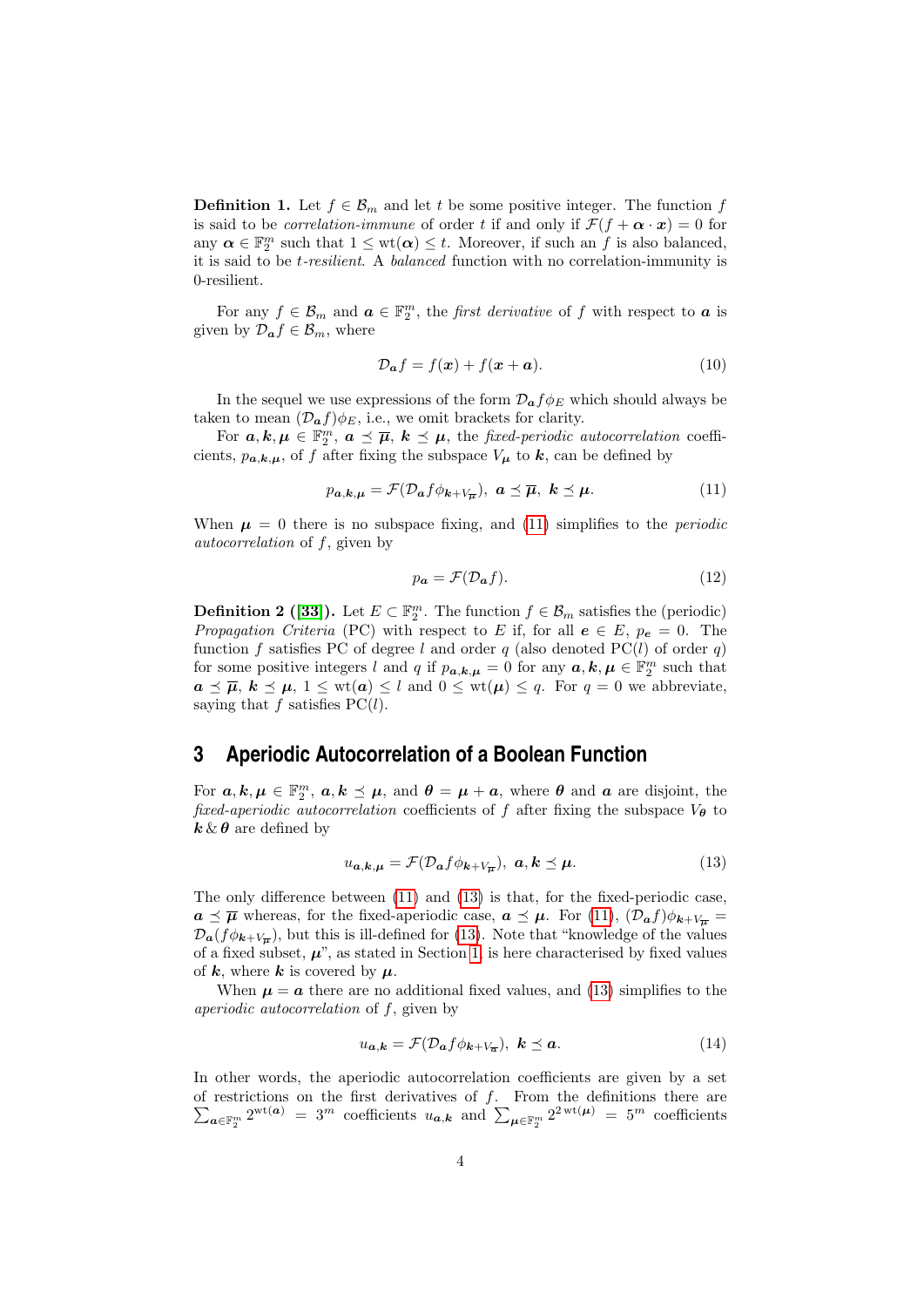$u_{a,k,\mu}$ . In fact, for autocorrelations of real functions,  $\mathbb{F}_2^m \to \mathbb{R}$ , there are only a maximum of  $\frac{3^m}{2}$  and  $\frac{5^m}{2}$  different values for  $u_{a,k}$  and  $u_{a,k,\mu}$ , respectively.

The fixed-aperiodic autocorrelation of a Boolean function over a subspace is related to the Extended Propagation Criteria (EPC) as defined by Preneel et al. [\[33\]](#page-29-0), and investigated by Carlet [\[8\]](#page-28-0). However, the aperiodic property is more accurately characterised by a criteria we define as Aperiodic Propagation Criteria (APC). We first explain why [\(13\)](#page-3-1) is an aperiodic (non-modular) metric, and we later return to the definitions of both APC and EPC.

<span id="page-4-2"></span>**Proposition 3.** The periodic autocorrelations of [\(11\)](#page-3-0) and [\(12\)](#page-3-2) can be expressed as modular (periodic) multivariate polynomial multiplications, and the aperiodic autocorrelations of [\(13\)](#page-3-1) and [\(14\)](#page-3-3) can be expressed as non-modular (aperiodic) multivariate polynomial multiplications.

*Proof.* Let  $p_a$  and  $u_{a,k}$  be as defined in [\(12\)](#page-3-2) and [\(14\)](#page-3-3), respectively. Let  $z \in \mathbb{C}^m$ . Define  $v(z)$ ,  $P(z)$ , and  $A(z)$  as

$$
v(\boldsymbol{z}) = \sum_{\boldsymbol{x} \in \mathbb{F}_2^m} (-1)^{f(\boldsymbol{x})} \prod_{i \in \mathbb{Z}_m} z_i^{x_i},\tag{15}
$$

$$
P(z) = \sum_{a \in \mathbb{F}_2^m} p_a \prod_{i \in \mathbb{Z}_m} z_i^{a_i},\tag{16}
$$

$$
A(z) = \sum_{\mathbf{k},\mathbf{a}\in\mathbb{F}_2^m,\mathbf{k}\preceq\mathbf{a}} u_{\mathbf{a},\mathbf{k}} \prod_{i\in\mathbb{Z}_m} z_i^{a_i(-1)^{k_i}}.
$$
 (17)

Let  $\mathbf{z}^{-1} = (z_0^{-1}, z_1^{-1}, \dots, z_{m-1}^{-1})$ . Then an expansion verifies the following modular and non-modular relationships for  $P(z)$  and  $A(z)$ .

$$
P(z) = v(z)v(z^{-1}) \pmod{\prod_{i \in \mathbb{Z}_m} (z_i^2 - 1)},
$$
\n(18)

$$
A(z) = v(z)v(z^{-1}).
$$
\n(19)

The above argument carries over simply to  $(11)$  (resp.  $(13)$ ) by first fixing a subspace  $V_{\mu}$  (resp.  $V_{\theta}$ ), then computing a modular (resp. non-modular) polynomial multiplication over the remaining subspace.  $\Box$ 

For  $a, c \in \mathbb{F}_2^m$ , define  $G_{a,c}$  as the Fourier spectrum of  $\mathcal{D}_a f$ , so that

<span id="page-4-1"></span>
$$
G_{a,c} = \mathcal{F}(\mathcal{D}_a f + c \cdot x). \tag{20}
$$

The fixed-aperiodic autocorrelation of f after fixing a subspace,  $V_{\theta}$ , is equivalent to a subspace Fourier transform of the Fourier transform of the first derivatives of f, as in the following proposition.

#### <span id="page-4-0"></span>Proposition 4.

$$
u_{\mathbf{a},\mathbf{k},\mathbf{\mu}} = 2^{-\text{wt}(\mathbf{\mu})} \sum_{\mathbf{c}\preceq\mathbf{\mu}} G_{\mathbf{a},\mathbf{c}}(-1)^{\mathbf{k}\cdot\mathbf{c}}, \ \mathbf{a},\mathbf{k}\preceq\mathbf{\mu},\tag{21}
$$

$$
G_{\mathbf{a},\mathbf{c}} = \sum_{\mathbf{k}\preceq\mu} u_{\mathbf{a},\mathbf{k},\mu} (-1)^{c \cdot \mathbf{k}}, \ \mathbf{a},\mathbf{c} \preceq \mu,
$$
 (22)

where, as before, the simplification to no additional fixed values is given by assigning  $\mathbf{u} = \mathbf{a}$ .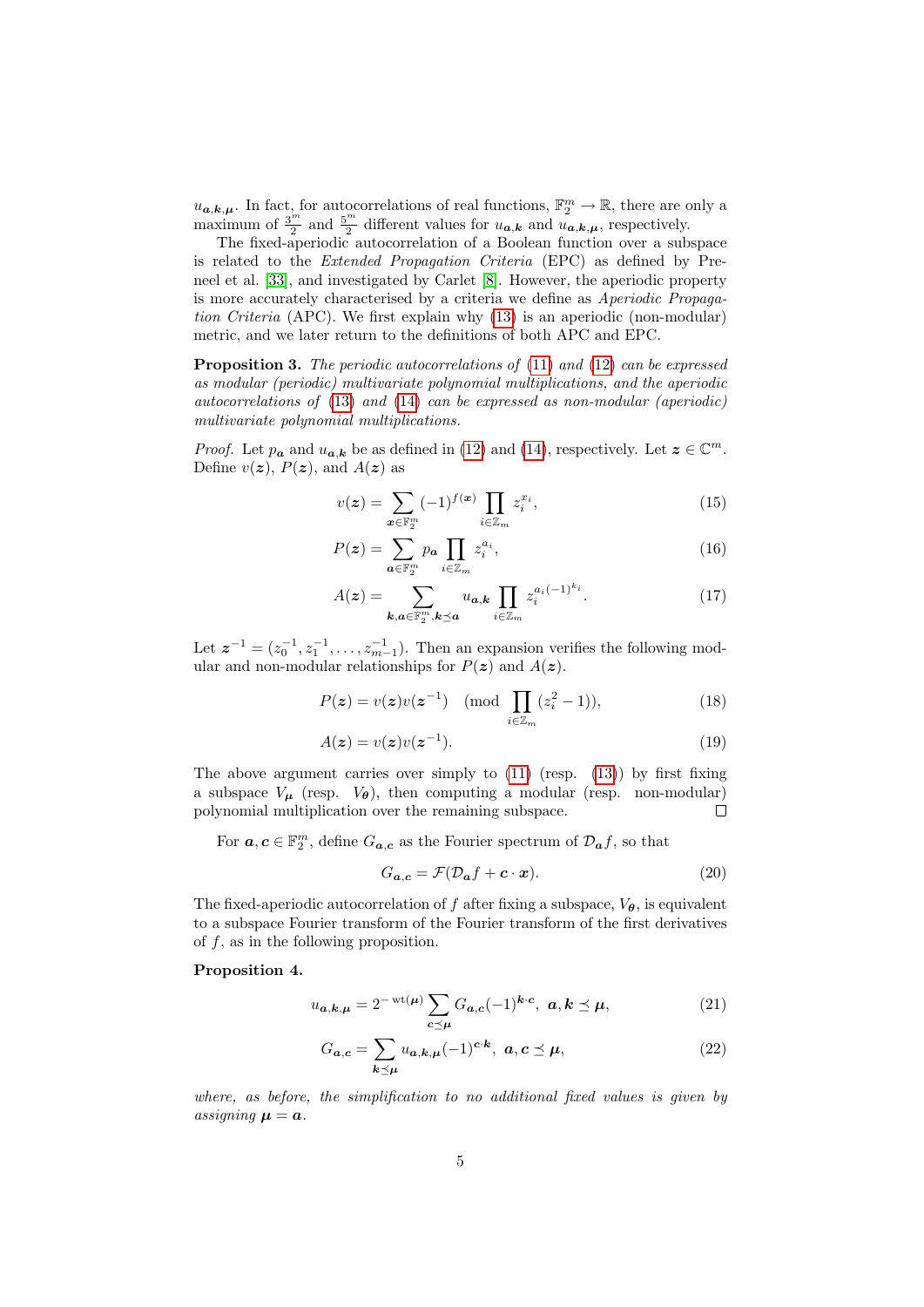Proof. See Appendix A.

The relationship between aperiodic autocorrelation and its constituent periodic and negaperiodic autocorrelations is described in subsection [B.1](#page-20-0) of Appendix B, and the relationships to the second derivative are described in subsection [B.2](#page-22-0) of the same appendix.

We can establish power relationships between fixed-aperiodic coefficients and Fourier spectra of the first derivative of  $f$  as follows.

<span id="page-5-3"></span>
$$
\sum_{k \le \mu} |u_{a,k,\mu}|^2 = 2^{-\text{wt}(\mu)} \sum_{c \le \mu} |G_{a,c}|^2 \tag{23}
$$

We define the *fixed-aperiodic sum-of-squares* with respect to  $\boldsymbol{a}$  after fixing a subspace  $V_{\theta}$ , referred to as  $\sigma_{a,\mu}$ , as

<span id="page-5-4"></span><span id="page-5-1"></span>
$$
\sigma_{\mathbf{a},\mathbf{\mu}} = \sum_{\mathbf{k}\preceq\mathbf{\mu}} |u_{\mathbf{a},\mathbf{k},\mathbf{\mu}}|^2.
$$
 (24)

By summing over all  $a, \mu \in \mathbb{F}_2^m$  where  $a \preceq \mu$ , we arrive at an expression for the complete fixed-aperiodic sum-of-squares,  $\mathcal{E}$ , for f, where

$$
2\mathcal{E} + 6^n = \sum_{\mu \in \mathbb{F}_2^m} \sum_{a \preceq \mu} \sigma_{a,\mu} = \sum_{\mu \in \mathbb{F}_2^m} \sum_{a,k \preceq \mu} |u_{a,k,\mu}|^2 \tag{25}
$$

<span id="page-5-2"></span>When  $a = \mu$ , the above expression simplifies to the *aperiodic sum-of-squares*,  $\sigma$ , where

$$
2\sigma + 4^n = \sum_{\mathbf{a} \in \mathbb{F}_2^m} \sigma_{\mathbf{a}} = \sum_{\mathbf{a} \in \mathbb{F}_2^m} \sum_{\mathbf{k} \preceq \mathbf{a}} |u_{\mathbf{a}, \mathbf{k}}|^2.
$$
 (26)

The aperiodic sum-of-squares, and the complete fixed-aperiodic sum-of-squares, have been investigated in [\[22\]](#page-29-4) and [\[31\]](#page-29-5), resp., where recursions in  $\sigma$  and  $\mathcal{E}$ , resp., have been established for certain infinite quadratic Boolean constructions <sup>[1](#page-5-0)</sup>. Of significant interest in this paper are the choices for **a** and  $\mu$  such that  $\sigma_{a,\mu} = 0$ , in particular for the cases where  $wt(\mu)$  is small. To this end we define the Aperiodic Propagation Criteria as follows.

**Definition 5.** The function  $f \in \mathcal{B}_m$  satisfies the Aperiodic Propagation Criteria (APC) of degree l and order q (also denoted APC(l) of order q), for some positive integers l and q if  $u_{a,k,\mu} = 0$  for any  $a, k, \mu \in \mathbb{F}_2^m$  such that  $a, k \preceq \mu, \mu = a + \theta$ ,  $1 \leq \text{wt}(a) \leq l$  and  $0 \leq \text{wt}(\theta) \leq q$ , where  $a$  and  $\theta$  are disjoint. For  $q = 0$  we abbreviate, saying that  $f$  satisfies  $APC(l)$ .

An intuitive reason for the usefulness of APC in a classical cryptographic context is as follows. Let  $x = \{x_i\}$  be the complete set of input bits. let  $x_{\mu}, x_{\alpha} \subseteq$ x be such that  $x_a \subseteq x_\mu$ ,  $|x_\mu| \leq q+|x_a|$ , and  $|x_a| \leq l$ . Then a Boolean function, f, satisfies APC(l) of order q if, for every possible  $x_{\mu}, x_{a}$  pair, knowledge of the bits in  $x_{\mu}$  gives no information as to the values of the function  $\mathcal{D}_{a}f$ , where  $a_i = 1$  iff  $x_i \in x_a$ . This definition is very similar but not identical to the Extended Propagation Criteria (EPC) originally defined by Preneel et al. [\[33\]](#page-29-0). In order to define EPC, we first define *extended autocorrelation*.

<span id="page-5-0"></span><sup>&</sup>lt;sup>1</sup>The factor of 2 on the left-hand sides of  $(25)$  and  $(26)$  reflects the fact that, for real functions,  $\mathbb{F}_2^m \to \mathbb{R}$ , we have  $u_{a,k,\mu} = u_{a,\bar{k},\mu}$  and  $u_{a,k} = u_{a,\bar{k}}$ , respectively. Moreover,  $6^n$ and  $4^n$  represent the zero-shift contributions.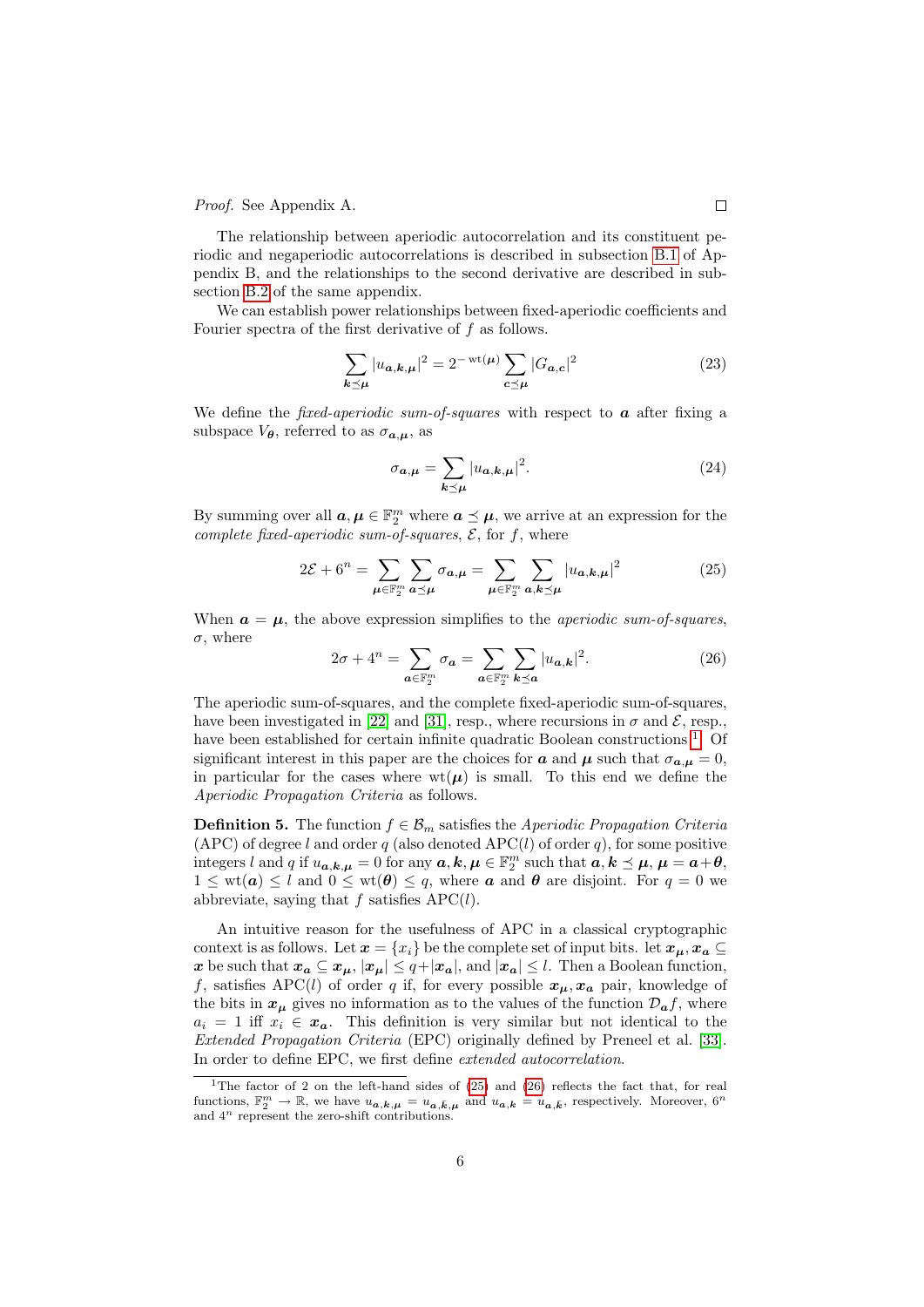For  $a, k, \mu \in \mathbb{F}_2^m$ ,  $k \preceq \mu$ , and  $\theta \preceq \mu$ , the fixed-extended autocorrelation coefficients of f after fixing the subspace,  $V_{\theta}$ , to  $\mathbf{k} \& \theta$ , are defined by

<span id="page-6-0"></span>
$$
v_{a,k,\mu} = \mathcal{F}(\mathcal{D}_a f \phi_{k+V_{\overline{\mu}}}), \ k \le \mu. \tag{27}
$$

When  $\mu \preceq a$ , [\(27\)](#page-6-0) simplifies to the *extended autocorrelation* of f, given by

$$
v_{a,k} = \mathcal{F}(\mathcal{D}_a f \phi_{k+V_{\overline{\mu}}}), \ k \le a. \tag{28}
$$

Note that

$$
u_{a,k,\mu} = v_{a,k,\mu}, \ a \preceq \mu,\tag{29}
$$

<span id="page-6-2"></span>
$$
u_{\mathbf{a},\mathbf{k}} = v_{\mathbf{a},\mathbf{k}}, \ \mathbf{a} = \mathbf{\mu},\tag{30}
$$

so the fixed-aperiodic autocorrelation coefficients are a subset of the extended autocorrelation coefficients. EPC is defined as follows.

<span id="page-6-4"></span>**Definition 6 ([\[33\]](#page-29-0)).** The function  $f \in \mathcal{B}_m$  satisfies the *Extended Propagation* Criteria (EPC) of degree l and order q (also denoted EPC(l) of order q) for some positive integers l and q if  $v_{a,k,\mu} = 0$  for any  $a, k, \mu \in \mathbb{F}_2^m$ , such that  $k \leq \mu$ ,  $1 \leq \text{wt}(a) \leq l$  and  $0 \leq \text{wt}(\mu) \leq q$ . For  $q = 0$  we abbreviate, saying that  $f$  satisfies EPC(l). <sup>[2](#page-6-1)</sup>

An intuitive reason for the usefulness of EPC in a classical cryptographic context is as follows [\[8,](#page-28-0) [33\]](#page-29-0). Let  $\mathbf{x} = \{x_i\}$  be the complete set of input bits. Let  $x_{\mu}, x_{a} \subseteq x$  be such that  $|x_{\mu}| \leq q$ , and  $|x_{a}| \leq l$ . Then a Boolean function, f, satisfies EPC(l) of order q if, for every possible  $x_{\mu}, x_{a}$  pair, knowledge of the bits in  $x_{\mu}$  gives no information as to the values of the function  $\mathcal{D}_{a}f$ , where  $a_i = 1$  iff  $x_i \in \mathbf{x}_a$ .

The essential difference between APC and EPC is that, for APC the bits in the set  $x_a$  are assumed to be known. This is not necessarily the case for EPC. In practice this means that APC envisages a scenario where the ability to modify input bits from the set  $x_a$  also means that the attacker has "free" knowledge of the values of these same bits. In other words, "Modify" and "Read" are not distinguished for APC, whereas they are distinguished for EPC.

It is useful to define both APC and EPC in terms of one parameter each, namely *APC* distance and *EPC* distance, respectively.

<span id="page-6-5"></span>**Definition 7.** The function  $f \in \mathcal{B}_m$  has APC distance d if it satisfies APC(l) of order q for all positive integers, l, q, such that  $d > l + q$ .

**Definition 8.** The function  $f \in \mathcal{B}_m$  has *EPC distance d* if it satisfies *EPC(l)* of order q for all positive integers, l, q, such that  $d > l + q$ .

The following is easily verified from [\(29\)](#page-6-2).

<span id="page-6-3"></span>
$$
APC distance(f) \le EPC distance(f)
$$
\n(31)

Computational results suggest that, for most Boolean functions of a small number of variables, the two distances are equal. A counterexample is the clique

<span id="page-6-1"></span><sup>2</sup> There appears to be some disagreement in the literature regarding the distinction between PC and EPC, and the reader should be aware that some papers (e.g. [\[26\]](#page-29-1)) refer to  $EPC(l)$  of order k as  $PC(l)$  of order k.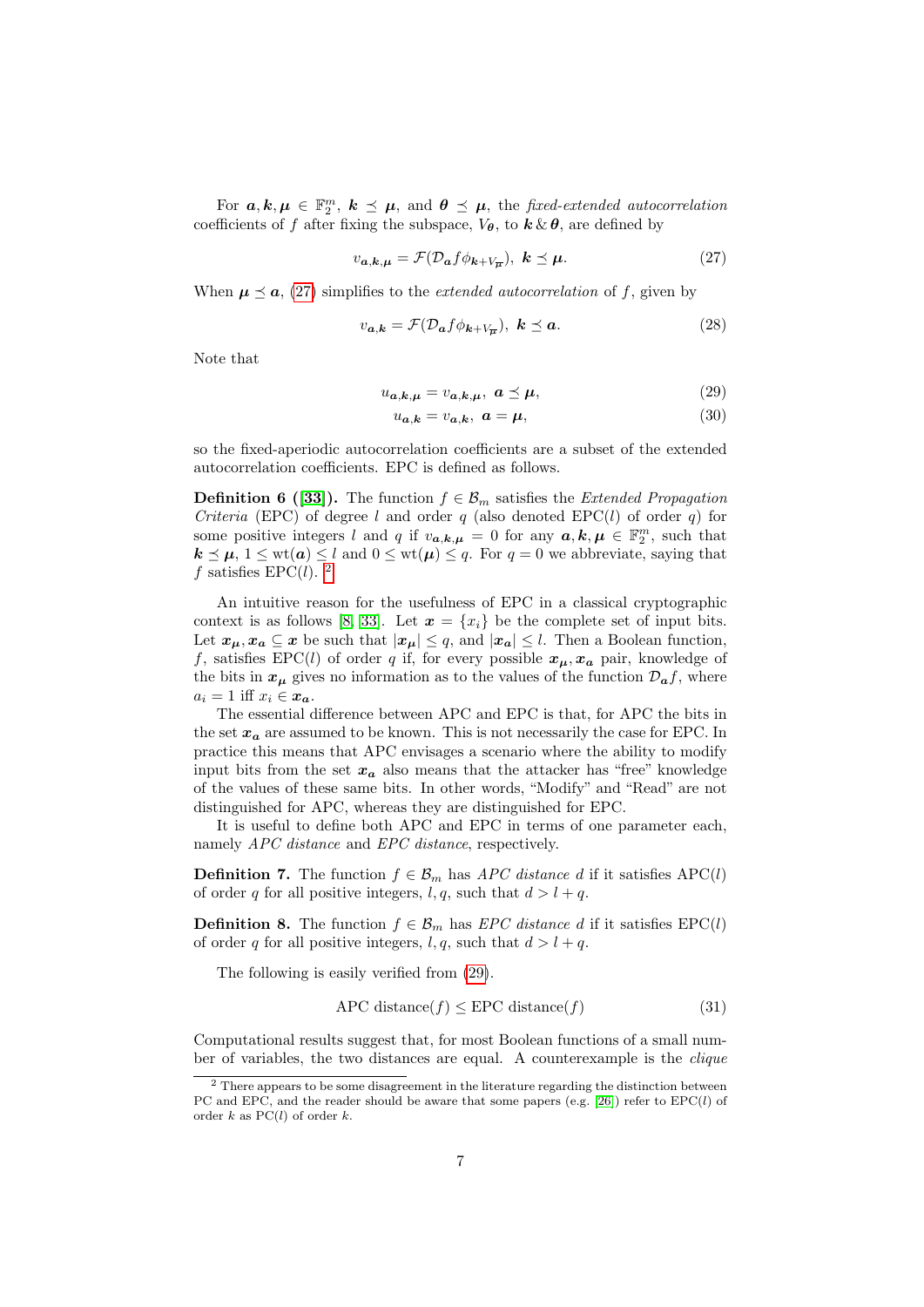function,  $f = \sum_{i < j} x_i x_j$ . For  $m \geq 4$ , we have EPC distance = 4 but APC  $distance = 2$ .

The APC has been defined above in terms of fixed-aperiodic coefficients,  $u_{a,k,\mu}$ , but can also be defined in terms of  $G_{a,c}$ . From [\(23\)](#page-5-3) we have the following two-way implication, where  $a \preceq \mu$ .

<span id="page-7-4"></span>
$$
u_{a,k,\mu} = 0, \ \forall k \le \mu \quad \Leftrightarrow \quad G_{a,c} = 0, \ \forall c \le \mu. \tag{32}
$$

Preneel et al. [\[33\]](#page-29-0) and Carlet [\[8\]](#page-28-0) have given spectral characterisations of the EPC in terms of the Fourier transform of  $\mathcal{D}_{a}f$ . We now re-express this characterisation in terms of the EPC distance and resilience of  $\mathcal{D}_{a}f$ .

Corollary 9. f has EPC distance d if and only if  $\mathcal{D}_{\boldsymbol{a}} f$  is  $(d$ -wt $(\boldsymbol{a})-1)$ -resilient for all **a** where  $wt(a) < d$ .

Using [\(31\)](#page-6-3) we obtain the following corollary.

Corollary 10. If f has APC distance d, then  $\mathcal{D}_{\boldsymbol{a}} f$  is  $(d - wt(\boldsymbol{a}) - 1)$ -resilient for all **a** where  $wt(a) < d$ .

If  $\mathcal{D}_{\boldsymbol{a}} f$  is  $(d - wt(\boldsymbol{a}) - 1)$ -resilient, then f may have APC distance less than d, (e.g. the clique function  $f = \sum_{i < j} x_i x_j$  for  $m \geq 3$ ).

APC distance is slightly stricter than EPC distance<sup>[3](#page-7-0)</sup> and both are much stricter criteria than PC. For example, it is easily verified that the hyper-bent function  $f = x_0x_1x_2 + x_0x_1x_5 + x_0x_2x_3 + x_0x_4x_5 + x_1x_2x_3 + x_1x_2x_4 + x_1x_2x_5 +$  $x_1x_3x_4 + x_1x_3x_5 + x_1x_4x_5 + x_2x_4x_5 + x_0x_3 + x_0x_5 + x_1x_4 + x_2x_3 + x_3x_4$  satisfies  $PC(6)$ , but only  $APC(1)$ , and further has both APC distance and EPC distance equal to 2. In fact, PC acts as an upper-bound on EPC which, in turn, acts as an upper bound on APC, giving the following lemma.

<span id="page-7-3"></span>**Lemma 11.** Let f satisfy PC(l) of order q,  $EPC(l')$  of order q, and  $APC(l'')$ of order q. Then  $l'' \leq l' \leq l$ .

Fig. [1](#page-8-0) shows the scope of  $\mu$  and  $\alpha$  for EPC, APC, and PC. Although EPC is more general then APC (because  $\boldsymbol{a}$  is not necessarily a subset of  $\boldsymbol{\mu}$ ), the "spectral region" examined by EPC is no bigger than for APC. In other words, for EPC, the part of **a** not covered by **u** is, in a sense, superfluous, as it refers only to the periodic autocorrelation, which is a spectral subset of the aperiodic autocorrelation<sup>[4](#page-7-1)</sup>. APC, on the other hand, has no purely periodic part.

Here is a well-known quadratic construction [\[15\]](#page-28-4) for  $f \in \mathcal{B}_m$  which satisfies  $\mathrm{APC}(\lfloor \frac{m}{2} \rfloor).$ 

<span id="page-7-2"></span><span id="page-7-0"></span><sup>3</sup>Although the fixed-aperiodic autocorrelation coefficients are a subset of the extended autocorrelation coefficients (see [\(29\)](#page-6-2)), the interpretation of the weight of the coefficient indices as a distance measure means that APC is stricter than EPC. More informally, EPC distance is weaker than APC distance because EPC double-counts (does not identify) the overlap between  $\mu$  and  $a$ .

<span id="page-7-1"></span><sup>&</sup>lt;sup>4</sup>By "spectral region" we mean that the  $u_{a,k,\mu}$  and  $v_{a,k,\mu}$  of f can both be computed from the  $\{I, H, N\}^m$  set of transforms, where  $\{I, H, N\}^m$  is as defined in Section [4.6.](#page-16-0) More specifically, aperiodic autocorrelation  $(u_{a,k})$  can be computed from the set of  $\{H, N\}^m$  transform coefficients, whereas periodic autocorrelation  $(p_a)$  can be computed from the  $\{H\}^m$ (Walsh-Hadamard) coefficients, which are a subset of the  $\{H, N\}^m$  transform coefficients.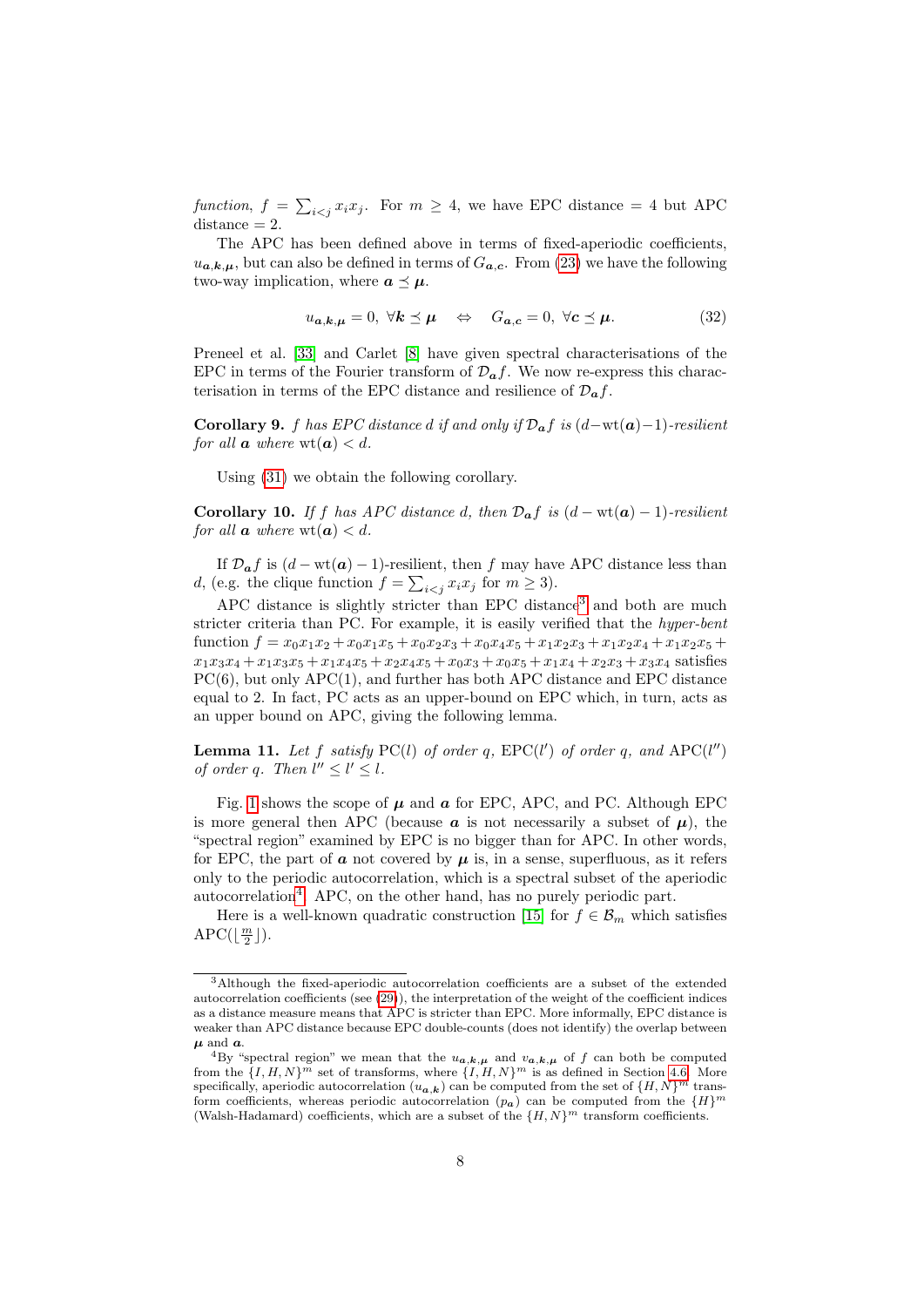

<span id="page-8-0"></span>Fig. 1: Relative Scope of  $\mu$  and  $\alpha$  for Extended, Aperiodic, and Periodic Autocorrelations

**Theorem 12.** Define  $f \in \mathcal{B}_m$ ,  $e \in \mathbb{F}_2^m$ , and  $d \in \mathbb{F}_2$  such that

$$
f(\mathbf{x}) = \sum_{i=0}^{m-2} x_{\pi(i)} x_{\pi(i+1)} + \mathbf{e} \cdot \mathbf{x} + d,
$$
 (33)

where  $\pi$  is any permutation from  $\mathbb{Z}_m$  to  $\mathbb{Z}_m$ . Then f satisfies  $\mathrm{APC}(\lfloor \frac{m}{2} \rfloor)$ .

Proof. See Appendix A.

 $\Box$ 

Unfortunately the construction of Theorem [12](#page-7-2) only gives APC distance 2. This is because fixing variables can comprise the strength of the residual subspace function. For instance, for  $\pi$  the identity,  $\mu = 1100...$ , and  $\alpha = 100...$ we find that  $u_{a,k,\mu} \neq 0$  and  $\text{wt}(\mu) = 2$ .

### <span id="page-8-3"></span>**4 Constructions for Boolean Functions with Favourable APC**

#### **4.1 Qubits and Local Unitary Transforms**

A quantum bit or qubit is an idealisation of a 2-dimensional quantum object. It is described by the vector  $(q_0, q_1)$ , such that the probability of measuring the qubit in state 0 or state 1 is  $|q_0|^2$  or  $|q_1|^2$ , respectively, with  $|q_0|^2 + |q_1|^2 = 1$ . Similarly, m qubits comprise a  $2^m$ -dimensional object or pure<sup>[5](#page-8-1)</sup> quantum state,  $|\psi\rangle$ , as described by the vector  $s = (s_{00...0}, s_{00...1}, \ldots, s_{11...1})$  such that the probability of a joint measurement on the m qubits of  $|\psi\rangle$  yielding state i is  $|s_i|^2$ , where  $i \in \mathbb{Z}_2^m$ , and  $||\mathbf{s}||_2^2 = \sum_{i=0,..,0}^{11...1} |s_i|^2 = 1$ , where  $||\mathbf{s}||_p$  is the  $L_p$ -norm of s. We say that s is normalised if  $\|\mathbf{s}\|_2^2 = 1$ . A local change of basis on the measurement axes is realised by evaluating  $s' = Us$ , where U is a  $2^m \times 2^m$ tensor-decomposable, unitary matrix. U is unitary if  $UU^{\dagger} = I$ , where I is the identity and † means transpose conjugate. U is tensor-decomposable if it can be written as  $U = U_0 \otimes U_1 \otimes \ldots \otimes U_{m-1}$ , where the  $U_i$  are  $2 \times 2$  unitary matrices. If U is of this form, then it is referred to as a local unitary transform. The transform is local because it is fully tensor-decomposed. We define  $s$  and  $s'$ to be *locally equivalent* if  $s' = Us$  for U a local unitary transform. In such a case,  $s$  and  $s'$  are considered to be equivalent quantum states. It is this notion of equivalence that is exploited later in this section in the context of Boolean functions. As in [\[32\]](#page-29-3), we will use a bijective mapping from a Boolean function,  $f \in \mathcal{B}_m$ , to a quantum state of m qubits,  $|\psi\rangle$ , as represented by s.

<span id="page-8-2"></span>
$$
|\psi\rangle \equiv s = 2^{-\frac{m}{2}} (-1)^{f(\boldsymbol{x})},\tag{34}
$$

<span id="page-8-1"></span><sup>5</sup>Only pure states are considered in this paper.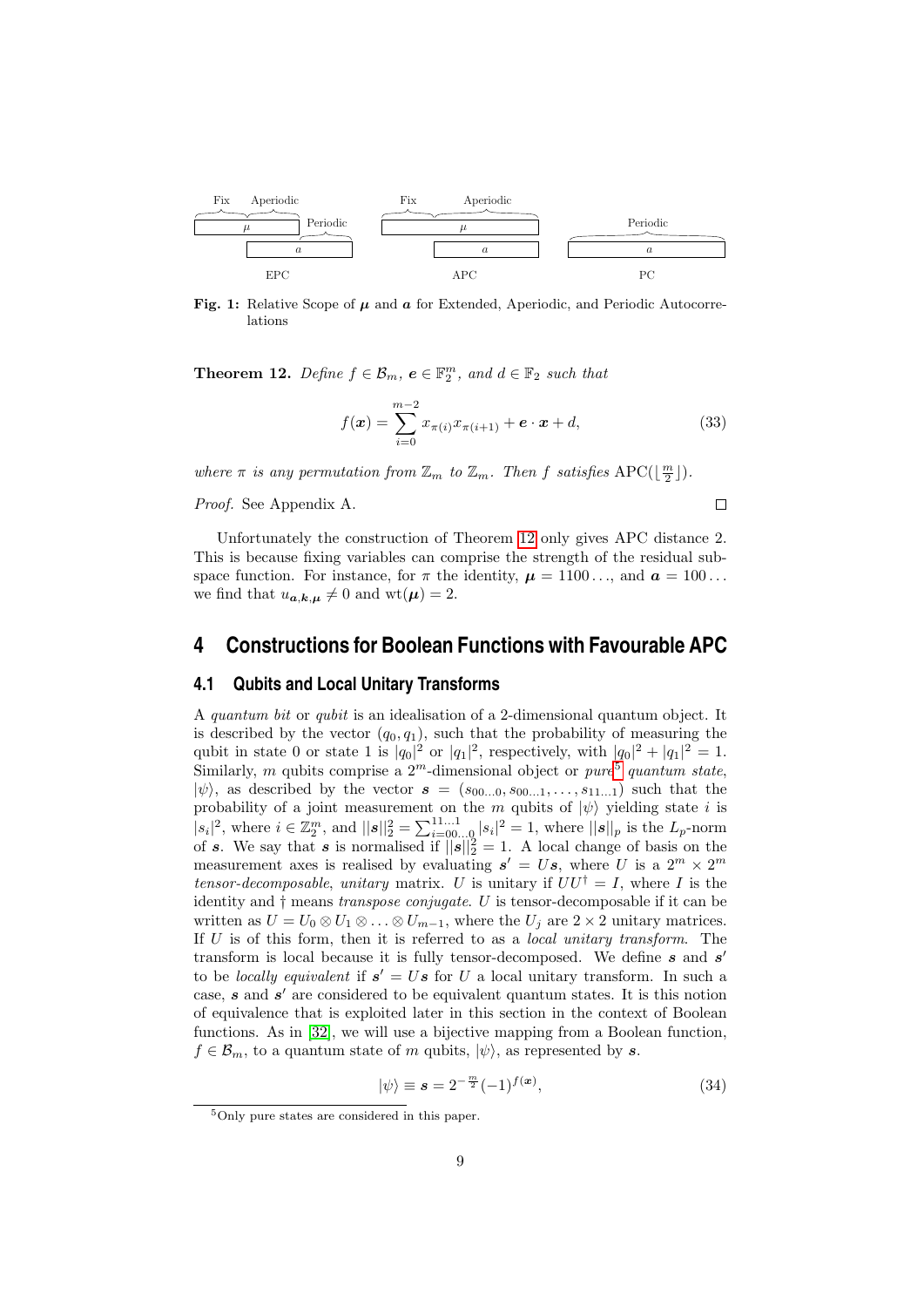with  $s_i = 2^{-\frac{m}{2}}(-1)^{f(i)}$ . Consequently we refer to qubit i as  $x_i$ . This mapping allows us to view the fixed-aperiodic autocorrelation of a Boolean function in a quantum context. In particular we will see that the typical error model used to define a QECC can be related precisely to the operations associated with the fixed-aperiodic autocorrelation of a Boolean function. As the QECC error set is invariant to a local basis change, this means that, if  $s = 2^{-\frac{m}{2}}(-1)^{f(x)}$ and  $s' = 2^{-\frac{m}{2}} (-1)^{f'(x)}$  are locally equivalent, then f and f' have the same fixed-aperiodic autocorrelation profile.

#### **4.2 Quantum Error Correcting Codes**

Stabilizer QECCs [\[20\]](#page-28-5) make excellent candidates for Boolean functions with favourable APC. An  $[[m, k, d]]$  QECC is a code over m qubits of dimension k and minimum distance  $d$ , where each of the  $2<sup>k</sup>$  codewords can be thought of as a length  $2^m$  normalised complex vector. The typical error-model for such a code assumes the occurrence of no error, bit-flip, phase-flip, or combined phaseflip then bit-flip error on each qubit independently. These errors are denoted  $I, X, Z$ , and Y, respectively. We introduce the *Pauli matrices* 

$$
I = \begin{pmatrix} 1 & 0 \\ 0 & 1 \end{pmatrix}, \quad X = \begin{pmatrix} 0 & 1 \\ 1 & 0 \end{pmatrix}, \quad Z = \begin{pmatrix} 1 & 0 \\ 0 & -1 \end{pmatrix}, \quad Y = \begin{pmatrix} 0 & -i \\ i & 0 \end{pmatrix} = iXZ, \tag{35}
$$

where  $i^2 = -1$ . The Pauli matrices form a linear basis for all  $2 \times 2$  complex unitary matrices. Let a quantum code of  $m$  qubits be subject to an error,  $\mathcal{E} = (\mathcal{E}_0, \mathcal{E}_1, \ldots, \mathcal{E}_{m-1}),$  such that  $\mathcal{E}_j \in \{I, X, Z, Y\}$  acts on qubit j. An error from  $\mathcal E$  can be described by the local unitary transform  $U_{\mathcal E} = \mathcal E_0 \otimes \mathcal E_1 \ldots \otimes \mathcal E_{m-1}$ , such that  $s' = U_{\mathcal{E}} s$  takes s to the errored state s'. The weight of the error vector is given by  $\text{wt}(\mathcal{E}) = |\{\mathcal{E}_i \mid \mathcal{E}_i \neq I\}|$ , and an  $[[m, k, d]]$  QECC can, by definition, detect any error vector of weight less than d.

It has been shown that any stabilizer QECC can be represented by a graph on  $m$  vertices  $\left[3, 18, 19, 21, 35, 37, 41, 42\right]$  $\left[3, 18, 19, 21, 35, 37, 41, 42\right]$  $\left[3, 18, 19, 21, 35, 37, 41, 42\right]$  $\left[3, 18, 19, 21, 35, 37, 41, 42\right]$  $\left[3, 18, 19, 21, 35, 37, 41, 42\right]$  $\left[3, 18, 19, 21, 35, 37, 41, 42\right]$  $\left[3, 18, 19, 21, 35, 37, 41, 42\right]$  $\left[3, 18, 19, 21, 35, 37, 41, 42\right]$ . Quantum states with a graphical representation which have a direct interpretation as quadratic Boolean functions were also investigated in [\[32\]](#page-29-3). These turn out to be QECCs of dimension  $k = 0$ . and therefore correspond to the *graph states* recently proposed in [\[23,](#page-29-2) [42\]](#page-30-0) as a consequence of the work of  $[4, 34]$  $[4, 34]$ . These QECCs also correspond to *additive* self-dual codes over  $GF(4)$  [\[5,](#page-28-7) [19\]](#page-28-3). The mapping from an additive self-dual code over  $GF(4)$  to a graph can be understood by converting the generator matrix over GF(4) to an equivalent form, G, such that  $G = \Gamma + \omega I$ , where  $\Gamma$  is a symmetric  $m \times m$  matrix over GF(2) with zero diagonal, and  $\omega$  is a primitive element of GF(4). This conversion is always possible if the code is self-dual. Γ is then, simultaneously, the adjacency matrix for a simple graph that represents the graph state. In this paper we also interpret this graph state as a quadratic Boolean function

<span id="page-9-0"></span>
$$
f(\boldsymbol{x}) = \sum_{j>i} \Gamma_{i,j} x_i x_j,
$$
\n(36)

where the  $\Gamma_{i,j}$  are entries of Γ. In other words, we exploit the equivalence of  $[[m, 0, d]]$  stabilizer QECCs to quadratic Boolean functions via their interpretation as simple graphs. Conversely, we interpret a quadratic Boolean function as a graph state which, in turn, is a stabilizer QECC of dimension zero, using the mapping [\(34\)](#page-8-2). The QECC literature often refers to stabilizer states more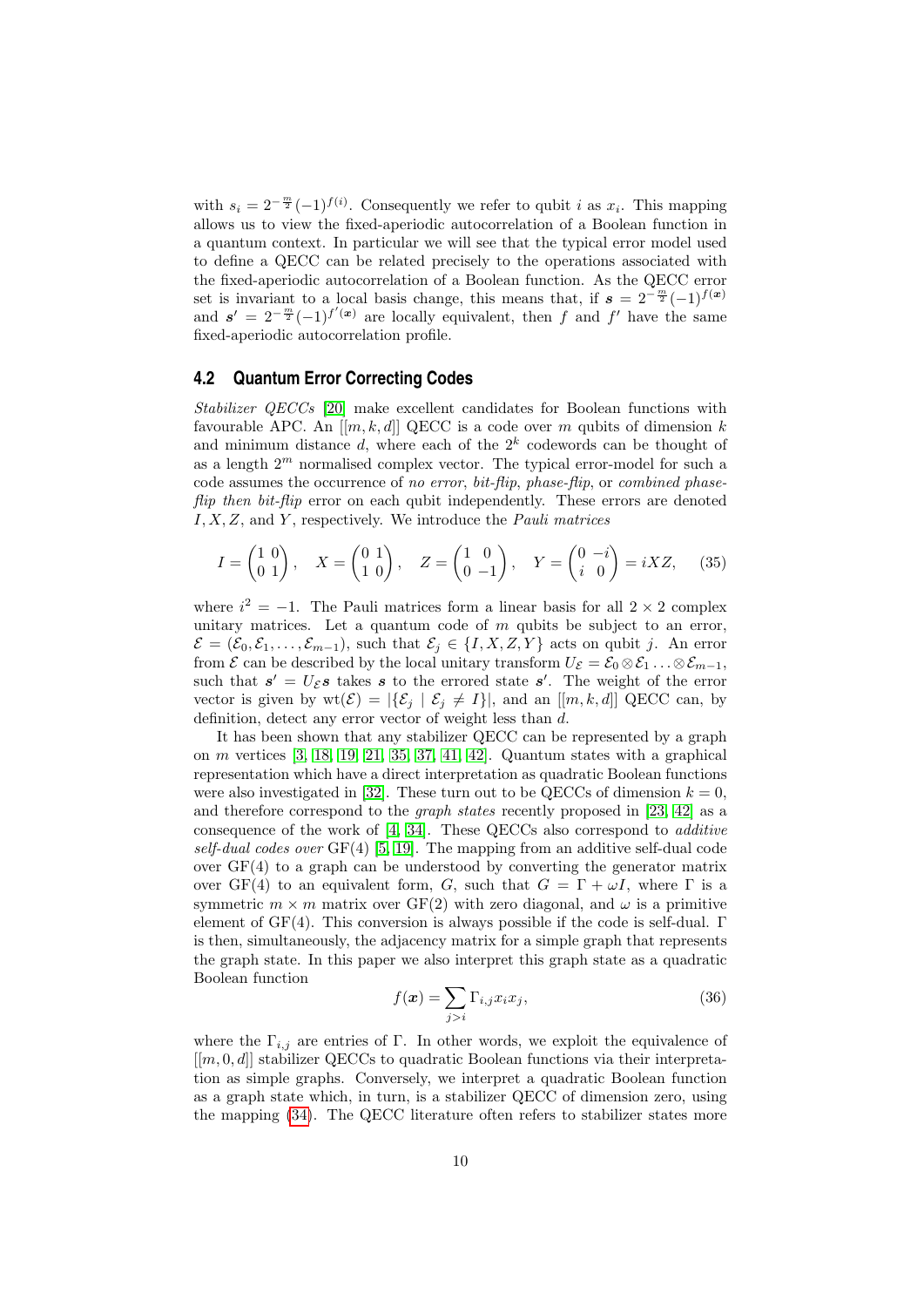abstractly as eigenvectors of a subset of error operators<sup>[6](#page-10-0)</sup>, but, without loss of generality, we can associate these eigenvectors with specific states. When the dimension of the QECC is  $k = 0$  the code coincides with a single quantum state which we interpret in this paper by a quadratic Boolean function and, if the distance, d, of the code is high, the state is relatively robust to errors, implying that the state is highly entangled [\[23,](#page-29-2) [32\]](#page-29-3). Later in this section we also use the mapping [\(34\)](#page-8-2) to find non-stabilizer QECCs via non-quadratic Boolean functions. A pure  $m$ -partite quantum state is unentangled if its associated state vector can be fully decomposed as a tensor product. Otherwise the quantum state is considered to be entangled. There are many metrics to describe the entanglement of an m-partite quantum state just as there are many metrics to describe the properties of an error-correcting code [\[32\]](#page-29-3), (and, for large enough m, most of them are intractable to compute). For  $m > 2$  any single metric is, inevitably, insufficient to describe the properties of the state or code. However, in this paper, we focus on the fixed-aperiodic properties of the state as giving a good indication of the entanglement of the state—certainly much more useful than just the periodic properties—with high APC distance indicating high entanglement. [7](#page-10-1)

Let  $|\psi\rangle$  be described by f, and  $\mathbf{a} \in \mathbb{F}_2^m$  define the set of bit-flips  $X_{\mathbf{a}}$ , such that qubit  $x_j$  is bit-flipped if  $j \in \{k \mid a_k = 1\}$ . These bit-flips can also be described in terms of  $f$ ,

$$
|\psi\rangle \to X_{\mathbf{a}}(|\psi\rangle) \quad \Leftrightarrow \quad f(\mathbf{x}) \to f(\mathbf{x} + \mathbf{a}). \tag{37}
$$

Similarly, for  $c \in \mathbb{F}_2^m$ , the set of phase-flips  $Z_c$ , where qubit  $x_j$  is phase-flipped if  $j \in \{k \mid c_k = 1\}$ , can be described in terms of f as

$$
|\psi\rangle \to Z_{\mathbf{c}}(|\psi\rangle) \quad \Leftrightarrow \quad f(\mathbf{x}) \to f(\mathbf{x}) + \mathbf{c} \cdot \mathbf{x}.\tag{38}
$$

Any combination of phase-flips followed by bit-flips on  $|\psi\rangle$  can be described in terms of  $f$  as

$$
|\psi\rangle \to X_{\mathbf{a}}Z_{\mathbf{c}}(|\psi\rangle) \quad \Leftrightarrow \quad f(\mathbf{x}) \to f(\mathbf{x} + \mathbf{a}) + \mathbf{c} \cdot \mathbf{x} + \mathbf{c} \cdot \mathbf{a}, \tag{39}
$$

with a combined phase-flip then bit-flip occurring at the indices covered by  $a \& c$ . Note that  $Z_c X_a(|\psi\rangle) = -X_a Z_c(|\psi\rangle)$ , but to simplify the discussion in this paper we ignore post-multiplication by  $-1$  and assume phase-flips are always performed before bit-flips.

The error-vector,  $\mathcal{E}$ , describing  $X_{a}Z_{c}(|\psi\rangle)$ , has weight wt $(\mu)$ , where  $\mu =$  $a + \overline{a} \& c$  (i.e.  $\mu = a \text{ OR } c$ ). To ensure that the QECC can detect all errors of weight less than d it is necessary and sufficient that, for  $wt(\mu) < d$ , all error states,  $X_{a}Z_{c}(|\psi\rangle)$ , are orthogonal to  $|\psi\rangle$  with respect to the normal scalar product of vectors. If this is true then the QECC is an  $[[m, 0, d]]$  code.

<span id="page-10-2"></span><span id="page-10-0"></span> ${}^{6}$ The QECC is defined by finding a subset of error operators such that any codeword in the QECC is a joint eigenvector of all operators in the subset, i.e. the codeword is "stabilised" by this subset of error operators. The minimum distance of the QECC is then given by the minimum-weight error operator in the subset.

<span id="page-10-1"></span><sup>&</sup>lt;sup>7</sup> In the physics literature there is an important subset of entanglement metrics, namely entanglement monotones [\[1\]](#page-28-8). We will not discuss these metrics in this paper but, instead, consider the weaker, more general notion of entanglement criteria. APC are certainly the latter but are also closely related to the former. The sum-of-squares metric,  $\mathcal{E}$ , of [\(25\)](#page-5-1) will be shown in a future paper to be an entanglement monotone to within a trivial re-formulation.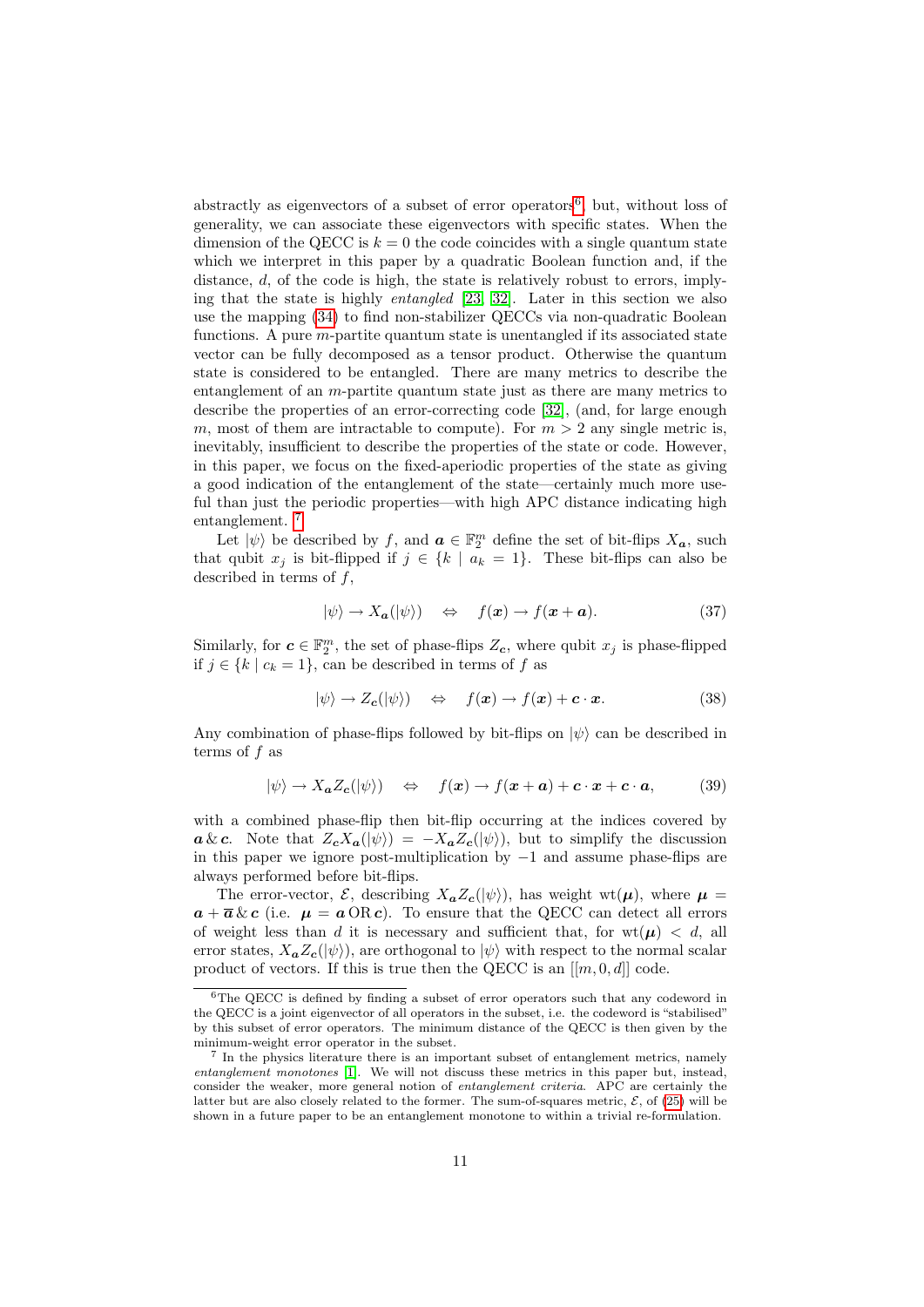**Theorem 13.** For  $f \in \mathcal{B}_m$ , let  $|\psi\rangle$  be a  $[[m, 0, d]]$  QECC, described by  $s =$  $2^{-\frac{m}{2}}(-1)^{f(x)}$ . Then f has APC distance d. Conversely, if f has APC distance d, then s represents an  $[[m, 0, d]]$  QECC,  $|\psi\rangle$ .

Proof. See Appendix A.

 $\Box$ 

Remark. Theorem [13](#page-10-2) holds for  $f$  of any algebraic degree, but when  $f$  has degree two we are considering stabilizer QECCs. In this case, the error-subset which forms the stabilizer can be identified with the subset of fixed-aperiodic (as opposed to periodic) propagations that identify all linear structures [\[10,](#page-28-9) [17\]](#page-28-10).

In this paper we focus on QECCs of dimension zero as these relate to single Boolean functions. (Codes of higher dimension relate to sets of functions which will be dealt with in future work). An  $[[m, 0, d]]$  QECC corresponds to an  $(m, 2<sup>m</sup>, d)$  self-dual additive code over GF(4). We distinguish between two types of self-dual additive code over  $GF(4)$ . A code is of type II if all codewords have even weight, otherwise it is of type I. Bounds on the minimum distance of self-dual codes were given by Rains and Sloane [\[5\]](#page-28-7). Let  $d_I$  be the minimum distance of a type I code of length m. Then  $d_I$  is upper-bounded by

$$
d_I \leq \begin{cases} 2\left\lfloor \frac{m}{6} \right\rfloor + 1, & \text{if } m \equiv 0 \pmod{6} \\ 2\left\lfloor \frac{m}{6} \right\rfloor + 3, & \text{if } m \equiv 5 \pmod{6} \\ 2\left\lfloor \frac{m}{6} \right\rfloor + 2, & \text{otherwise.} \end{cases}
$$
(40)

There is a similar bound on  $d_{II}$ , the minimum distance of a type II code of length m,

$$
d_{II} \le 2\left\lfloor \frac{m}{6} \right\rfloor + 2. \tag{41}
$$

A code that meets the appropriate bound is called extremal. These upperbounds translate directly into upper-bounds on the APC distance for quadratic Boolean functions of m variables.

#### <span id="page-11-1"></span>**4.3 Spectral Equivalence and Local Complementation**

Parker and Rijmen [\[32\]](#page-29-3) observed that quantum states represented by the clique function,  $f(x) = \sum_{i < j} x_i x_j$ , and the star function,  $f(x) = \sum_{i=1}^{m-1} x_0 x_i$ , are equivalent with respect to local unitary transforms (and further equivalent to the generalised GHZ (Greenberger-Horne-Zeilinger) state). It turns out that, for a special subset of local unitary transforms, for any pair of Boolean functions which are equivalent with respect to this transform set, the APC distance remains invariant. This invariance is already known in the context of QECCs, (i.e. for quadratic Boolean functions), but the proof is extended to all Boolean functions in Subsection [4.6,](#page-16-0) where the transform equivalence is described in more detail<sup>[8](#page-11-0)</sup>.

We focus here on the quadratic equivalence which has been formulated as a graph symmetry by Glynn [\[18,](#page-28-2) [19\]](#page-28-3), where the symmetry operation is referred to as vertex-neighbour-complement (VNC). It was also described independently by

<span id="page-11-0"></span> $8N$ ote, however, that Boolean functions of degree greater than two with APC distance  $d$ do not map to stabilizer QECCs as these functions no longer map to joint eigenvectors of the error-set. However, one can still interpret the functions as  $[[m, 0, d]]$  QECCs, as all erroredstates of error-weight less than  $d$  are orthogonal to the unerrored states and, for large  $d$ , the quantum state is highly-entangled.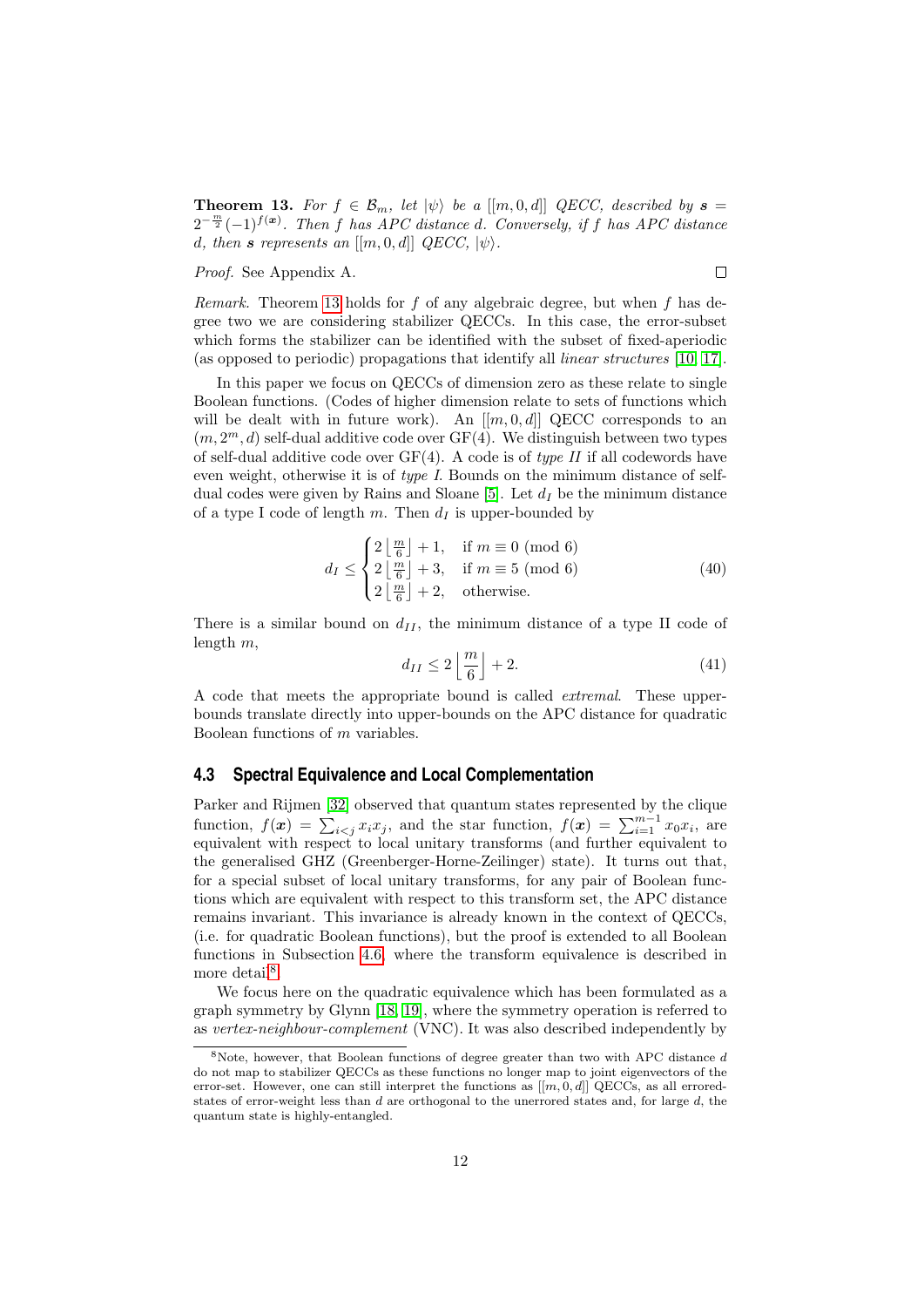Hein et al. [\[23\]](#page-29-2) and Van Den Nest et al. [\[42\]](#page-30-0). In [\[35\]](#page-29-7) this operation is explicitly described via repeated actions of the so-called  $\{I, H, N\}^m$  transform set. The same operation also has a history in graph theory, where it is referred to as local complementation (LC) by Bouchet [\[3\]](#page-28-1), who identified *isotropic systems* as being equivalent with respect to local complementation. LC also translates into the natural equivalence between self-dual additive codes over GF(4). Not surprisingly, isotropic systems and self-dual additive codes over  $GF(4)$  are very similar structures (if not identical). The LC symmetry rule can be described as follows.

**Definition 14.** If the quadratic monomial  $x_i x_j$  occurs in the algebraic normal form of the quadratic Boolean function  $f \in \mathcal{B}_m$ , then  $x_i$  and  $x_j$  are mutual neighbours in the graph represented by f, as described by the  $m \times m$  symmetric adjacency matrix Γ, where  $\Gamma_{i,j} = \Gamma_{j,i} = 1$  iff  $x_i x_j$  occurs in f, and  $\Gamma_{i,j} = 0$ otherwise. For quadratic  $f, f' \in \mathcal{B}_m$ , f and f' are in the same LC orbit if

$$
f'(\boldsymbol{x}) = f(\boldsymbol{x}) + \sum_{\substack{j,k \in \mathcal{N}_a \\ j \neq k}} x_j x_k \pmod{2},\tag{42}
$$

where  $\mathcal{N}_a$  comprises the neighbours of  $x_a$  in the graphical representation of f.

In the same way that a *bent function* f and its dual,  $\tilde{f}$ , are equivalent with respect to a Walsh-Hadamard transform [\[16\]](#page-28-11), so the members of an LC-orbit represent flat spectra with respect to a certain set of local unitary transforms as described in Subsection [4.6](#page-16-0) [\[35\]](#page-29-7). Exploiting this generalised duality, one can show the following.

**Theorem 15.** Let  $f, f' \in \mathcal{B}_m$  such that f and f' are quadratic and in the same  $LC$  orbit. Then  $f$  and  $f'$  have the same APC distance.

For example, the quadratic functions  $f_h(\mathbf{x}) = x_0x_1 + x_0x_3 + x_0x_4 + x_1x_2 +$  $x_1x_5 + x_2x_3 + x_2x_5 + x_3x_4 + x_4x_5$  and  $f'_h(\mathbf{x}) = x_0(x_1 + x_2 + x_3 + x_4 + x_5) + x_1x_2 + x_5$  $x_2x_3 + x_3x_4 + x_4x_5 + x_5x_1$  are in the same orbit and therefore have the same APC distance (of 4). They are the two representations of the  $[[6, 0, 4]]$  hexacode up to graph isomorphism. The graphs associated with these two functions both have a maximum independent set of 2, but the maximum independent sets of the clique and star graph, which are two members of another LC orbit, are 1 and  $m-1$  respectively. In general, quadratic Boolean functions with high APC distance correspond to LC orbits that only comprise graphs with small maximum independent sets [\[12,](#page-28-12) [14\]](#page-28-13).

To illustrate the interpretation of the graph as a self-dual additive code over  $GF(4)$ , consider the hexacode as represented by the Boolean function  $f_h$  defined above. According to [\(36\)](#page-9-0), this function corresponds to the graph with adjacency matrix

$$
\Gamma = \begin{pmatrix} 0 & 1 & 0 & 1 & 1 & 0 \\ 1 & 0 & 1 & 0 & 0 & 1 \\ 0 & 1 & 0 & 1 & 0 & 1 \\ 1 & 0 & 1 & 0 & 1 & 0 \\ 1 & 0 & 0 & 1 & 0 & 1 \\ 0 & 1 & 1 & 0 & 1 & 0 \end{pmatrix}.
$$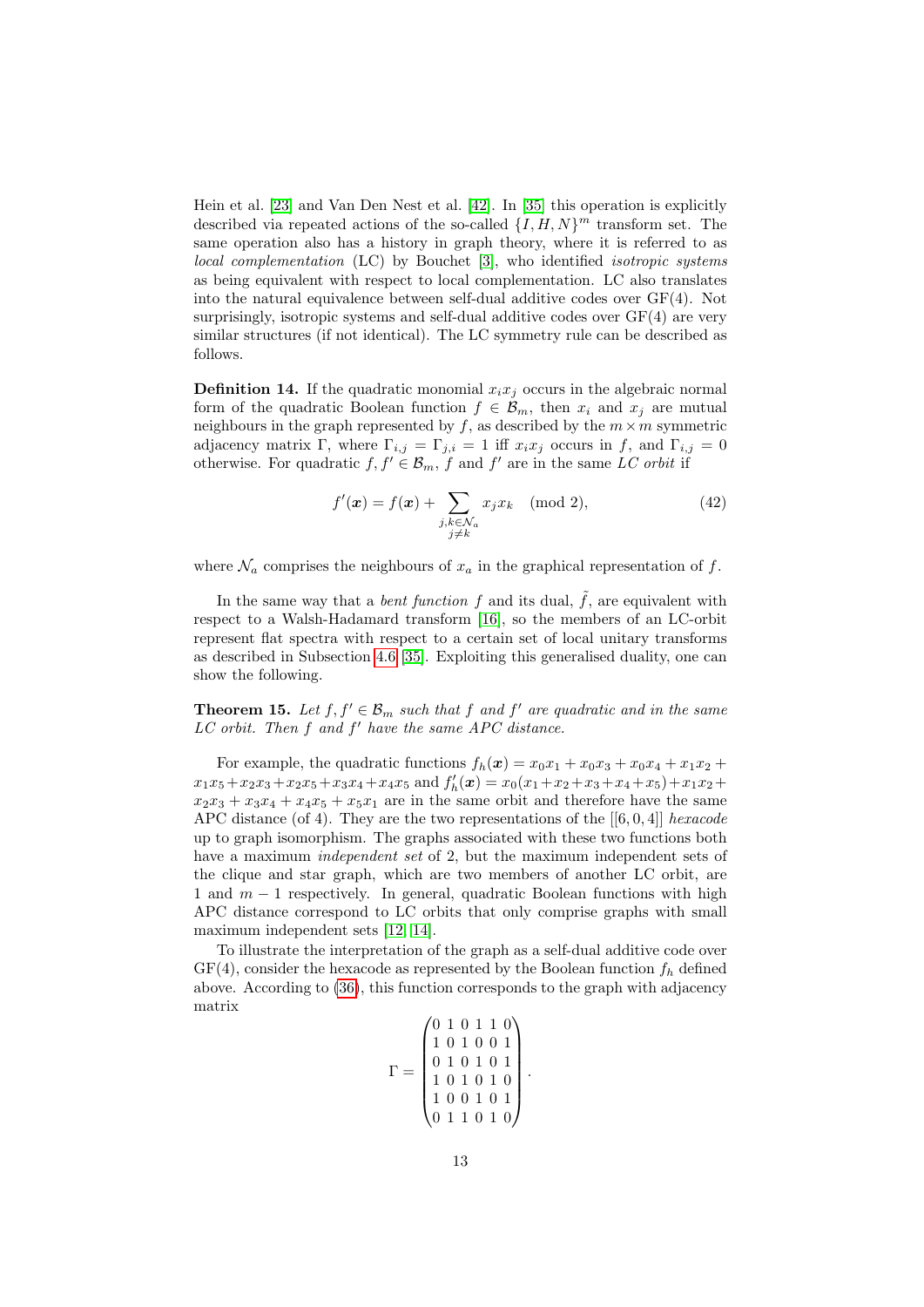<span id="page-13-0"></span>Table 1: Number of LC Orbits of Graphs on  $m$  Vertices

| m |  |  |  |  |  |  |                      |  |  |                  |                                                       |
|---|--|--|--|--|--|--|----------------------|--|--|------------------|-------------------------------------------------------|
|   |  |  |  |  |  |  | 1 2 3 4 5 6 7 8 9 10 |  |  | $\sim$ 11 $\sim$ |                                                       |
|   |  |  |  |  |  |  |                      |  |  |                  | $i_m$ 1 1 1 2 4 11 26 101 440 3,132 40,457 1,274,068  |
|   |  |  |  |  |  |  |                      |  |  |                  | $t_m$ 1 2 3 6 11 26 59 182 675 3,990 45,144 1,323,363 |

A generator matrix for the  $(6, 2^6, 4)$  additive code over  $GF(4)$  can then be written as

$$
\Gamma + \omega I = \begin{pmatrix} \omega & 1 & 0 & 1 & 1 & 0 \\ 1 & \omega & 1 & 0 & 0 & 1 \\ 0 & 1 & \omega & 1 & 0 & 1 \\ 1 & 0 & 1 & \omega & 1 & 0 \\ 1 & 0 & 0 & 1 & \omega & 1 \\ 0 & 1 & 1 & 0 & 1 & \omega \end{pmatrix},
$$

where  $\omega$  is a primitive element in GF(4).

All self-dual additive codes over  $GF(4)$  of length m, i.e., the LC orbits of quadratic Boolean functions, have been classified, up to equivalence, by Calder-bank et al. [\[5\]](#page-28-7) for  $m \leq 5$ , by Höhn [\[24\]](#page-29-11) for  $m \leq 7$ , by Hein et al. [\[23\]](#page-29-2) for  $m \leq 7$ , by Glynn et al. [\[19\]](#page-28-3) for  $m \leq 9$ , and by two of the authors of this paper [\[12,](#page-28-12) [13\]](#page-28-14) for  $m \leq 12$ . The number of LC orbits up to isomorphism is given in Table [1,](#page-13-0) where  $i_m$  denotes the number of LC orbits of *connected* graphs on  $m$  vertices, and  $t_m$  denotes the total number of LC orbits. The values of  $i_m$  and  $t_m$  can also be found as sequences A090899 and A094927 in The On-Line Encyclopedia of Integer Sequences [\[39\]](#page-29-12). A database of orbit representatives up to  $m = 12$  can be obtained from <http://www.ii.uib.no/~larsed/vncorbits/>.

#### <span id="page-13-1"></span>**4.4 Examples**

Consider the following construction, known as the *quadratic residue construc*tion. Let p be a prime of the form  $4k + 1$ . Assign  $a_{ij} = 1$  iff  $j - i$  is a quadratic residue modulo p, and  $a_{ij} = 0$  otherwise. (*n* is a quadratic residue modulo p iff there exists an m such that  $m^2 \equiv n \pmod{p}$ . Let  $f \in \mathcal{B}_p$  be a quadratic Boolean function defined by

$$
f(\boldsymbol{x}) = \sum_{i < j} a_{ij} x_i x_j. \tag{43}
$$

Then f has favourable APC distance. The  $m \times m$  symmetric adjacency matrix  $\Gamma$ , where  $\Gamma_{i,j} = \Gamma_{j,i} = 1$  iff  $a_{i,j} = 1$ , represents a *Paley graph* which is well-known in the graph-theoretic literature.

We extend the above construction by "bordering" the function. With  $f$  as defined above, let  $g \in \mathcal{B}_{p+1}$  be a quadratic Boolean function defined by

$$
g(\boldsymbol{x}) = f(\boldsymbol{x}) + x_p \sum_{i=0}^{p-1} x_i.
$$
 (44)

Then *a* has favourable APC distance.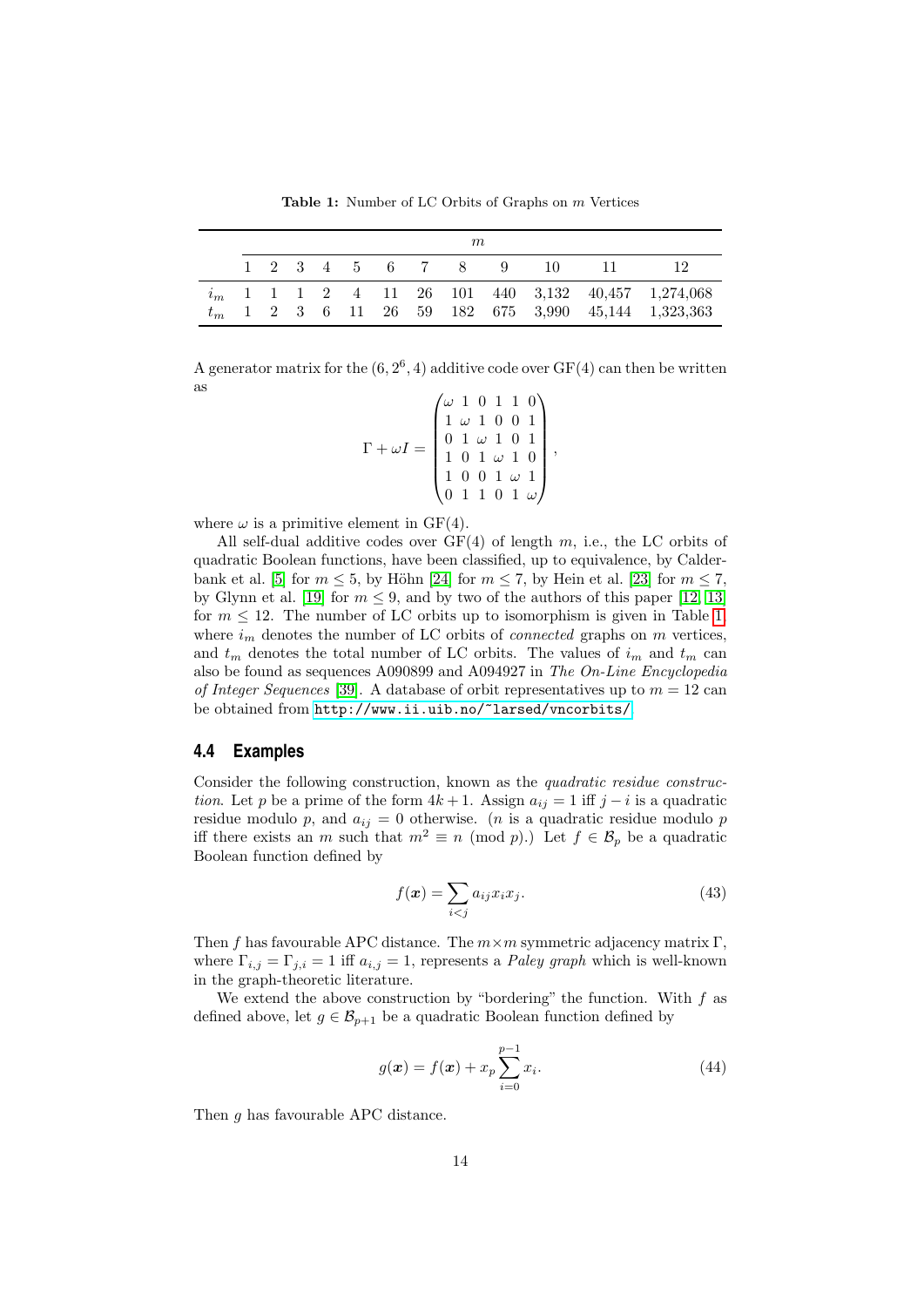As an example, for  $p = 5$ ,  $f(x) = x_0x_1 + x_1x_2 + x_2x_3 + x_3x_4 + x_4x_0$ , and  $g(x) = f(x) + x_5(x_0 + x_1 + x_2 + x_3 + x_4)$ . f has APC distance 3 and g has APC distance 4. The function  $q$  is unique over the 6-variable quadratics in achieving an optimal APC distance of 4, and corresponds to the unique  $[[6, 0, 4]]$  QECC, known as the hexacode. This function has been identified as being a highly entangled 6-qubit quantum state [\[32\]](#page-29-3). As another example, when  $p = 29$ , f has an APC distance of 11 and g has an APC distance of 12.

For  $m = 12$  the QECC with optimal distance is the *dodecacode* which maps to a function with APC distance 6. Its LC orbit can be represented by the Boolean function  $f(x) = x_0x_3 + x_0x_7 + x_0x_8 + x_0x_9 + x_0x_{11} + x_1x_4 + x_1x_6 + x_1x_8 + x_1x_9 +$  $x_1x_{10}+x_2x_5+x_2x_6+x_2x_7+x_2x_{10}+x_2x_{11}+x_3x_6+x_3x_8+x_3x_{10}+x_3x_{11}+x_4x_6+$  $x_4x_7 + x_4x_9 + x_4x_{11} + x_5x_7 + x_5x_8 + x_5x_9 + x_5x_{10} + x_6x_9 + x_7x_{10} + x_8x_{11}$ . It is interesting to note that both the hexacode and dodecacode can be represented by regular graphs with minimal vertex degree for every vertex, namely 3 and 5, these being one less than their respective distances. These minimal representations appear to be possible for many optimal QECCs although not all [\[12\]](#page-28-12). In particular, a partial (but significant) search did not reveal a regular graph with vertex degree 11 in the LC orbit of the graph corresponding to the  $[[30, 0, 12]]$ QECC. It remains an open problem as to whether a minimal representation exists for this graph.

We are also able to use the LC orbit to improve the resiliency of quadratic functions, combined with the addition of a suitable affine function. The addition of linear terms does not change the APC. The LC orbit is particularly useful in this context as the maximum resiliency achievable can change over the orbit. For example, as discussed previously, there are two representations of the hexacode up to isomorphism, namely  $f_h$  and  $f'_h$ . One of these functions,  $f'_h$ , is bent, i.e. satisfies  $PC(n)$ , and so cannot be resilient for any linear offset. The other function is correlation immune of order 1 and the maximum achievable resiliency is 0 by choosing, say, the balanced function,  $f_h + x_0$ . Typically the maximum achievable resiliency for functions with favourable APC will be low [\[10\]](#page-28-9).

#### **4.5 Aperiodic Properties of Nonquadratic Boolean Functions**

To the best of our knowledge, QECCs represented by Boolean functions of degree greater than two have not been examined in the literature. These will, in general, be non-stabilizer QECCs, as the Boolean functions no longer map to eigenvectors of the error set, so one must be careful how to use these QECCs. However APC remains well-defined for such functions. Cryptographically, we are particularly interested in Boolean functions of high degree so as to avoid potential algebraic attacks. From a quantum standpoint, in general, one may expect the QECC minimum distance to decrease as algebraic degree rises. We now consider the APC distance of such functions. These functions can also be referred to as hypergraph states. Note that both Kurosawa and Satoh [\[26\]](#page-29-1), and Carlet [\[8\]](#page-28-0), have proposed non-quadratic Boolean functions with favourable EPC properties based on binary linear codes, and binary Kerdock and Preparata nonlinear codes, respectively.

An exhaustive computer search [\[12\]](#page-28-12), making use of the program nauty [\[28\]](#page-29-13), reveals that no Boolean function of 4 or 5 variables and of degree greater than 2 has an APC distance greater than 2. However, there are 24 cubic functions of 6 variables which satisfy an APC distance of 3. These 24 functions are inequivalent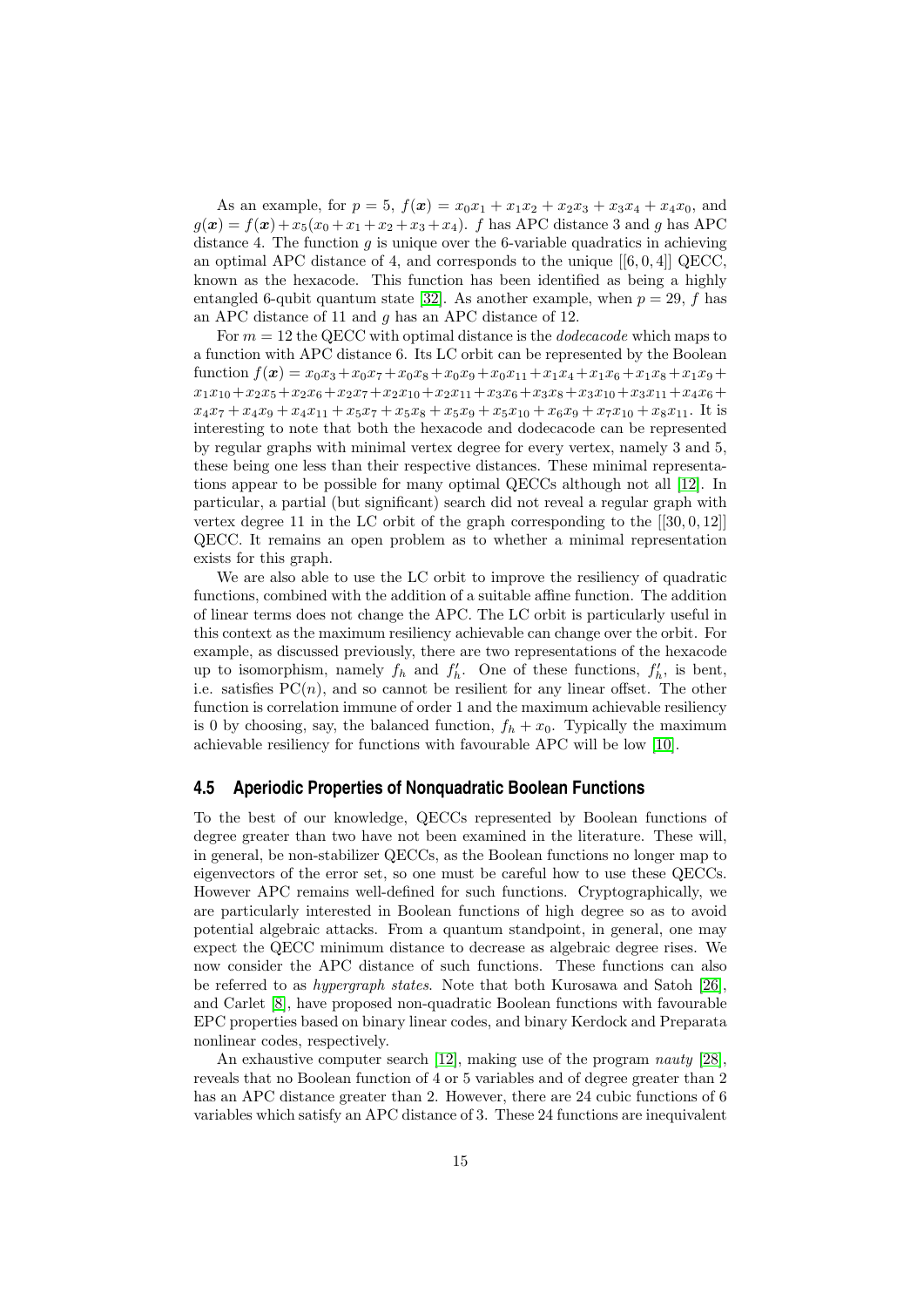with respect to the symmetries discussed in Appendix C. If we also consider the symmetry described in Subsection [4.6,](#page-16-0) there are only 11 inequivalent such functions. For example,  $f(x) = x_1x_3x_5 + x_1x_2x_5 + x_3x_4x_5 + x_2x_4x_5 + x_0x_1x_3 + x_1x_2x_4$  $x_0x_1x_2+x_0x_3x_4+x_0x_2x_4+x_0x_4+x_0x_5+x_1x_2+x_1x_4+x_2x_3+x_2x_5+x_3x_4+x_3x_5+$  $x_4x_5$  has APC and EPC distances of 3. It was also found that no cubic functions of 6 variables can achieve an APC distance greater than 3. By searching all inequivalent Boolean functions with just one non-quadratic term we found 7 variable and 8-variable functions with APC distances 3 and 4, respectively. For example,  $f(x) = x_1x_3x_5+x_0x_1+x_0x_2+x_1x_6+x_2x_5+x_3x_4+x_3x_6+x_4x_5+x_5x_6$ and  $f(x) = x_0x_1x_2x_3 + x_0x_4 + x_0x_5 + x_1x_4 + x_1x_6 + x_2x_5 + x_2x_6 + x_3x_4 +$  $x_3x_5 + x_3x_6$  have APC and EPC distances of 3, and  $f = x_0x_1x_2 + x_0x_4 +$  $x_0x_5+x_0x_7+x_1x_4+x_1x_6+x_1x_7+x_2x_5+x_2x_6+x_2x_7+x_3x_4+x_3x_5+x_3x_6$ and  $f = x_0x_1x_2x_3 + x_0x_4 + x_0x_5 + x_0x_6 + x_1x_4 + x_1x_5 + x_1x_7 + x_2x_4 + x_2x_6 +$  $x_2x_7 + x_3x_5 + x_3x_6 + x_3x_7$  have APC and EPC distances of 4. These results equal the best distances achievable using quadratic functions.

The Maiorana-McFarland construction [\[16\]](#page-28-11) is as follows.

<span id="page-15-0"></span>
$$
f(\mathbf{y}, \mathbf{z}) = \mathbf{y} \cdot \lambda(\mathbf{z}) + g(\mathbf{z}), \tag{45}
$$

where  $f \in \mathcal{B}_{r+s}, \, y \in \mathbb{F}_2^r, \, z \in \mathbb{F}_2^s, \, g \in \mathcal{B}_s$ , and  $\lambda$  maps  $\mathbb{F}_2^s$  to  $\mathbb{F}_2^r$ . Following [\[26\]](#page-29-1), the above examples of 7-variable and 8-variable functions can both be described us-ing [\(45\)](#page-15-0) with  $\lambda$  a linear map and  $g(z)$  the non-quadratic part. We have found, as shown above, functions of this kind with favourable APC but, as pointed out by Carlet [\[8\]](#page-28-0), the reliance on  $g(z)$  to make the function non-quadratic may lead to cryptanalytic attacks. A more interesting set of functions is obtained by changing  $\lambda$  to a non-linear mapping. Carlet constructs such functions with favourable EPC [\[8\]](#page-28-0), based on nonlinear Kerdock/Preparata mappings. We can, trivially, use Lemma [11](#page-7-3) to state that, for these Kerdock/Preparata-based constructions, the resultant  $2^{m+1}$ -variable functions satisfy APC(l) of order  $2^{m-1}-2^{m/2-1}-1$ , with maximum possible  $l \leq 5$ , or APC(l) of order 5 with maximum possible  $l \leq 2^{m-1} - 2^{m/2-1} - 1$ . Moreover, using [\(31\)](#page-6-3), both the EPC and APC distances for such functions are upper-bounded by  $2^{m-1} - 2^{m/2-1} + 5$ . From [\(45\)](#page-15-0), the Maiorana-McFarland construction is bipartite, and the size of the maximum independent set of its associated hypergraph is at least  $r$ . Typically one chooses  $r = s$ , but LC orbits of the graphs corresponding to the best QECCs maintain a small maximum independent set for every member of the orbit, i.e.,  $r \ll s$ , with  $g(z)$  an APC-favourable sub-graph. We expect, similarly, that constructions for Boolean functions of algebraic degree greater than two (hypergraphs) with favourable APC should also have a small independent set for their quadratic part, with  $g(z)$  constructed recursively in the same way. Over 32 variables, the Maiorana-McFarland constructions of Carlet [\[8\]](#page-28-0) satisfy an APC distance upperbounded by 11 and the maximum independent set of the quadratic part of the functions is 16. In contrast the 30-variable function of Subsection [4.4](#page-13-1) has APC distance 12, and the graph describing this quadratic function has a maximum independent set of only 6. Moreover a partial search of about 10 million functions from within the (huge) LC orbit of this 30-variable function did not reveal a maximum independent set of size greater than 7.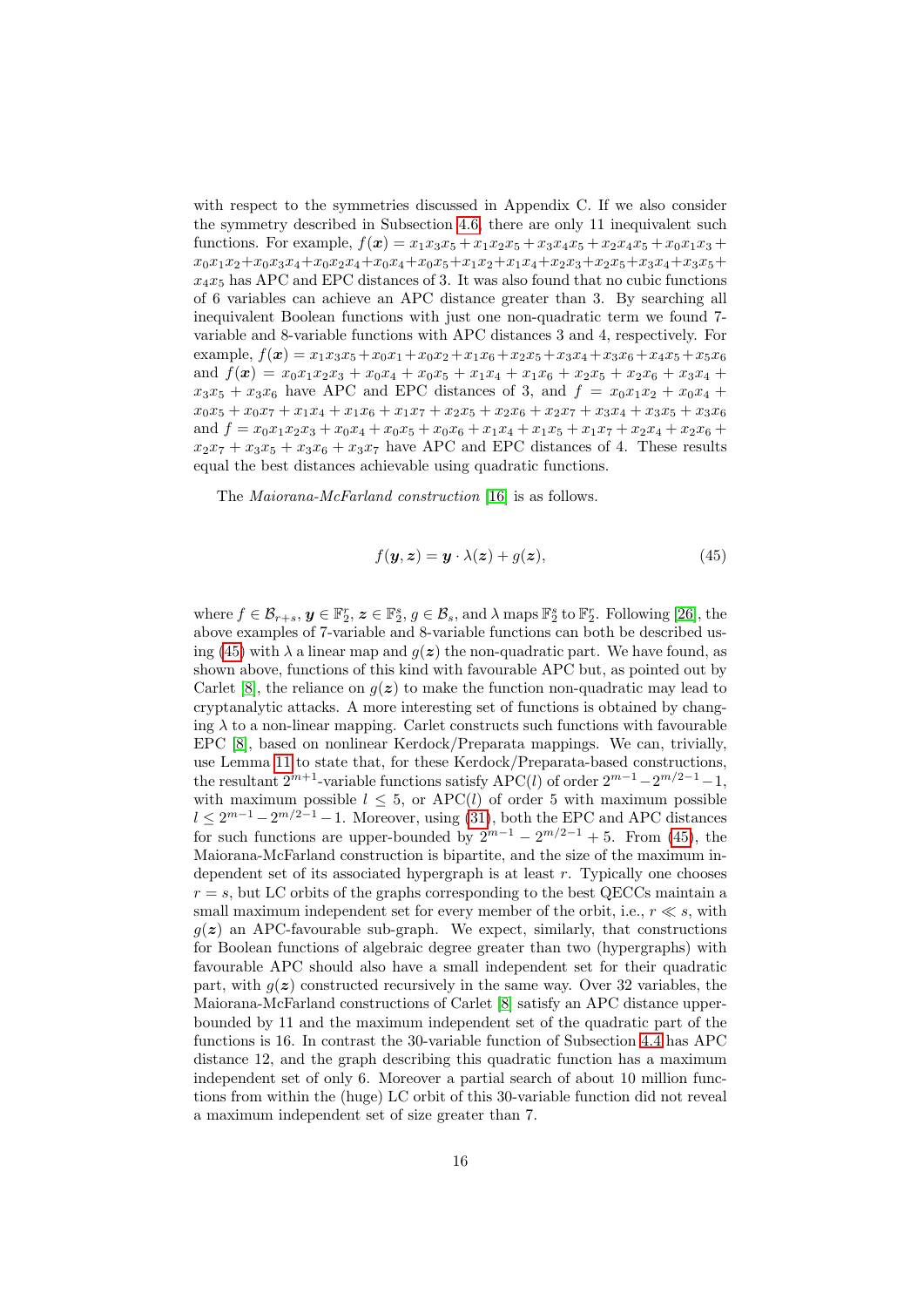# <span id="page-16-0"></span>**4.6 Orbits of Boolean Functions with respect to** {*I, H, N* } *m*

We describe how an orbit of Boolean functions can be generated such that any two members of the orbit are spectral "duals" with respect to a certain local unitary transform taken from a set of transforms called the  $\{I, H, N\}^m$  set (using and refining the terminology introduced in [\[30\]](#page-29-14)). The APC distance is invariant over this orbit.

For  $a, b \in \mathbb{F}_2^m$ , we define  $a \tilde{+} b$  such that  $0 \tilde{+} 0 = 0$ ,  $1 \tilde{+} 0 = 0 \tilde{+} 1 = 1$ , and  $1 + 1 = 2$ . Moreover, for  $h \in \mathbb{F}_2$  and  $c \in \mathbb{Z}$ , we define ch to be in  $\{0, c\}$ .

Let  $f \in \mathcal{B}_m$  and  $\theta, r, \alpha, e \in \mathbb{F}_2^m$  such that  $r \preceq \theta$  and  $\alpha, e \preceq \overline{\theta}$ . Then each pair of values of e and  $\theta$  describes one of 3<sup>m</sup> possible local unitary transforms taken from the  $\{I, H, N\}^m$  set.

<span id="page-16-2"></span>
$$
s_{\mathbf{e},\mathbf{\theta}}(\mathbf{z}) = 2^{\frac{\mathrm{wt}(\mathbf{\theta})}{2}} \sum_{\mathbf{x} \in \mathbf{r} + V_{\overline{\mathbf{\theta}}}} i^{2(f(\mathbf{x}) + \alpha) + \mathbf{e}},\tag{46}
$$

where  $\boldsymbol{z} = \boldsymbol{\alpha} + \boldsymbol{r}$ ,  $i^2 = -1$ , and  $s_{\boldsymbol{e},\boldsymbol{\theta}} \in \mathbb{C}^{2^m}$ . In related papers [\[30,](#page-29-14) [32,](#page-29-3) [35\]](#page-29-7) the  $\{I, H, N\}^m$  transform set is described as the set of  $3^m$  local unitary transform matrices of size  $2^m \times 2^m$ , constructed from any possible tensor product combination of the  $2 \times 2$  unitary matrices I, H, and N, defined as

$$
I = \begin{pmatrix} 1 & 0 \\ 0 & 1 \end{pmatrix}, \quad H = \frac{1}{\sqrt{2}} \begin{pmatrix} 1 & 1 \\ 1 & -1 \end{pmatrix}, \quad N = \frac{1}{\sqrt{2}} \begin{pmatrix} 1 & i \\ 1 & -i \end{pmatrix}, \tag{47}
$$

where  $i^2 = -1$ . In this paper we largely avoid the matrix terminology but retain the name  $\{I, H, N\}^{m.9}$  $\{I, H, N\}^{m.9}$  $\{I, H, N\}^{m.9}$ 

If, for a fixed e and  $\theta$ ,  $s_{e,\theta}$  is a flat spectrum, i.e., if  $|s_{e,\theta}(z)| = |s_{e,\theta}(z')|$  for all  $z, z' \in \mathbb{F}_2^m$ , then we can write

$$
s_{\mathbf{e},\theta}(z) = 2^{\frac{m}{2}} w^{g_{\mathbf{e},\theta}(z)},\tag{48}
$$

where  $g_{e,\theta}(z)$  is a function from  $\mathbb{F}_2^m$  to  $\mathbb{Z}_8^m$  and  $w=e^{\frac{2\pi i}{8}}, w \in \mathbb{C}$ .

**Definition 16.** Let  $f, f' \in \mathcal{B}_m$ . Then f and f' are in the same  $\{I, H, N\}^m$  orbit iff, for some choice of e and  $\theta$ ,  $s_{e,\theta}$  is a flat spectrum and  $g_{e,\theta}$  can further be written as  $g_{\boldsymbol{e},\boldsymbol{\theta}}(\boldsymbol{z}) = 4f'(\boldsymbol{z}) + \boldsymbol{c} \cdot \boldsymbol{z} + d \pmod{8}$ , where  $\boldsymbol{c} \in \mathbb{Z}_8^m$ , and  $d \in \mathbb{Z}_8$ .

The following theorem has previously been proven for  $f$  quadratic but not for general  $f$ , which is proven here. The LC symmetry discussed in subsection [4.3](#page-11-1) is a translation of the quadratic case of this theorem into graphical operations.

**Theorem 17.** Let  $f, f' \in \mathcal{B}_m$ . If f and f' are both in the same  $\{I, H, N\}^m$ orbit, then  $f$  and  $f'$  have the same  $APC$  distance.

Proof. The proof relies on two critical observations that we express as lemmas.

<span id="page-16-3"></span>**Lemma 18.** Let  $a, b \in \mathbb{C}^N$  be two complex vectors of length N. Let U be an  $N \times N$  complex unitary matrix such that  $a' = Ua$  and  $b' = Ub$ . Define orthogonality of vectors **a** and **b** with respect to the scalar product,  $\langle \mathbf{a}, \mathbf{b} \rangle =$  $\mathbf{a} \cdot \mathbf{b} = 0$ . Then  $\langle \mathbf{a}, \mathbf{b} \rangle = 0$  if and only if  $\langle \mathbf{a}', \mathbf{b}' \rangle = 0$ .

<span id="page-16-1"></span><sup>&</sup>lt;sup>9</sup>However, to clarify [\(46\)](#page-16-2) in terms of  $\{I, H, N\}^m$ , note that the one positions in  $\theta$  and  $\epsilon$ identify the tensor positions where  $I$  and  $N$  are applied, respectively, with  $H$  applied to all other tensor positions.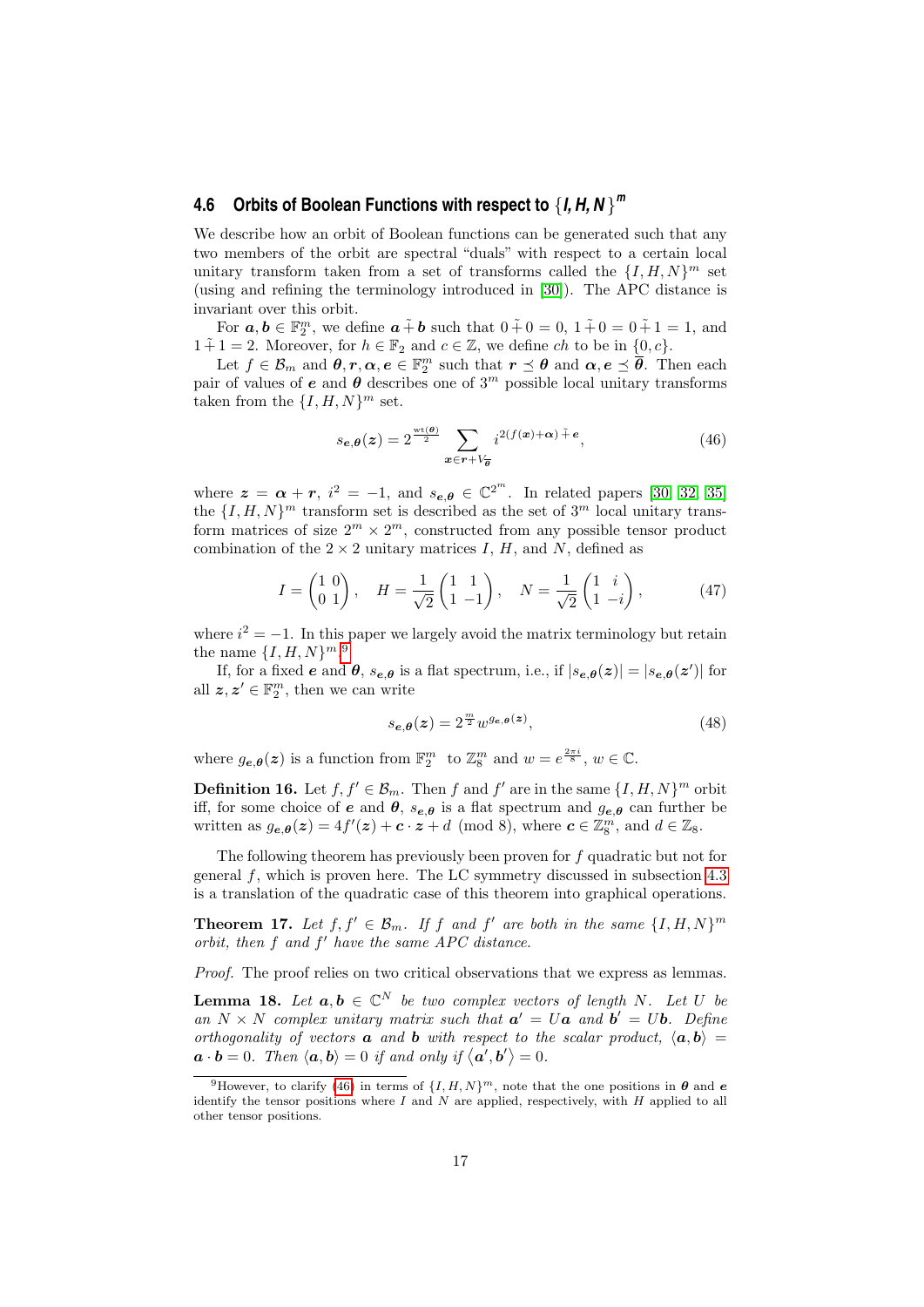Let  $\mathcal{E} \in \{I, X, Y, Z\}$ , as defined in Section [4,](#page-8-3) be the error acting on a single qubit. Then it can be shown that any transform, T, taken from the  $\{I, H, N\}$ set for  $m = 1$ , takes the error set,  $\{I, X, Y, Z\}$  to itself under conjugation. This is because the  $\{I, H, N\}$  set generates the *local Clifford group* which is defined as the group of local unitary matrices that keeps the Pauli matrices over a single complex variable invariant with respect to conjugation [\[25\]](#page-29-15) (to within a global constant). Explicitly, for  $T \in \{I, H, N\}, \mathcal{E}' = T\mathcal{E}T^{-1}$  satisfies,  $\mathcal{E}' \in \{I, X, Y, Z\}^{10}$  $\mathcal{E}' \in \{I, X, Y, Z\}^{10}$  $\mathcal{E}' \in \{I, X, Y, Z\}^{10}$ . It follows immediately that the  $\{I, H, N\}^m$  transform set, as defined in [\(46\)](#page-16-2), keeps  $\mathcal E$  within the Pauli set for any fixed m, and keeps the weight of  $\mathcal E$  invariant. We then arrive at the following lemma.

<span id="page-17-1"></span>**Lemma 19.** Let  $T_{e,\theta} \in \{I, H, N\}^m$  and  $\mathcal{E} \in \{I, X, Y, Z\}^m$ . Then

$$
\mathcal{E}' = T_{e,\theta} \mathcal{E} T_{e,\theta}^{-1} \quad \Rightarrow \quad \mathcal{E}' \in \{I, X, Y, Z\}^m \quad \Rightarrow \quad \text{wt}(\mathcal{E}') = \text{wt}(\mathcal{E}). \tag{49}
$$

Let a quantum state of m qubits,  $|\psi\rangle$ , be represented by a length  $2^m$  vector  $s \in \mathbb{C}^{2^m}$ , where  $s = 2^{-\frac{m}{2}}(-1)^{f(x)}$ . We can then re-express Theorem [13](#page-10-2) as follows.

$$
APC distance(f) = d \Rightarrow \langle \mathcal{E}s, s \rangle = 0, \ \forall \mathcal{E}, \ 0 < wt(\mathcal{E}) < d,\tag{50}
$$

where  $\mathcal{E} \in \{I, X, Y, Z\}^m$ . We wish to show that

APC distance(f) =  $d \Rightarrow \langle \mathcal{E}' s', s' \rangle = 0, \forall \mathcal{E}', 0 < \text{wt}(\mathcal{E}') < d,$  (51)

where  $\mathcal{E}' \in \{I, X, Y, Z\}^m$ , and s' is any vector that occurs as a spectral output with respect to any transform taken from the  $\{I, H, N\}^m$  set. To do this we note that  $s = T_{e,\theta} s'$  for some  $T_{e,\theta} \in \{I, H, N\}^m$ . We now use Lemma [19](#page-17-1) to conjugate  $\mathcal E$  acting on s to  $\mathcal E'$  acting on s'. Now we can write  $\langle \mathcal E s, s \rangle =$ 0 as  $\left\langle T_{e,\theta}^{-1} \mathcal{E}' T_{e,\theta} s, T_{e,\theta}^{-1} T_{e,\theta} s \right\rangle = 0$ . It follows from Lemmas [18](#page-16-3) and [19](#page-17-1) that  $\langle \mathcal{E}' T_{e,\theta} s, T_{e,\theta} s \rangle = 0, \ \forall \mathcal{E}', 0 < \text{wt}(\mathcal{E}') < d.$  The theorem follows.

Remark. Note that we have proved the invariance of the APC distance for any s and s' in the same orbit with respect to the  $\{I, H, N\}^m$  transform set. So the proof not only holds for Boolean functions, but also more generally for functions from  $\mathbb{F}_2^m$  to  $\mathbb{Z}_8$ . More generally still, the proof holds for any **s** and **s'**, even when  $\boldsymbol{s}$  and  $\boldsymbol{s}'$  represent non-flat spectra.

We next provide an example of this spectral symmetry for non-quadratic Boolean functions, which generalises LC and uses the flat spectra of a Boolean function with respect to the  $\{I, H, N\}^n$  transform set to generate an orbit of Boolean functions with the same APC distance, as described above. Consider the cubic Boolean function  $x_0x_1x_2 + x_0x_1x_3 + x_0x_1x_4 + x_0x_2x_3 + x_0x_2x_4 +$  $x_0x_5 + x_1x_3 + x_1x_5 + x_2x_4 + x_2x_5 + x_3x_4$  which has APC distance 3. Applying the transform technique described above, we obtain 144 flat spectra of which 20 map to Boolean functions. Of these 20, only 3 are inequivalent. These 3 functions are cubic and have APC distance 3 and EPC distance 3. For instance,  $x_0x_1x_5 + x_0x_3x_5 + x_0x_4x_5 + x_0x_1 + x_0x_2 + x_0x_3 + x_0x_5 + x_1x_2 + x_1x_3 + x_1x_4 +$  $x_1x_5 + x_2x_5 + x_3x_4 + x_4x_5$  is in the same orbit and is obtained via the transform obtained by setting  $\theta = 110110$  and  $\epsilon = 001000$ . Note, however, that no linear offset of a member of this orbit is balanced, so resiliency cannot be satisfied.

<span id="page-17-0"></span><sup>&</sup>lt;sup>10</sup>Note that conjugation by H takes X to Z, Z to X, and Y to  $-Y$ . Conjugation by N takes X to  $-iY$ , Z to X, and Y to  $-Z$ . Conjugation by I takes X to X, Z to Z, and Y to Y.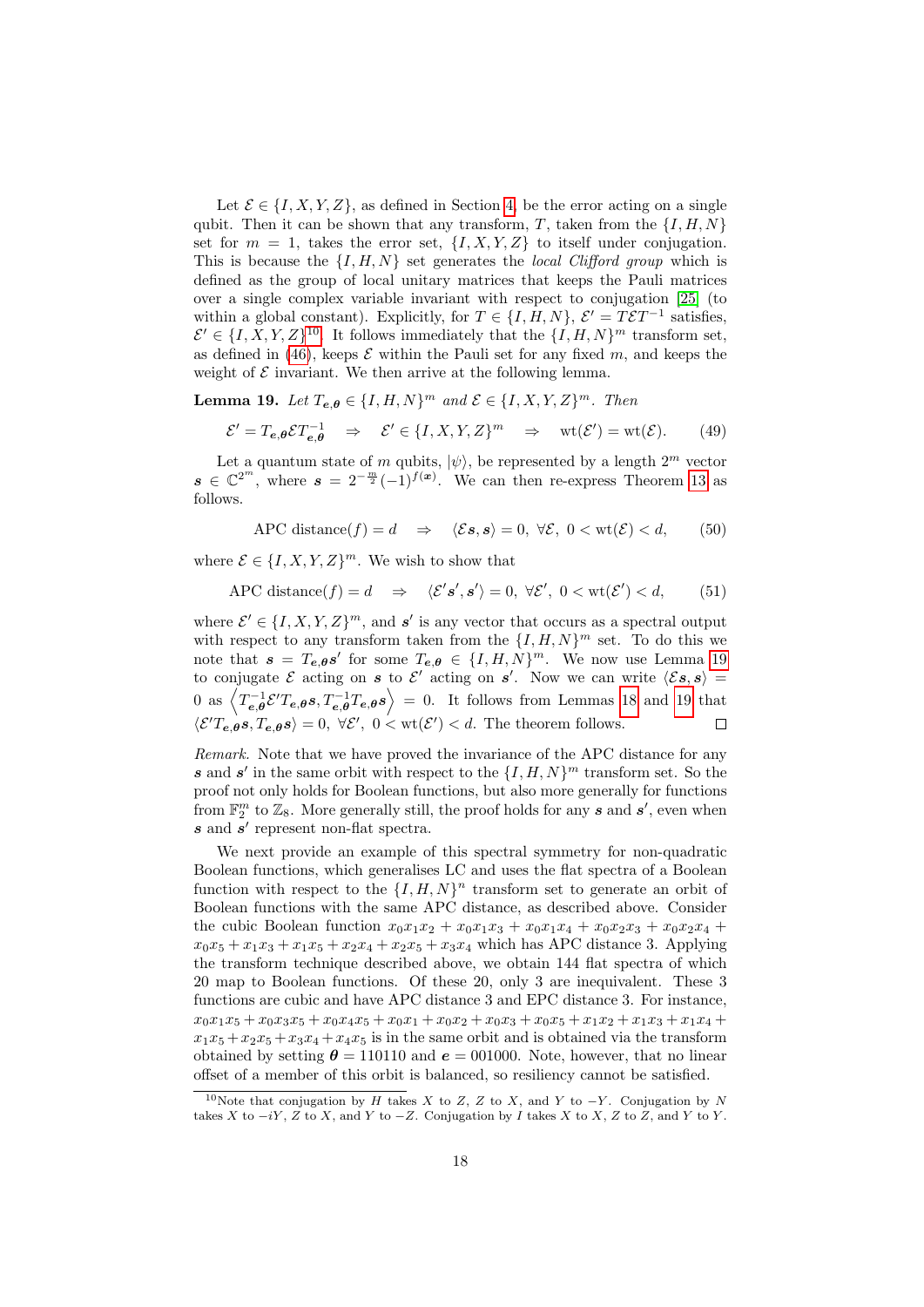### **5 Conclusions**

We have motivated and characterised aperiodic autocorrelation and the Aperiodic Propagation Criteria (APC) for a Boolean function. In particular we have equated, for quadratic Boolean functions, APC distance with the minimum distance of an associated zero-dimensional quantum error-correcting code. It follows that, for quantum states which have an interpretation as Boolean functions, the APC of the function are also quantum entanglement criteria for the associated state. We highlighted the importance of local complementation (LC) symmetry for APC analysis of quadratic Boolean functions, and also gave a generalisation of LC to Boolean functions of algebraic degree greater than two. We presented some results for the APC distance of functions of degree greater than two and discussed possible forms other Boolean constructions might take to improve APC distance.

We also showed that fixed-aperiodic autocorrelation is a subset of extended autocorrelation. We further defined the metrics of APC and EPC distance and demonstrated that APC distance is a slightly stricter criteria than EPC distance. Although extended autocorrelation considers a slightly more general set of cryptographic scenarios than fixed-aperiodic autocorrelation, the APC, in some sense, highlights the most important parts of EPC, and this motivates the use of APC for cryptography.

APC is also a potential attack scenario. Just as generalised linear cryptanalysis [\[30\]](#page-29-14) finds substantially higher biases over state-of-the-art S-boxes, the differential "dual", as covered in this paper, finds substantially higher differential biases where, by "differential" we here refer to an input differential  $\Delta x \in \mathbb{F}_2^m$ , and an output binary (truncated) differential  $\Delta y \in \mathbb{F}_2$ . Appendix D gives results of an exhaustive search for the worst-case differential biases of given input differential weight, taken over the linear space of selected state-of-the-art Sboxes. It is evident that significantly higher biases can be obtained by using aperiodic as opposed to periodic differentials. One should remember that the context in which the S-box is used will determine whether a high-bias differential constitutes a weakness for the cipher. For instance, the  $9 \times 9$  Misty1 S-box, because it is a quadratic S-box, has a linear space with periodic differential biases that occur with probability 1 for all weights, (i.e. it has linear structures for all weights), but these do not necessarily constitute a weakness as the S-box is used in a Feistel structure, and in conjunction with a  $7 \times 7$ cubic S-box  $^{11}$  $^{11}$  $^{11}$ . Still, the  $7 \times 7$  S-box exhibits significantly higher aperiodic and fixed-aperiodic biases compared to periodic biases. These biases may lead to a practical block cipher attack. However, for the typical block cipher which inputs the key via XOR, one cannot exploit these higher biases by using the standard technique of piecing together differential trails through successive cipher rounds, as the "route" of the trail will be key-dependent [\[30,](#page-29-14) [40\]](#page-29-16). In other words, although aperiodic and fixed-aperiodic differentials establish much higher biases across constituent S-boxes and, by implication, across complete block ciphers, than periodic differentials, the location of these biases across multiple rounds is strongly key-dependent. So it may be difficult to exploit these high biases. Even so, the results of this paper provide an extended theoretical framework for a Boolean function, which suggests a technique where one finds a function with

<span id="page-18-0"></span> $11$ However, see [\[7\]](#page-28-15)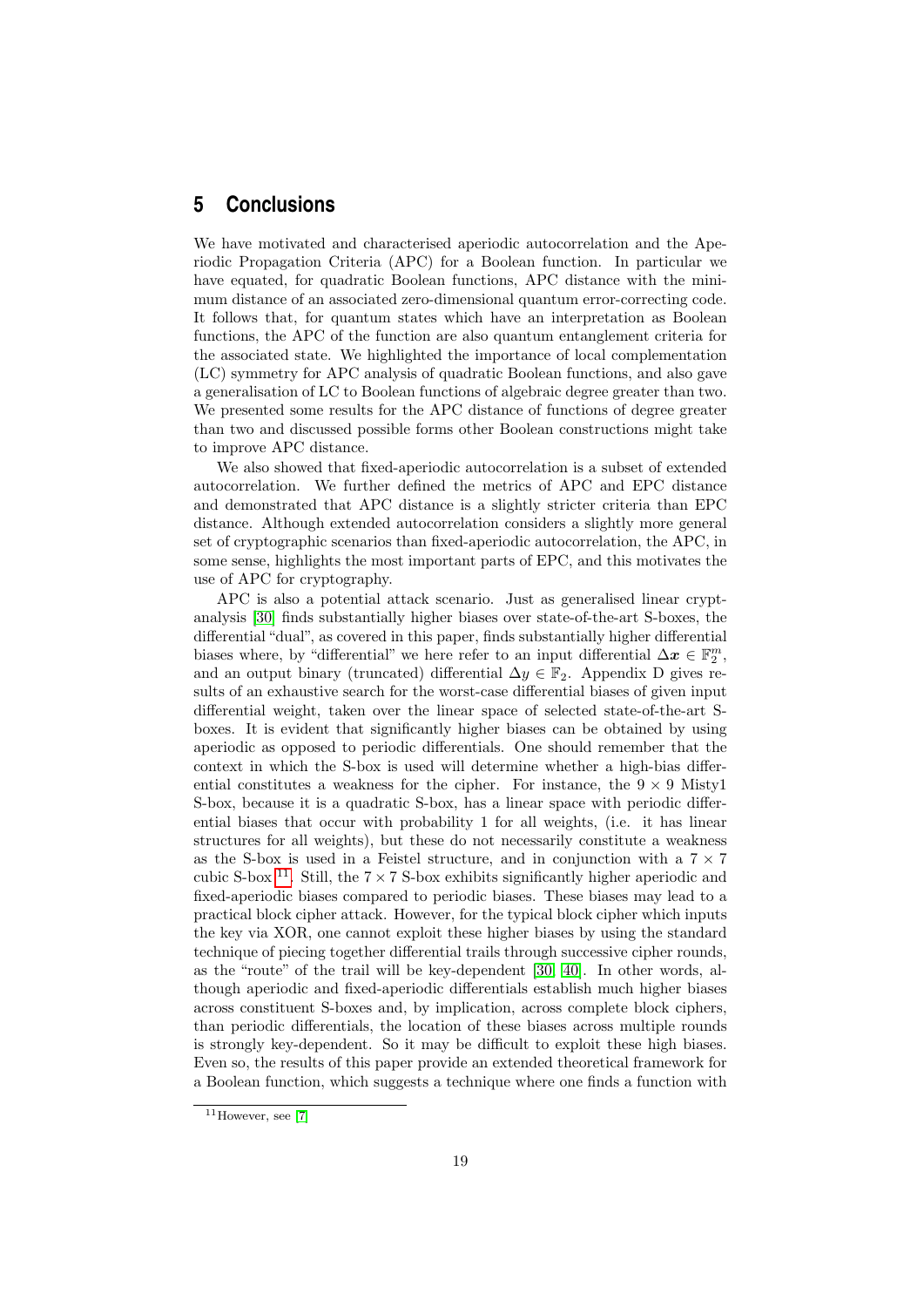favourable fixed-aperiodic criteria, then one traverses, either exactly or approximately, through the orbit generated by a set of local unitary transforms, so as to optimise the function with respect to the Walsh-Hadamard spectral criteria.

The problem of designing an S-box (or block cipher) so that all constituent Boolean functions have high APC distance is also an interesting challenge, but the stipulation that an S-box is a balanced function from  $\mathbb{F}_2^m$  to  $\mathbb{F}_2^n$  may limit the achievable APC distance. Note that all S-boxes examined in Appendix D achieve only APC distance 1 over the complete linear space of the S-box (in fact most S-boxes are not even designed to achieve  $PC(1)$ ). At the end of Table [3](#page-27-0) we have included the worst-case biases for the single quadratic Boolean function that represents the  $[[6, 0, 4]]$  hexacode. By definition, the biases are all 0.5 up to weight 4. However it is much more constraining—and remains an open problem—to construct a function (S-box) with output in  $\mathbb{F}_2^n$ ,  $n > 1$ , such that the low-weight biases of the linear space of the S-box are all near to 0.5. Finally, functions with favourable APC distance automatically have high generalised nonlinearity with respect to the generalised transform sets discussed by [\[30\]](#page-29-14) and [\[35\]](#page-29-7), e.g., with respect to  $\{I, H, N\}^m$ . This can be explained by considering a generalisation of the results of [\[9\]](#page-28-16) to larger transform sets.

**Acknowledgements** The authors would like to thank Prof. Alexander Pott for reading early versions of this paper and for helpful suggestions, and Prof. Patrick Sole for helpful advice and for pointing out numerous connections with other work in the literature.

# **A Proofs**

Proposition [4.](#page-4-0) Proposition 1 of [\[6\]](#page-28-17) states

<span id="page-19-0"></span>
$$
\sum_{\mathbf{v}\in V^{\perp}}\mathcal{F}(f+\mathbf{x}\cdot\mathbf{v})=2^{m-k}\mathcal{F}(f\phi_V),\tag{52}
$$

where k is the dimension of V. Applying  $(52)$  to  $(20)$  gives

$$
\sum_{c \preceq \mu} G_{a,c} = \sum_{c \preceq \mu} \mathcal{F}(\mathcal{D}_a f + c \cdot x) = 2^{\text{wt}(\mu)} \mathcal{F}(\mathcal{D}_a f \phi_{V_{\overline{\mu}}}). \tag{53}
$$

It is further stated in [\[6\]](#page-28-17) that

<span id="page-19-1"></span>
$$
\sum_{\mathbf{v}\in V^{\perp}} \mathcal{F}(f+\mathbf{x}\cdot\mathbf{v})(-1)^{\mathbf{k}\cdot\mathbf{v}} = 2^{m-k}\mathcal{F}(f\phi_{\mathbf{k}+V}).\tag{54}
$$

<span id="page-19-2"></span> $\Box$ 

Applying  $(54)$  to  $(13)$ ,  $(20)$ , and  $(53)$  gives the result.

Theorem [12.](#page-7-2) First we compute the values of  $u_{a,k}$  for  $k = 0 = 000...$  with  $\pi$ the identity permutation. Let  $u_{a,k}[m]$  denote the values of  $u_{a,k}$  for f over m variables. Below are tabulated the values of  $u_{a,0}[m]$  and the associated upper bound on the l of APC(l) inferred from these  $u_{a,0}[m]$ , for all possible assignments to the three least significant bits (lsbs) of  $a$ , where  $*$  means "don't care".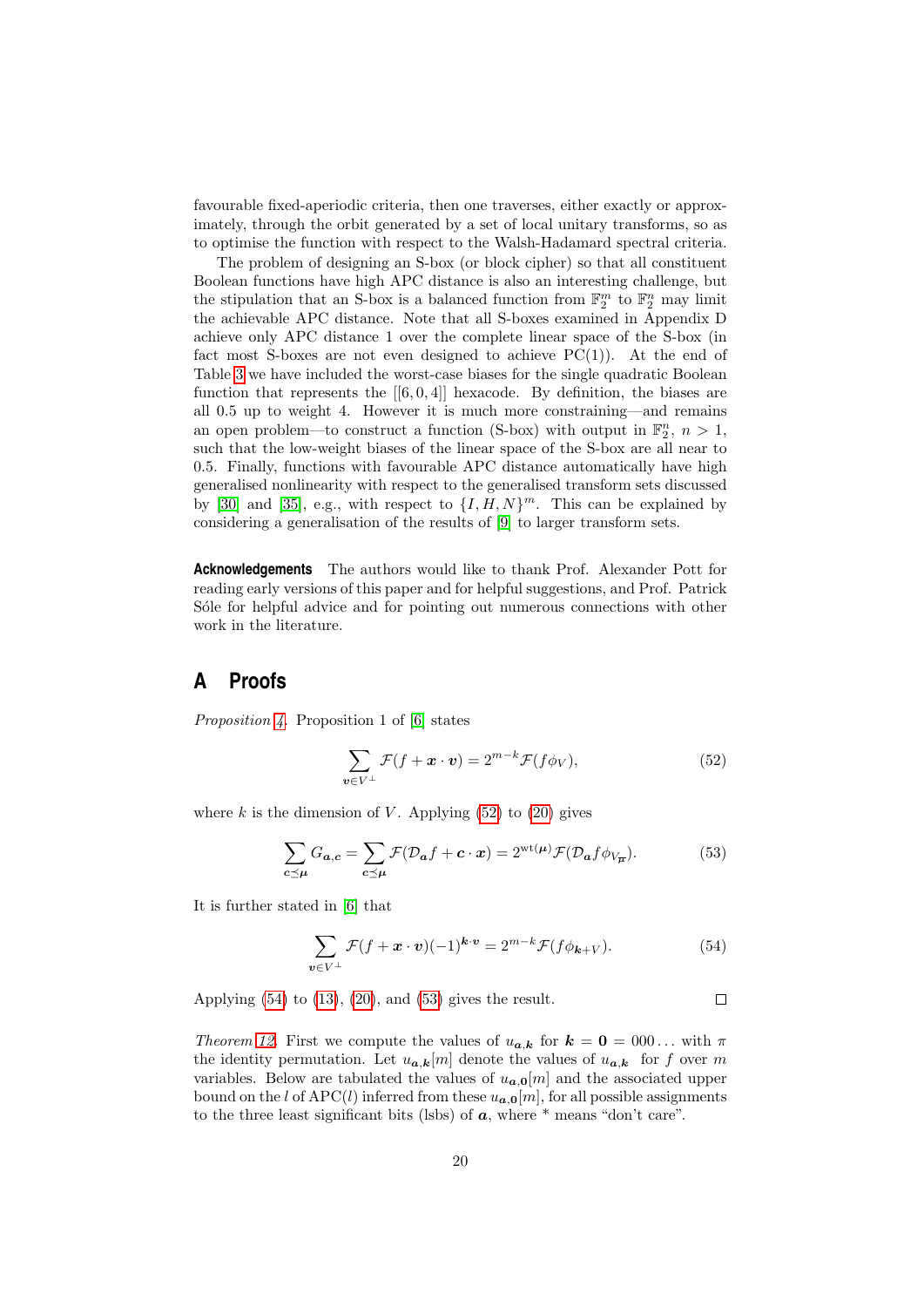| $a$ (lsbs on the left) | $u_{\boldsymbol{a},\boldsymbol{0}}[m]$ | Upper bound on $l$           |
|------------------------|----------------------------------------|------------------------------|
| $100 \ldots$           |                                        | m                            |
| $01^* \dots$           |                                        | m                            |
| $11^*$                 | $u_{\bm{a},\bm{0}}[m-1]$               | $(m-1)+1=m$                  |
| $001 \ldots$           |                                        | m                            |
| $101 \ldots$           |                                        | $u_{a,0}[m-2]$ $(m-2)+1=m-1$ |

We are interested in the lowest value of  $l$  that we can achieve by suitable assignments to  $a$ . From the above table, the only case where the upper bound on  $l$  is lower than  $m$  is in the last row of the table. We recursively assign the lsbs of  $\boldsymbol{a}$  according to this last row (e.g. for the second iteration we have  $a = 10101...$  and  $l \leq m-2$ ). By induction one concludes that  $l = \lfloor \frac{m}{2} \rfloor$ . As f is a quadratic function we can invoke the symmetry of Lemma [21](#page-23-0) in Appendix C to extend the result from  $u_{a,0}[m]$  to all  $u_{a,k}[m]$ . We further invoke the permu-tation symmetry of Lemma [22](#page-23-1) to extend the result to all functions f where  $\pi$ is not necessarily the identity permutation.  $\Box$ 

Theorem [13.](#page-10-2) Consider all bit-flip and phase-flip errors on  $|\psi\rangle$  of weight less than d, described by **a** and **c** such that  $wt(\mu) = wt(a) + wt(\theta) < d$ , as discussed previously, where  $\mu = a + \overline{a} \& c$  and  $\theta = \overline{a} \& c$ . We know that  $X_a Z_c |\psi\rangle$ , is orthogonal to  $|\psi\rangle$  and this can be interpreted in terms of f by asserting that  $\mathcal{D}_{a} f + c \cdot x$  is balanced for all  $a, c$  that satisfy wt $(\mu) < d$ . In other words, from [\(20\)](#page-4-1), [\(32\)](#page-7-4), and Definition [6,](#page-6-4)  $G_{a,c} = 0$  for all  $a, c \preceq \mu$ . The first part of the theorem follows from Definition [7.](#page-6-5) The converse is easily proven.  $\Box$ 

### **B Further Spectral Identities**

#### <span id="page-20-0"></span>**B.1 Periodic/Negaperiodic Autocorrelation**

We here define the *periodic/negaperiodic autocorrelation* of  $f$ , and show how its coefficients are derived from the Fourier spectra of  $\mathcal{D}_{\alpha} f$ , thus allowing us to relate the periodic/negaperiodic autocorrelation with the aperiodic autocorrelation. The reason we refer to the autocorrelations as "periodic/negaperiodic" will be explained in Proposition [20.](#page-21-0) Define the *periodic/negaperiodic autocorrelation* coefficients of f after fixing the subspace  $V_{\theta}$  as  $U_{a,e,r,\mu}$ , where  $a,r,\mu \in \mathbb{F}_2^m$ ,  $e \preceq a \preceq \mu$ ,  $r \preceq \theta$ , and  $\theta = \mu + a$ , and  $\theta$  and  $a$  are disjoint. Then

<span id="page-20-1"></span>
$$
U_{a,e,r,\mu} = 2^{-wt(\theta)} \sum_{c \in e + V_{\theta}} \mathcal{F}(\mathcal{D}_a f + c \cdot x + wt(c))(-1)^{r \cdot c}
$$
  
= 
$$
2^{-wt(\theta)} \sum_{c \in e + V_{\theta}} \mathcal{F}(\mathcal{D}_a f + c \cdot x)(-1)^{\overline{r} \cdot c}.
$$
 (55)

When  $\mu = \alpha$  then  $\theta = 0$  and there is no subspace fixing, so that [\(55\)](#page-20-1) simplifies to the computation of the periodic/negaperiodic autocorrelation coefficients of f, namely  $U_{\boldsymbol{a},\boldsymbol{c}}$ , where  $\boldsymbol{c} \preceq \boldsymbol{a}$ .

<span id="page-20-2"></span>
$$
U_{\mathbf{a},\mathbf{c}} = (-1)^{\text{wt}(\mathbf{c})} \mathcal{F}(\mathcal{D}_{\mathbf{a}}f + \mathbf{c} \cdot \mathbf{x}), \ \mathbf{c} \preceq \mathbf{a}.\tag{56}
$$

There are 3<sup>m</sup> coefficients,  $U_{a,c}$ , where  $c \preceq a$ , and these can be used to construct  $2^m$  complete autocorrelation profiles, one for each value of c. Depending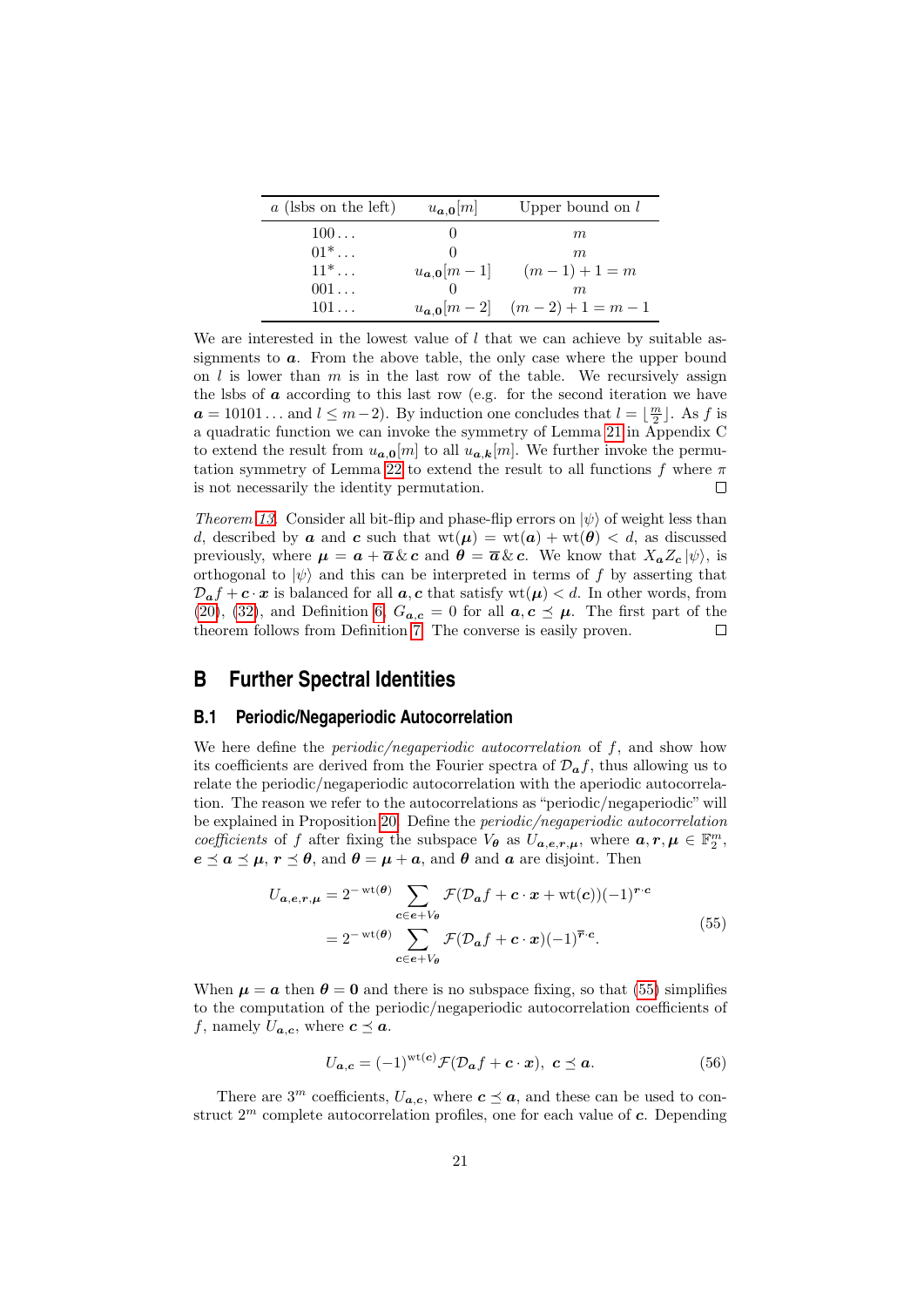on the value of  $a$ , each of the 3<sup>m</sup> coefficients is represented  $2^{\text{wt}(\overline{a})}$  times to realise a complete set of  $2^{2m}$  autocorrelation coefficients. Combining [\(20\)](#page-4-1) with [\(55\)](#page-20-1) and [\(56\)](#page-20-2) yields

<span id="page-21-1"></span>
$$
U_{a,e,r,\mu} = 2^{-\text{wt}(\theta)} \sum_{c \in e + V_{\theta}} G_{a,c}(-1)^{\overline{r}\cdot c}, \ e \preceq a \preceq \mu, \ r \preceq \theta,
$$
 (57)

<span id="page-21-2"></span>and

$$
U_{\mathbf{a},\mathbf{c}} = (-1)^{\text{wt}(\mathbf{c})} G_{\mathbf{a},\mathbf{c}}, \ \mathbf{c} \preceq \mathbf{a}.\tag{58}
$$

Note that the factor of  $(-1)^{\text{wt}(c)}$  is of no significance in this paper, but we retain it for completeness.

By combining Proposition [4](#page-4-0) with [\(57\)](#page-21-1) and [\(58\)](#page-21-2) we can now express the fixed-aperiodic (non-modular) autocorrelation coefficients in terms of the periodic/negaperiodic autocorrelation coefficients, and vice versa, where  $e \preceq a \preceq \mu$ ,  $k \preceq \mu$ ,  $\theta = a + \mu$ , and  $r = k \& \theta$ 

$$
u_{\mathbf{a},\mathbf{k},\mathbf{\mu}} = 2^{-\text{wt}(\mathbf{a})} \sum_{\mathbf{e} \preceq \mathbf{a}} U_{\mathbf{a},\mathbf{e},\mathbf{r},\mathbf{\mu}} (-1)^{\overline{\mathbf{k}} \cdot \mathbf{e}}, \ \mathbf{k} \preceq \mathbf{\mu} \tag{59}
$$

$$
U_{\mathbf{a},\mathbf{e},\mathbf{r},\mu} = \sum_{\mathbf{k}\leq\mathbf{r}+\mathbf{V}_{\mathbf{a}}} u_{\mathbf{a},\mathbf{k},\mu} (-1)^{\mathbf{e}\cdot\overline{\mathbf{k}}}, \ \mathbf{e}\preceq\mathbf{a} \tag{60}
$$

$$
u_{\mathbf{a},\mathbf{k}} = 2^{-\text{ wt}(\mathbf{a})} \sum_{\mathbf{c} \preceq \mathbf{a}} U_{\mathbf{a},\mathbf{c}} (-1)^{\overline{\mathbf{k}} \cdot \mathbf{c}}, \ \mathbf{k} \preceq \mathbf{a} \tag{61}
$$

<span id="page-21-4"></span><span id="page-21-3"></span>
$$
U_{\mathbf{a},\mathbf{c}} = \sum_{\mathbf{k}\preceq\mathbf{a}} u_{\mathbf{a},\mathbf{k}} (-1)^{\mathbf{c}\cdot\overline{\mathbf{k}}}, \ \mathbf{c}\preceq\mathbf{a}.\tag{62}
$$

We now explain why [\(55\)](#page-20-1) and [\(56\)](#page-20-2) can be viewed as periodic/negaperiodic (modular) metrics.

<span id="page-21-0"></span>Proposition 20. Each periodic/negaperiodic autocorrelation of [\(55\)](#page-20-1) and [\(56\)](#page-20-2) is specified after fixing a subspace (resp. without fixing) by the parameters  $a, e, r, \mu$  (resp.  $a, c$ ). For each setting of the parameters, the coefficients can be calculated using multivariate polynomial multiplications which are periodically modular for the variables identified by the "1" positions of  $a \& \overline{e}$  (resp.  $a \& \overline{c}$ ), and negaperiodically modular for the variables identified by the "1" positions of  $e$  (resp.  $c$ ).

*Proof.* Let  $U_{a,c}$  be as defined in [\(56\)](#page-20-2), and let  $z \in \mathbb{C}^m$ . Define  $v(z)$ , and  $Q_c(z)$ as follows

$$
v(\boldsymbol{z}) = \sum_{\boldsymbol{x} \in \mathbb{F}_2^m} (-1)^{f(\boldsymbol{x})} \prod_{i \in \mathbb{Z}_m} z_i^{x_i}
$$
(63)

$$
Q_c(z) = \sum_{a \in \mathbb{F}_2^m} U_{a,c} \prod_{i \in \mathbb{Z}_m} z_i^{a_i}.
$$
 (64)

Then an expansion verifies the following modular relationship for  $Q_c(z)$ 

$$
Q_c(z) = v(z)v(z^{-1}) \pmod{\prod_{i \in \mathbb{Z}_m} (z_i^2 - (-1)^{c_i})}.
$$
 (65)

 $Q_c(z)$  is the evaluation of a periodic (negaperiodic) multiplication for variable i if  $c_i = 0$ , (resp.  $c_i = 1$ ). The above argument then carries over to [\(55\)](#page-20-1) by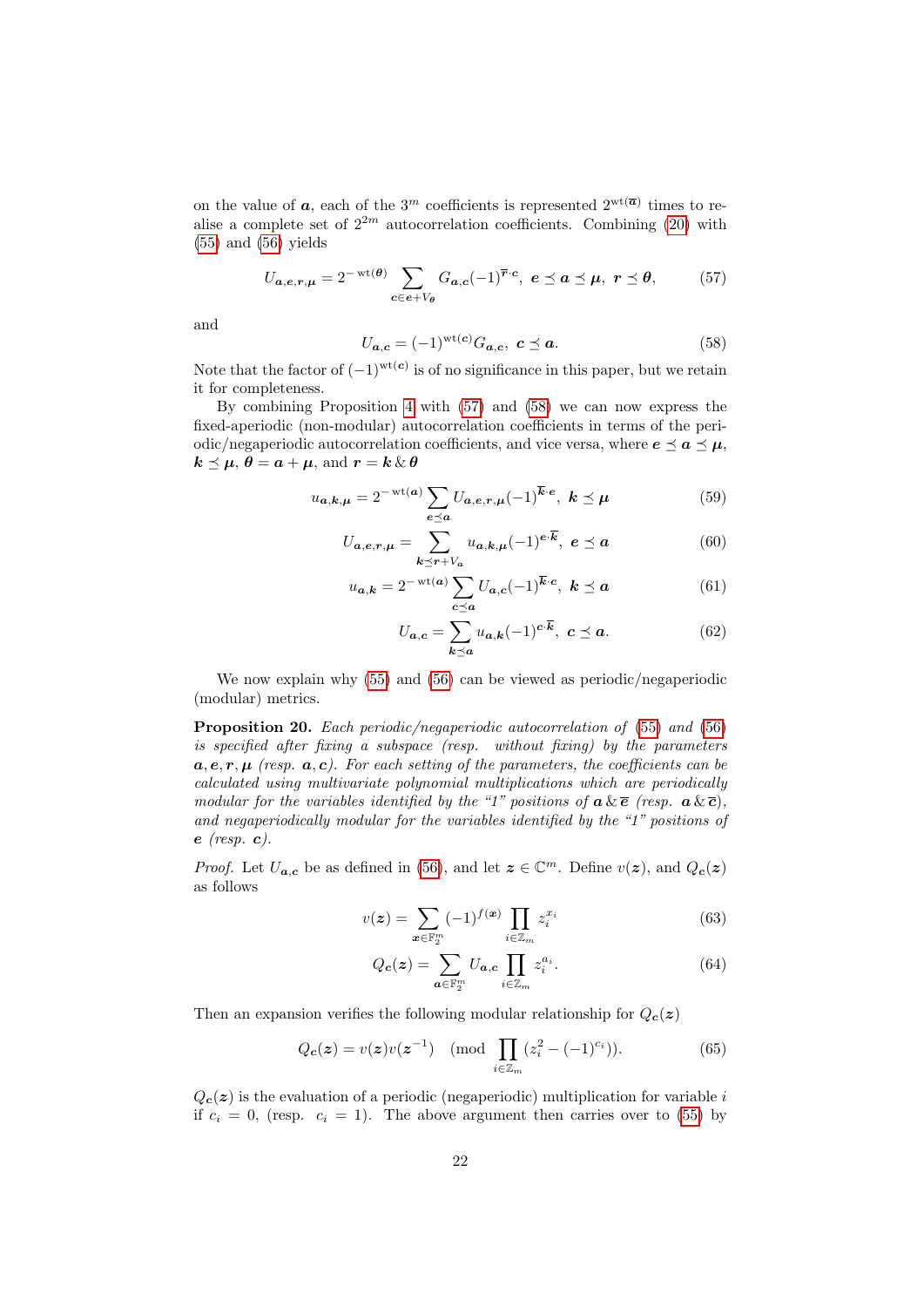first fixing the subspace  $V_{\theta}$ , then computing all possible periodic/negaperiodic multivariate polynomial multiplications over the remaining unfixed subspace.  $\Box$ 

We can recover the (non-modular) polynomial  $A(z)$  of Proposition [3](#page-4-2) by applying the Chinese remainder theorem (CRT) to the residue polynomials  $Q_c(z)$ . In summary,

$$
A(z) = v(z)v(z^{-1}) = v(z)v(z^{-1}) \pmod{\prod_{i \in \mathbb{Z}_m} (z_i^4 - 1)} = \text{CRT}(\{Q_c(z)\}).
$$
\n(66)

In this way, we obtain an alternative derivation of [\(62\)](#page-21-3). A similar argument can be used with respect to a fixed subspace,  $V_{\theta}$ , so as to rederive [\(60\)](#page-21-4).

#### <span id="page-22-0"></span>**B.2 Relationships to the Second Derivative**

As  $G_{a,c}$  is the Fourier spectrum of the first derivative of f, there is a natural relationship between the Fourier power spectra of  $G_{a,c}$  and the second derivative of  $f, \mathcal{D}_b \mathcal{D}_a f$ , where  $a, c, b \in \mathbb{F}_2^m$ .

$$
\sum_{c \preceq \mu} |G_{a,c}|^2 (-1)^{c \cdot k} = 2^{\text{wt}(\mu)} \sum_{b \in k + V_{\overline{\mu}}} \mathcal{F}(\mathcal{D}_b \mathcal{D}_a f), \ k \preceq \mu. \tag{67}
$$

Moreover we can use Parseval's theorem to establish the following.

$$
\sum_{c \preceq \mu} |G_{a,c}|^4 = 2^{\text{wt}(\mu)} \sum_{k \preceq \mu} \left( \sum_{b \in k + V_{\mu}} \mathcal{F}(\mathcal{D}_b \mathcal{D}_a f) \right)^2.
$$
 (68)

Combining the above relationship with [\(23\)](#page-5-3), we can establish the following upper bound on the *fixed-aperiodic sum-of-squares* with respect to  $\boldsymbol{a}$  after fixing a subspace  $V_{\theta}$ , referred to as  $\sigma_{a,\mu}$ , and defined in [\(24\)](#page-5-4), in terms of the second derivative of  $f$ .

$$
\sigma_{a,\mu} \le 2^{-2 \operatorname{wt}(\mu)} \sum_{k \le \mu} \left( \sum_{b \in k + V_{\overline{\mu}}} \mathcal{F}(\mathcal{D}_b \mathcal{D}_a f) \right)^2.
$$
 (69)

#### **B.3 A Generalised Definition of APC**

Using the results of this Appendix and Appendix C we are able to generalise [\(32\)](#page-7-4) as follows.

$$
u_{a,k,\mu} = 0, \forall k \le \mu \Leftrightarrow U_{a,e,r,\mu} = 0, \forall e \le a, \forall r \le \theta
$$
  

$$
\Leftrightarrow G_{a,c} = 0, \forall c \le \mu
$$
  

$$
\Leftrightarrow \sum_{b \in k + V_{\mu}} \mathcal{F}(\mathcal{D}_b \mathcal{D}_a f) = 0, \forall k \le \mu,
$$
 (70)

where  $a \preceq \mu$ .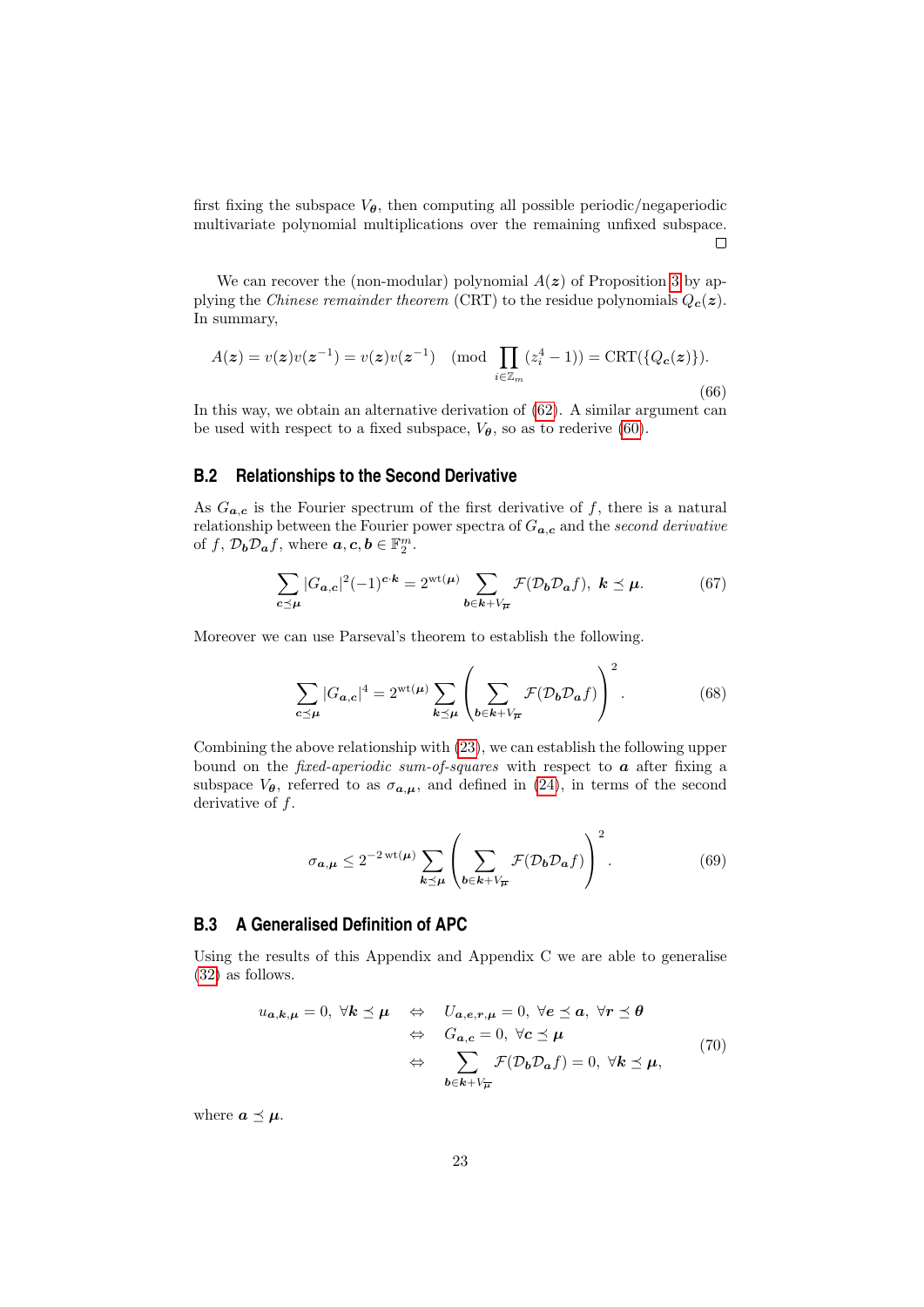### **C Symmetries of Aperiodic Autocorrelation**

We summarise some important conditions for simplification of the fixed-aperiodic autocorrelation profile and and/or symmetry operations that operate on a Boolean function and that keep the multiset of fixed-aperiodic autocorrelation coefficients unchanged to within a multiplicative phase offset and to within a permutation of the coefficient positions within the autocorrelation profile.

#### **C.1 Quadratic Simplification**

When the degree of  $f$  is two, a substantial simplification of the fixed-aperiodic autocorrelation profile can be obtained as follows.

<span id="page-23-0"></span>**Lemma 21.** Let  $f \in \mathcal{B}_m$  be a quadratic function, and let  $u_{a,k,\mu}$  be as defined in [\(13\)](#page-3-1). Then, for any  $\mathbf{k}' \preceq \mathbf{\mu}$ ,  $u_{\mathbf{a},\mathbf{k},\mathbf{\mu}} = \pm u_{\mathbf{a},\mathbf{k}',\mathbf{\mu}}$ .

 $\Box$ 

Proof. The proof is straightforward.

The simplification described by this lemma significantly reduces the APC analysis for quadratic Boolean functions as we can set 
$$
k = 0
$$
. From Section 4 the APC distance is equivalent to the distance measure for zero-dimensional QECCs. Such QECCs map to quadratic Boolean functions. As QECCs of the stabilizer type are conveniently described by self-dual additive codes over  $GF(4)$ , quadratic Boolean functions with favourable APC can conversely be constructed with relative ease from self-dual additive codes over  $GF(4)$ . This simplification implicitly exploits the symmetry of Lemma 21.

#### **C.2 Index Permutation Symmetry (Hypergraph Isomorphism)**

<span id="page-23-1"></span>**Lemma 22.** Define  $f \in \mathcal{B}_m$ . Let  $\pi$  be a permutation from  $\mathbb{Z}_m$  to  $\mathbb{Z}_m$ . Let  $\gamma$  be a permutation from  $\mathbb{F}_2^m$  to  $\mathbb{F}_2^m$  such that, for  $\mathbf{r} \in \mathbb{F}_2^m$ ,  $\gamma(\mathbf{r})$  takes  $r_i$  to  $r_{\pi(i)}$ . For  $f = f(x_0, x_1, \ldots, x_{m-1})$ , let  $f' = f(x_{\pi(0)}, x_{\pi(1)}, \ldots, x_{\pi(m-1)})$ . Then  $u_{\boldsymbol{a},\boldsymbol{k},\boldsymbol{\mu}}(f') = u_{\gamma(\boldsymbol{a}),\gamma(\boldsymbol{k}),\gamma(\boldsymbol{\mu})}(f)$ , so that both f and f' satisfy APC(l) of order q.

### **C.3 Periodic and Negaperiodic Symmetries**

The fixed-aperiodic autocorrelation coefficient magnitudes of a function  $f \in \mathcal{B}_m$ remain unchanged to within a linear permutation of the indices after periodic and/or negaperiodic shift of the input variables of f. With  $\gamma \in \mathbb{F}_2^m$  define f' as a periodic shift of f, where  $f'(\mathbf{x}) = f(\mathbf{x} + \boldsymbol{\gamma})$ .

<span id="page-23-2"></span>**Proposition 23.** With  $a, k, \gamma, \mu \in \mathbb{F}_2^m$ , f' as defined above, and fixed-aperiodic autocorrelation coefficients as defined in [\(13\)](#page-3-1),  $u_{a,k,\mu}(f) = u_{a,(k+\gamma)\&\mu,\mu}(f'),$ where  $\mathbf{k} \preceq \boldsymbol{\mu}$ .

*Proof.* Using [\(13\)](#page-3-1),  $u_{a,k,\mu}(f') = \mathcal{F}(\mathcal{D}_a f' \phi_{k+V_{\overline{\mu}}}) = \mathcal{F}(\mathcal{D}_a f \phi_{\gamma+k+V_{\overline{\mu}}})$ , where  $k \preceq$  $\mu$ .

$$
\gamma + k + V_{\overline{\mu}} = (\gamma \& \mu + k) + \gamma \& \overline{\mu} + V_{\overline{\mu}}
$$
  
= (\gamma + k) \& \mu + (\gamma \& \overline{\mu} + V\_{\overline{\mu}})\n  
= (\gamma + k) \& \mu + V\_{\overline{\mu}}, \ k \preceq \mu.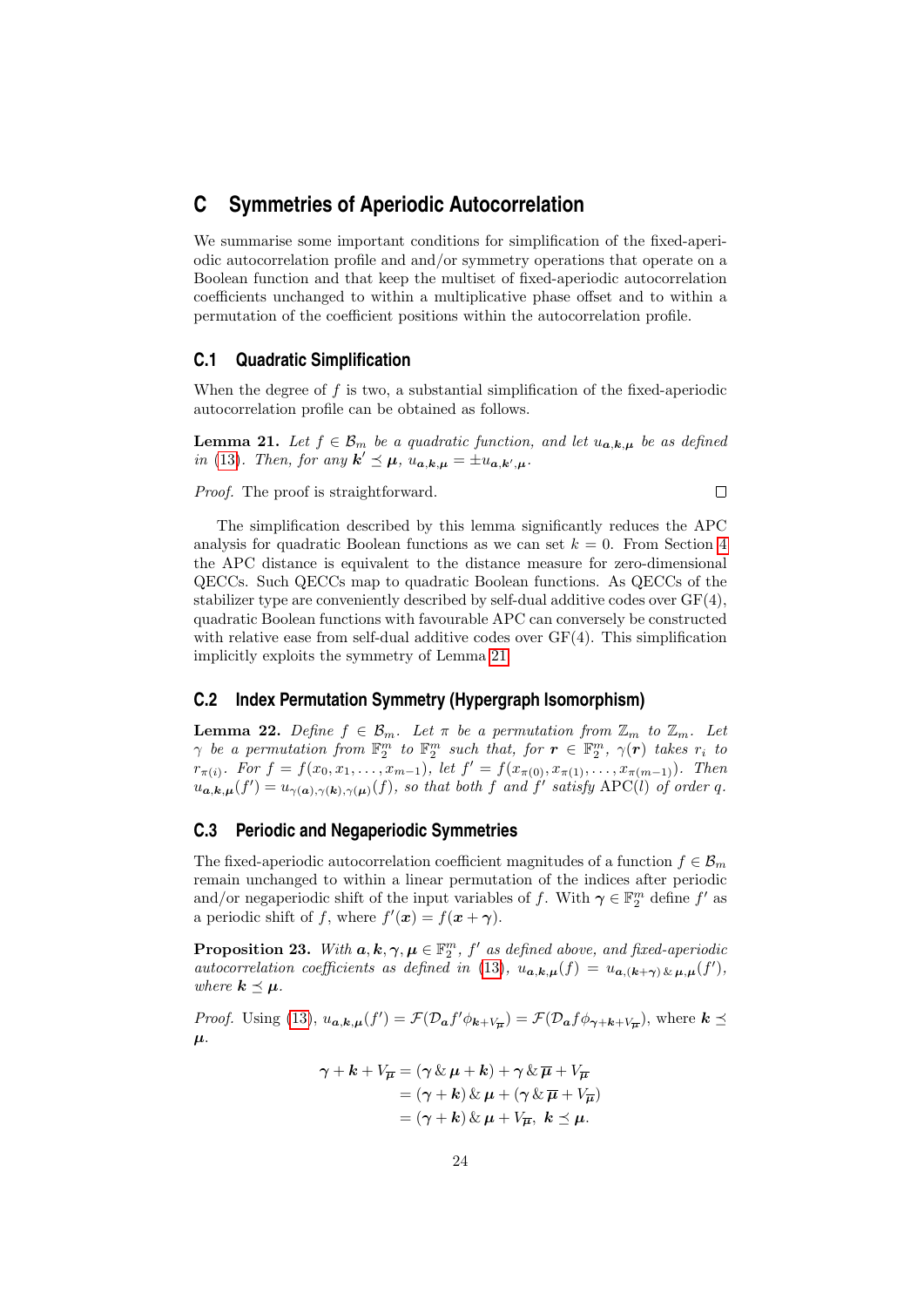After the change of variable k to  $(k + \gamma) \& \mu$ , we obtain

$$
u_{\mathbf{a},(\mathbf{k}+\boldsymbol{\gamma})\,\&\,\mu,\mu}(f') = \mathcal{F}(\mathcal{D}f\phi_{\mathbf{k}+V_{\overline{\mu}}}) = u_{\mathbf{a},\mathbf{k},\mu}(f), \ \mathbf{k} \preceq \mu. \tag{71}
$$

Similarly, with  $\lambda \in \mathbb{F}_2^m$  we define  $f''$  as a negaperiodic shift of f, where  $f''(\boldsymbol{x}) = f(\boldsymbol{x} + \boldsymbol{\lambda}) + \boldsymbol{\lambda} \cdot \boldsymbol{x} + \text{wt}(\boldsymbol{\lambda}).$ 

<span id="page-24-0"></span>**Proposition 24.** With  $a, k, \lambda, \mu \in \mathbb{F}_2^m$ ,  $f''$  as defined above, and fixed-aperiodic autocorrelation coefficients as defined in [\(13\)](#page-3-1)

$$
u_{\boldsymbol{a},\boldsymbol{k},\boldsymbol{\mu}}(f) = (-1)^{\lambda \cdot \boldsymbol{a}} u_{\boldsymbol{a},(\boldsymbol{k}+\boldsymbol{\lambda}) \& \mu,\boldsymbol{\mu}}(f''),\tag{72}
$$

where  $k \preceq \mu$ .

*Proof.* Remembering that  $f'$  is a periodic shift of f, observe that  $\mathcal{D}_{a}f'' = f(x +$  $\lambda$ ) +  $f(x + \lambda + a) + \lambda \cdot a = \mathcal{D}_a f' + \lambda \cdot a$ . Therefore

$$
u_{a,k,\mu}(f'') = \mathcal{F}(\mathcal{D}_a f'' \phi_{k+V_{\overline{\mu}}})
$$
  
=  $\mathcal{F}(\mathcal{D}_a f' \phi_{k+V_{\overline{\mu}}} + \lambda \cdot a)$   
=  $(-1)^{\lambda \cdot a} \mathcal{F}(\mathcal{D}_a f' \phi_{\lambda+k+V_{\overline{\mu}}}),$ 

where  $k \preceq \mu$ . Substituting k with  $(k + \lambda) \& \mu$  gives  $u_{a,(k+\lambda)\& \mu,\mu}(f'') =$  $(-1)^{\lambda \cdot a} u_{a,k,\mu}(f)$ , and the proposition follows.  $\Box$ 

We can combine the above results for periodic/negaperiodic shift (Proposi-tions [23](#page-23-2) and [24\)](#page-24-0) as follows. With  $\gamma, \lambda \in \mathbb{F}_2^m$  we define  $f_{pn}$  as a periodic/negaperiodic shift of  $f$ .

$$
f_{pn}(\mathbf{x}) = f(\mathbf{x} + \gamma) + \boldsymbol{\lambda} \cdot \mathbf{x} + \text{wt}(\boldsymbol{\lambda}),
$$
\n(73)

where  $\lambda \preceq \gamma$ .

**Proposition 25.** With  $a, k, \gamma, \lambda, \mu \in \mathbb{F}_2^m$ ,  $f_{pn}$  as defined above, and fixed-aperiodic autocorrelation coefficients as defined in [\(13\)](#page-3-1)

$$
u_{\mathbf{a},\mathbf{k},\mathbf{\mu}}(f) = (-1)^{\lambda \cdot \mathbf{a}} u_{\mathbf{a},(\mathbf{k}+\boldsymbol{\gamma}) \& \mathbf{\mu},\mathbf{\mu}}(f_{pn}),
$$
\n(74)

where  $\mathbf{k} \preceq \boldsymbol{\mu}$  and  $\boldsymbol{\lambda} \preceq \boldsymbol{\gamma}$ .

Proof. Combine Propositions [23](#page-23-2) and [24.](#page-24-0)

**Corollary 26.** For the special case with  $\gamma \preceq \overline{\mu}$  and  $f_{pn}$  defined as above,  $u_{\boldsymbol{a},\boldsymbol{k},\boldsymbol{\mu}}(f) = u_{\boldsymbol{a},\boldsymbol{k},\boldsymbol{\mu}}(f_{pn}),$  where  $\boldsymbol{k} \preceq \boldsymbol{\mu}.$ 

*Proof.* 
$$
\gamma
$$
 &  $\mu = 0$ .

It follows that a periodic shift (resp. negaperiodic shift) of  $f$  after fixing a subspace  $V_{\theta}$  does not change the values (resp. magnitudes) of the fixed-aperiodic autocorrelation coefficients of  $f$ , but may permute them.

Given  $f_{pn}$  as defined above, [\(13\)](#page-3-1), and Proposition [4,](#page-4-0) we obtain the following identities for the periodic/negaperiodic autocorrelation coefficients.

 $\Box$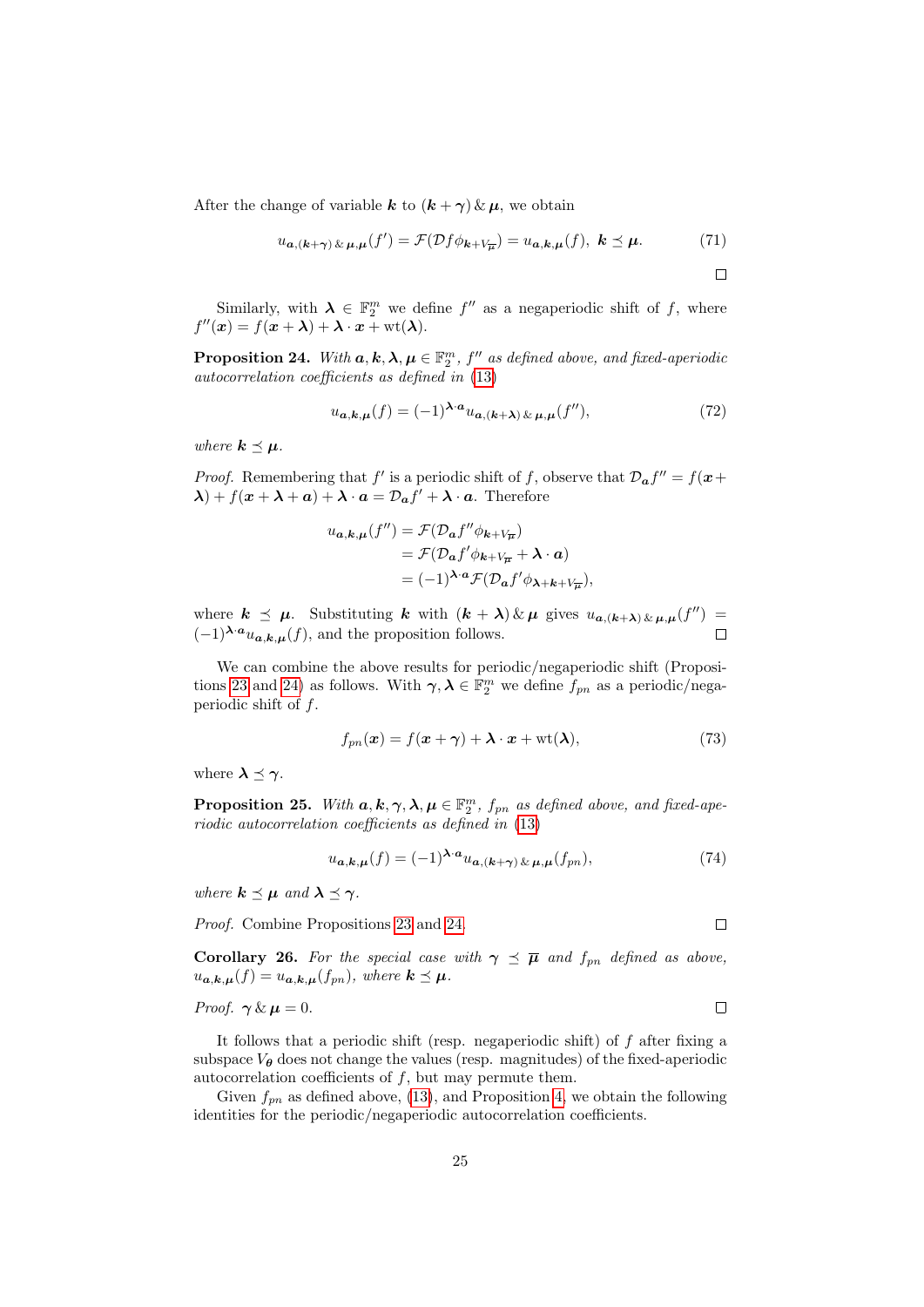Lemma 27.

$$
G_{\mathbf{a},\mathbf{c}}(f) = (-1)^{\lambda \cdot \mathbf{a} + \gamma \cdot \mathbf{c}} G_{\mathbf{a},\mathbf{c}}(f_{pn}), \ \lambda \preceq \gamma, \ \mathbf{c} \preceq \mu,\tag{75}
$$

$$
U_{\mathbf{a},\mathbf{c}}(f) = (-1)^{\lambda \cdot \mathbf{a} + \gamma \cdot \mathbf{c}} U_{\mathbf{a},\mathbf{c}}(f_{pn}), \ \lambda \leq \gamma, \ \mathbf{c} \leq \mathbf{a}, \tag{76}
$$

$$
U_{\mathbf{a},\mathbf{e},\mathbf{r},\mu}(f) = (-1)^{\lambda \cdot \mathbf{a} + \gamma \cdot \mathbf{e}} U_{\mathbf{a},\mathbf{e},(\mathbf{r} + \gamma \cdot \mathbf{e},\mathbf{e}),\mu}(f_{pn}), \ \lambda \preceq \gamma, \ \mathbf{e} \preceq \mathbf{a}, \ \mathbf{r} \preceq \mathbf{\theta}.\tag{77}
$$

*Proof.* For  $k \preceq \mu$  and  $\lambda \preceq \gamma$ , and noting that, for  $c \preceq \mu$ ,  $\gamma \& \mu \cdot c = \gamma \cdot c$ ,

$$
\begin{aligned} (-1)^{\lambda \cdot a} u_{a,(k+\gamma) \cdot \kappa} \mu, & \mu = 2^{-\operatorname{wt}(\mu)} (-1)^{\lambda \cdot a} \sum_{c \preceq \mu} G_{a,c}(-1)^{(k+\gamma) \cdot c} \\ & = 2^{-\operatorname{wt}(\mu)} (-1)^{\lambda \cdot a} \sum_{c \preceq \mu} ((-1)^{\gamma \cdot c} G_{a,c})(-1)^{k \cdot c}. \end{aligned}
$$

The results for  $U_{a,c}$  and  $U_{a,e,r,\mu}$  follow in a similar way.

It follows that the magnitudes of the periodic/negaperiodic autocorrelation coefficients are unchanged by a periodic and/or negaperiodic shift of  $f$  to within a linear permutation of the indices.

As the magnitudes of  $u_{a,k,\mu}(f)$ ,  $U_{a,c}(f)$ , and  $U_{a,e,r,\mu}$  are invariant to a periodic and/or negaperiodic shift of  $f$  to within a linear permutation, it follows, from [\(26\)](#page-5-2), Definition [6,](#page-6-4) and [\(32\)](#page-7-4) that  $\sigma_{a,\theta}(f)$ ,  $\mathcal{E}(f)$ ,  $\sigma(f)$ , and the APC of f are invariant to periodic and/or negaperiodic shifts of  $f$ . We summarise these observations in the following corollary.

**Corollary 28.** For  $f \in \mathcal{B}_m$ ,  $\mu \in \mathbb{F}_2^m$ , and  $\mathbf{a} \preceq \mu$ , let  $f_{pn}$  be a periodic and/or negaperiodic shift of f. Then  $\sigma_{a,\mu}(f_{pn}) = \sigma_{a,\mu}(f)$ ,  $\mathcal{E}(f_{pn}) = \mathcal{E}(f)$ , and  $\sigma(f_{pn}) =$  $\sigma(f)$ . The functions f and  $f_{pn}$  will also satisfy APC of order q of the same degree, and have the same APC distance.

### **D Generalised Differential Biases of State-of-the-Art S-Boxes**

In this section we examine the worst-case (truncated) differential bias for a given input differential weight, with respect to periodic, aperiodic, and fixedaperiodic autocorrelation, for selected state-of-the-art S-boxes. More precisely, we consider a function f (S-box) mapping  $\mathbb{F}_2^m$  to  $\mathbb{F}_2^n$ , and comprising n mvariable functions,  $f_i \in \mathcal{B}_m$ ,  $0 \leq i \leq n$ . Then we define the linear space of the S-box to be the set of functions,  $\{g_c \mid c \in \mathbb{F}_2^n\}$ , such that  $g_c = c \cdot f$ . We then compute, for a given S-box, the maximum bias over all functions in the set  ${g_c}$ . The periodic bias at **a** is given by  $\frac{2^m + |p_a|}{2^{m+1}}$ , the aperiodic bias at **a** is given by  $\frac{2^{m-|a|}+|u_{a,k}|}{2^{m-|a|+1}}$ , and the fixed-aperiodic bias at  $\mu$  is given by  $\frac{2^{m-|\mu|}+|u_{\alpha,k,\mu}|}{2^{m-|\mu|+1}}$ , where, for a given differential weight, it always holds that the periodic bias is less than the aperiodic bias, which again is less than the fixedaperiodic bias. Tables [2](#page-26-0) and [3](#page-27-0) show the results. For example, an exhaustive search of all 256 8-variable Boolean functions constructed by linear combinations of the 8 constituent Boolean functions of the AES S-box reveals that a weight-4 differential can be found with bias 0.56, 0.94, and 1.00, for the periodic, aperiodic, and fixed-aperiodic differentials, respectively.

 $\Box$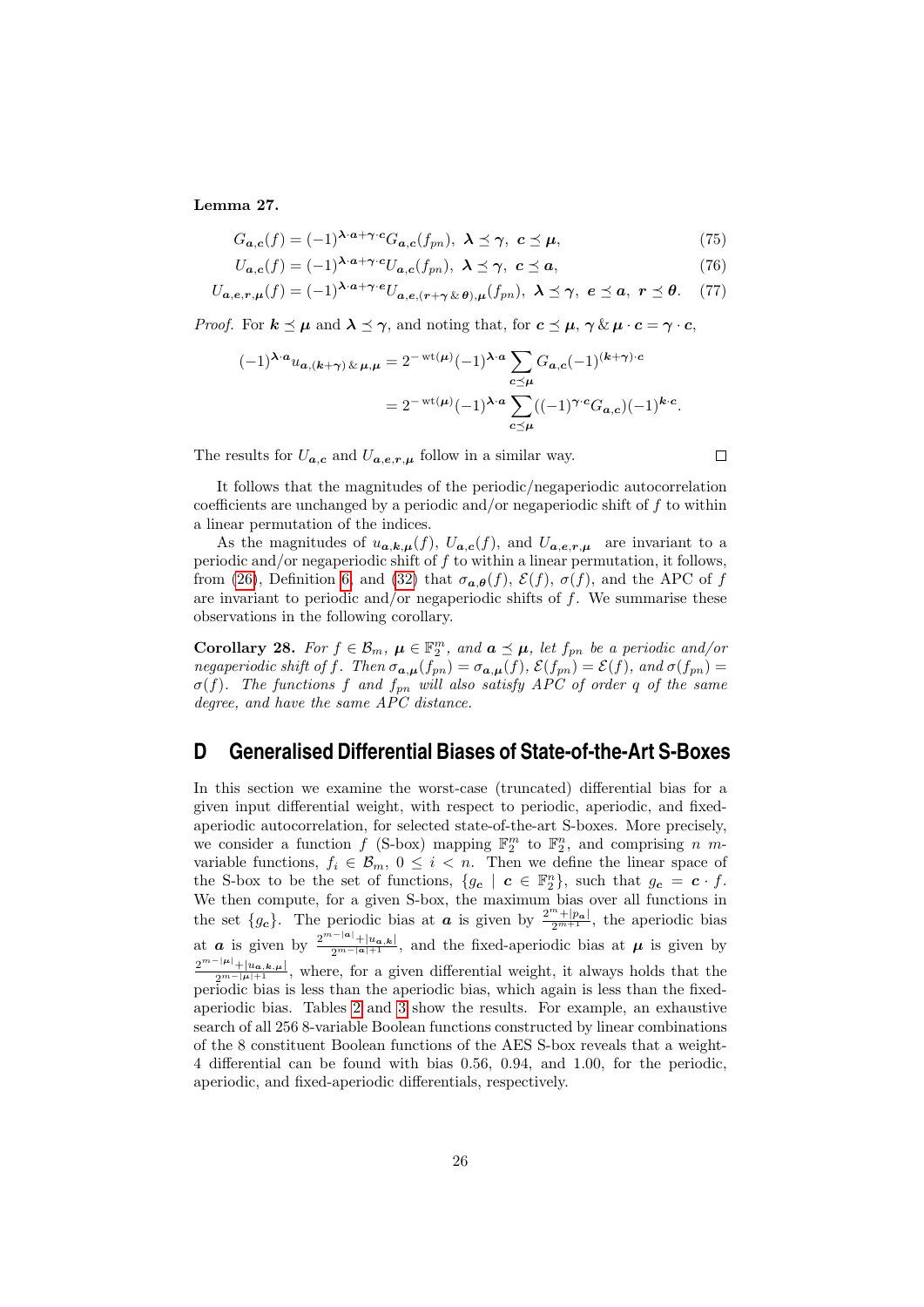|                        |                         |              |                |            |                | Differential Weight |          |                |      |                |
|------------------------|-------------------------|--------------|----------------|------------|----------------|---------------------|----------|----------------|------|----------------|
| S-box                  |                         | $\mathbf{1}$ | $\overline{2}$ | 3          | $\overline{4}$ | 5                   | 6        | $\overline{7}$ | 8    | $\overline{9}$ |
| <b>AES</b> [11]        | Ρ                       | $\rm 0.56$   | 0.56           | 0.56       | 0.56           | 0.56                | 0.56     | 0.56           | 0.56 |                |
| $(8 \times 8)$         | Α                       | 0.56         | 0.66           | 0.81       | 0.94           | 1.00                | 1.00     | 1.00           | 1.00 |                |
|                        | F                       | 0.56         | 0.66           | 0.81       | 1.00           | 1.00                | 1.00     | 1.00           | 1.00 |                |
| Khazad <sup>[36]</sup> | $\mathbf P$             | 0.67         | 0.67           | 0.69       | 0.70           | 0.67                | 0.67     | 0.66           | 0.63 |                |
| $(8 \times 8)$         | А                       | 0.67         | 0.77           | 0.94       | 1.00           | 1.00                | 1.00     | 1.00           | 1.00 |                |
|                        | $\mathbf F$             | 0.67         | 0.77           | 0.94       | 1.00           | 1.00                | 1.00     | 1.00           | 1.00 |                |
| Whirlpool [2]          | $\rm P$                 | 0.66         | 0.69           | 0.67       | 0.69           | 0.66                | 0.67     | 0.66           | 0.64 |                |
| $(8 \times 8)$         | А                       | 0.66         | 0.75           | 0.84       | 1.00           | 1.00                | 1.00     | 1.00           | 1.00 |                |
|                        | F                       | 0.66         | 0.78           | $\rm 0.91$ | $1.00\,$       | 1.00                | $1.00\,$ | $1.00\,$       | 1.00 |                |
| Misty1 [27]            | $\mathbf P$             | 0.56         | $0.56\,$       | $\,0.56$   | 0.56           | 0.56                | 0.56     | 0.56           |      |                |
| $(7 \times 7)$         | А                       | 0.56         | 0.75           | 0.75       | 1.00           | 1.00                | 1.00     | 1.00           |      |                |
|                        | $\mathbf F$             | 0.56         | 0.75           | 1.00       | 1.00           | 1.00                | 1.00     | 1.00           |      |                |
| Misty1                 | $\rm P$                 | 1.00         | 1.00           | 1.00       | 1.00           | 1.00                | 1.00     | 1.00           | 1.00 | 1.00           |
| $(9 \times 9)$         | А                       | 1.00         | 1.00           | 1.00       | 1.00           | 1.00                | 1.00     | 1.00           | 1.00 | 1.00           |
|                        | F                       | 1.00         | 1.00           | 1.00       | 1.00           | 1.00                | 1.00     | 1.00           | 1.00 | 1.00           |
| DES-1 [29]             | $\overline{\mathrm{P}}$ | 0.88         | $\rm 0.81$     | 0.81       | 0.81           | 0.75                | 0.69     |                |      |                |
| $(6 \times 4)$         | Α                       | 0.88         | 0.94           | 1.00       | 1.00           | 1.00                | 1.00     |                |      |                |
|                        | ${\rm F}$               | 0.88         | 1.00           | 1.00       | $1.00\,$       | 1.00                | $1.00\,$ |                |      |                |
| $DES-2$                | $\rm P$                 | 0.94         | $\rm 0.81$     | $\rm 0.81$ | 0.81           | 0.88                | 0.75     |                |      |                |
| $(6 \times 4)$         | А                       | 0.94         | 0.94           | 1.00       | 1.00           | 1.00                | 1.00     |                |      |                |
|                        | F                       | 0.94         | 1.00           | 1.00       | 1.00           | 1.00                | 1.00     |                |      |                |
| DES-3                  | $\mathbf P$             | 0.88         | 0.75           | 0.81       | 0.81           | 0.75                | 0.69     |                |      |                |
| $(6 \times 4)$         | А                       | 0.88         | 0.88           | 1.00       | 1.00           | 1.00                | 1.00     |                |      |                |
|                        | F                       | 0.88         | 1.00           | 1.00       | 1.00           | 1.00                | 1.00     |                |      |                |
| $DES-4$                | $\overline{\mathrm{P}}$ | 1.00         | 0.75           | 0.75       | 1.00           | 1.00                | 0.75     |                |      |                |
| $(6 \times 4)$         | Α                       | 1.00         | 1.00           | 1.00       | 1.00           | 1.00                | 1.00     |                |      |                |
|                        | ${\rm F}$               | $1.00\,$     | 1.00           | 1.00       | 1.00           | 1.00                | 1.00     |                |      |                |
| $DES-5$                | $\rm P$                 | 0.81         | $\rm 0.81$     | $\rm 0.81$ | 0.81           | 0.75                | 0.63     |                |      |                |
| $(6 \times 4)$         | А                       | 0.81         | 0.94           | 1.00       | 1.00           | 1.00                | 1.00     |                |      |                |
|                        | $\mathbf F$             | 0.81         | 1.00           | 1.00       | 1.00           | 1.00                | 1.00     |                |      |                |
| $DES-6$                | $\rm P$                 | 0.81         | 0.88           | 0.81       | 0.81           | 0.81                | 0.69     |                |      |                |
| $(6 \times 4)$         | $\boldsymbol{A}$        | 0.81         | 0.94           | 1.00       | 1.00           | 1.00                | 1.00     |                |      |                |
|                        | ${\rm F}$               | 0.81         | 1.00           | 1.00       | 1.00           | 1.00                | $1.00\,$ |                |      |                |
| DES-7                  | $\rm P$                 | 0.88         | 0.88           | 0.81       | 0.81           | 0.81                | 0.69     |                |      |                |
| $(6 \times 4)$         | Α                       | 0.88         | 1.00           | 1.00       | 1.00           | 1.00                | 1.00     |                |      |                |
|                        | F                       | 0.88         | 1.00           | 1.00       | 1.00           | $1.00\,$            | 1.00     |                |      |                |
| $DES-8$                | $\mathbf P$             | 0.88         | 0.88           | 0.81       | 0.81           | 0.75                | 0.75     |                |      |                |
| $(6 \times 4)$         | A                       | 0.88         | 0.94           | 1.00       | 1.00           | 1.00                | 1.00     |                |      |                |
|                        | F                       | 0.88         | 1.00           | 1.00       | 1.00           | 1.00                | 1.00     |                |      |                |

<span id="page-26-0"></span>Table 2: Periodic (P), Aperiodic (A), and Fixed-Aperiodic (F) Autocorrelation Biases for Selected S-Boxes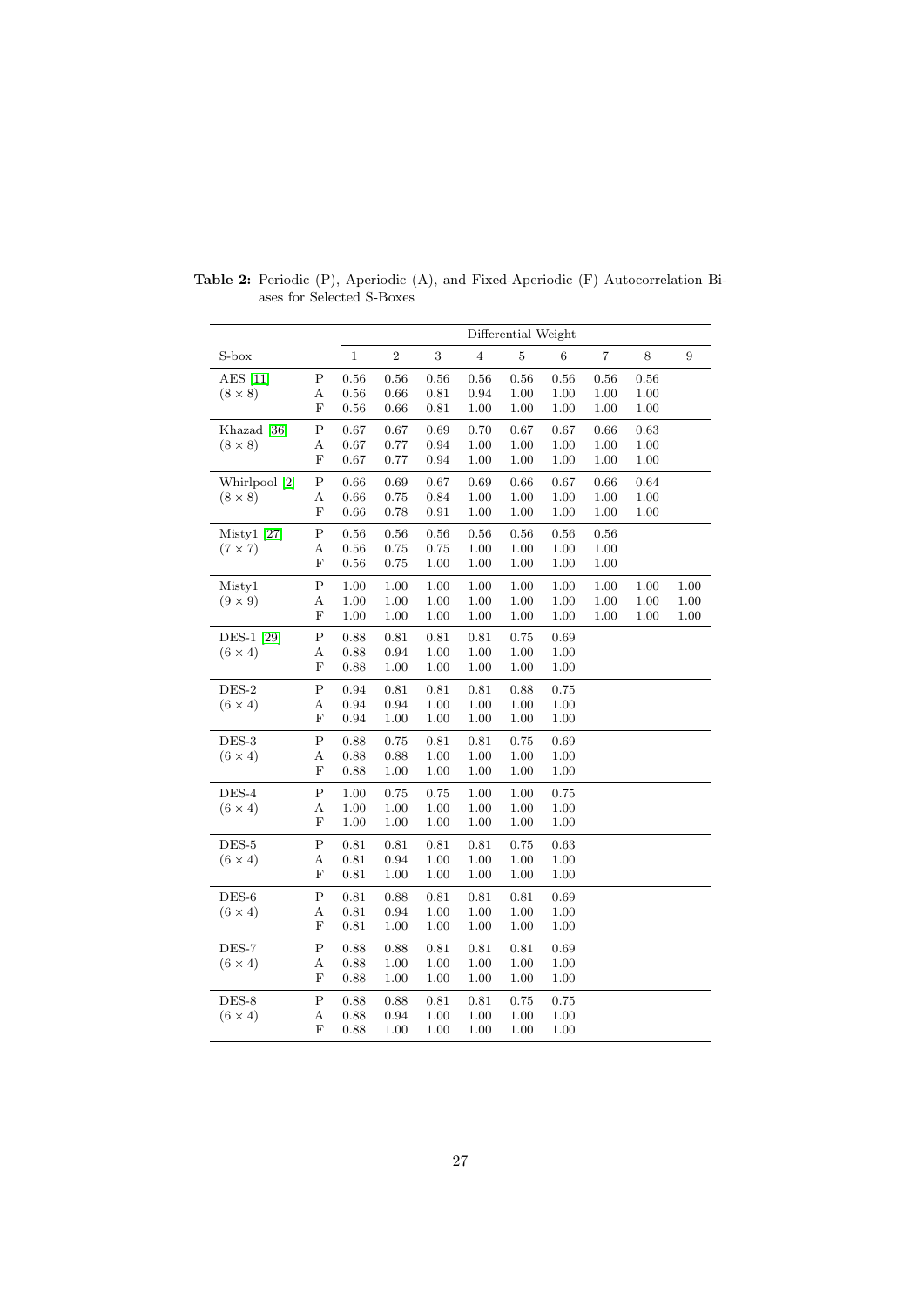<span id="page-27-0"></span>

|                        |             | Differential Weight |                |      |                |      |                 |  |  |
|------------------------|-------------|---------------------|----------------|------|----------------|------|-----------------|--|--|
| S-box                  |             | $\mathbf 1$         | $\overline{2}$ | 3    | $\overline{4}$ | 5    | $6\phantom{.}6$ |  |  |
| FDE-1 [38]             | Ρ           | 0.69                | 0.88           | 0.88 | 0.88           | 0.75 | 0.63            |  |  |
| $(6 \times 4)$         | А           | 0.69                | 1.00           | 1.00 | 1.00           | 1.00 | 1.00            |  |  |
|                        | $\mathbf F$ | 0.69                | 1.00           | 1.00 | 1.00           | 1.00 | 1.00            |  |  |
| $FDE-2$                | $\mathbf P$ | 0.69                | 0.69           | 0.75 | 0.75           | 0.75 | 0.63            |  |  |
| $(6 \times 4)$         | А           | 0.69                | 0.81           | 1.00 | 1.00           | 1.00 | 1.00            |  |  |
|                        | F           | 0.69                | 0.88           | 1.00 | 1.00           | 1.00 | 1.00            |  |  |
| $FDE-3$                | $\mathbf P$ | 0.75                | 0.75           | 0.75 | 0.69           | 0.69 | 0.75            |  |  |
| $(6 \times 4)$         | А           | 0.75                | 0.88           | 1.00 | 1.00           | 1.00 | 1.00            |  |  |
|                        | $_{\rm F}$  | 0.75                | 0.88           | 1.00 | 1.00           | 1.00 | 1.00            |  |  |
| $FDE-4$                | P           | 0.81                | 0.75           | 0.81 | 0.81           | 0.75 | 0.63            |  |  |
| $(6 \times 4)$         | А           | 0.81                | 0.88           | 1.00 | 1.00           | 1.00 | 1.00            |  |  |
|                        | $\mathbf F$ | 0.81                | 1.00           | 1.00 | 1.00           | 1.00 | 1.00            |  |  |
| $FDE-5$                | $\mathbf P$ | 0.75                | 0.69           | 0.75 | 0.75           | 0.69 | 0.69            |  |  |
| $(6 \times 4)$         | Α           | 0.75                | 0.94           | 1.00 | 1.00           | 1.00 | 1.00            |  |  |
|                        | $\mathbf F$ | 0.75                | 0.94           | 1.00 | 1.00           | 1.00 | 1.00            |  |  |
| $FDE-6$                | $\mathbf P$ | 0.75                | 0.75           | 0.75 | 0.75           | 0.75 | 0.63            |  |  |
| $(6 \times 4)$         | А           | 0.75                | 0.81           | 1.00 | 1.00           | 1.00 | 1.00            |  |  |
|                        | $\mathbf F$ | 0.75                | 0.88           | 1.00 | 1.00           | 1.00 | 1.00            |  |  |
| FDE-7                  | Ρ           | 0.75                | 0.75           | 0.75 | 0.75           | 0.69 | 0.69            |  |  |
| $(6 \times 4)$         | A           | 0.75                | 0.88           | 1.00 | 1.00           | 1.00 | 1.00            |  |  |
|                        | $\mathbf F$ | 0.75                | 0.88           | 1.00 | 1.00           | 1.00 | 1.00            |  |  |
| $FDE-8$                | $\mathbf P$ | 0.69                | 0.75           | 0.75 | 0.81           | 0.75 | 0.63            |  |  |
| $(6 \times 4)$         | А           | 0.69                | 0.88           | 1.00 | 1.00           | 1.00 | 1.00            |  |  |
|                        | $\mathbf F$ | 0.69                | 0.88           | 1.00 | 1.00           | 1.00 | 1.00            |  |  |
| $[[6, 0, 4]]$ hexacode | $_{\rm P}$  | 0.50                | 0.50           | 0.50 | 1.00           | 0.50 | 0.50            |  |  |
| (single function)      | А           | 0.50                | 0.50           | 0.50 | 1.00           | 0.50 | 1.00            |  |  |
|                        | $\mathbf F$ | 0.50                | 0.50           | 0.50 | 1.00           | 1.00 | 1.00            |  |  |

Table 3: Periodic (P), Aperiodic (A), and Fixed-Aperiodic (F) Autocorrelation Biases for Selected S-Boxes

 $\overline{\phantom{0}}$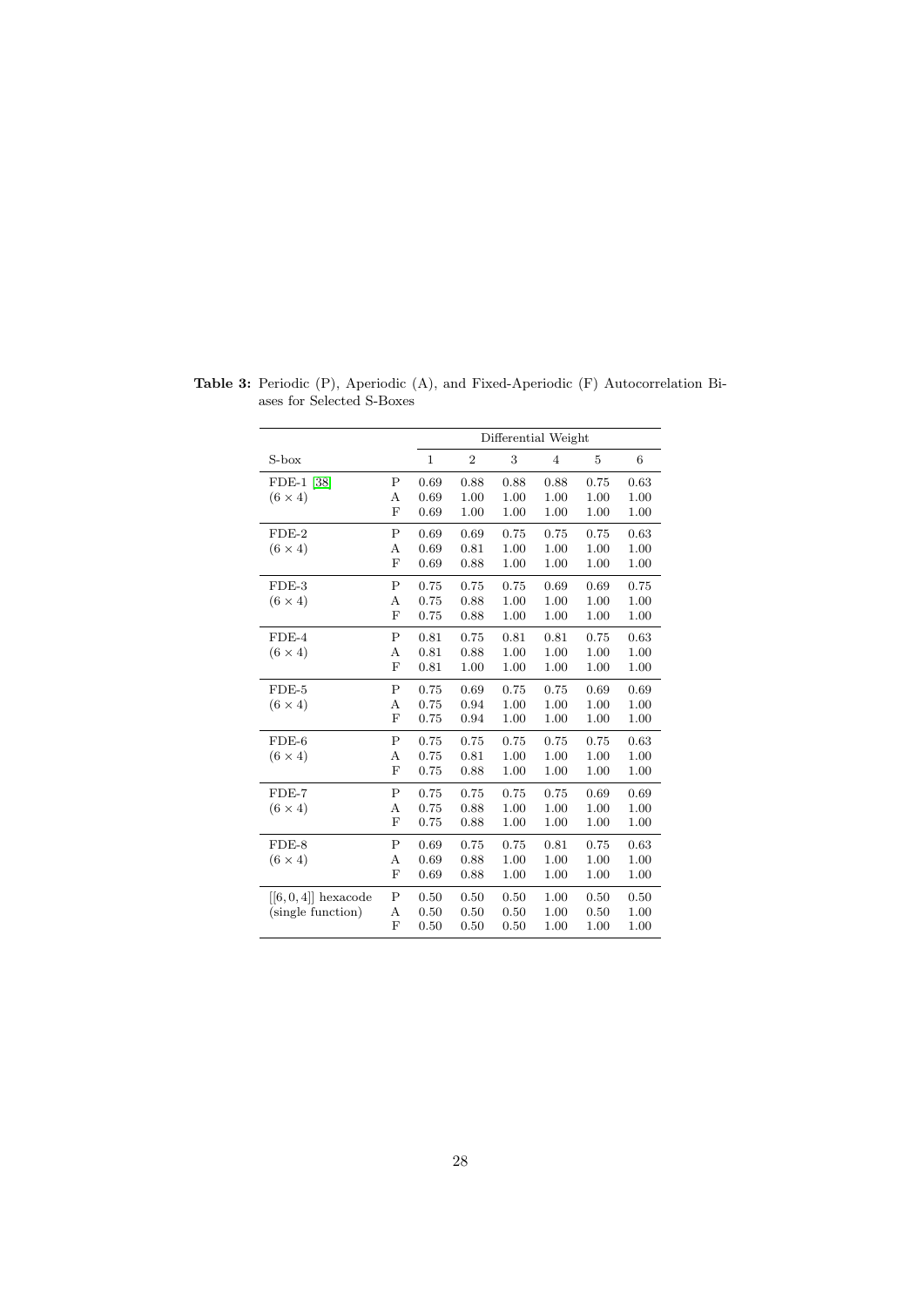### **References**

- <span id="page-28-8"></span>[1] H. Barnum, N. Linden, Monotones and invariants for multi-particle quantum states, J. Phys. A 34 (35) (2001) 6787–6805, [arXiv:quant-ph/quant-ph/0103155](http://arxiv.org/pdf/quant-ph/0103155).
- <span id="page-28-19"></span>[2] P. S. L. M. Barreto, V. Rijmen, The WHIRLPOOL hashing function, in: First open NESSIE workshop, Leuven, 2000.
- <span id="page-28-1"></span>[3] A. Bouchet, Graphic presentations of isotropic systems, J. Combin. Theory Ser. B 45 (1) (1988) 58–76.
- <span id="page-28-6"></span>[4] H. J. Briegel, R. Raussendorf, Persistent entanglement in arrays of interacting particles, Phys. Rev. Lett. 86 (5) (2001) 910–913, [arXiv:quant-ph/quant](http://arxiv.org/pdf/quant-ph/0004051)[ph/0004051](http://arxiv.org/pdf/quant-ph/0004051).
- <span id="page-28-7"></span>[5] A. R. Calderbank, E. M. Rains, P. M. Shor, N. J. A. Sloane, Quantum error correction via codes over  $GF(4)$ , IEEE Trans. Inform. Theory 44 (4) (1998) 1369– 1387, [arXiv:quant-ph/9608006](http://arxiv.org/pdf/quant-ph/9608006).
- <span id="page-28-17"></span>[6] A. Canteaut, P. Charpin, Decomposing bent functions, IEEE Trans. Inform. Theory 49 (8) (2003) 2004–2019.
- <span id="page-28-15"></span>[7] A. Canteaut, M. Videau, Degree of composition of highly nonlinear functions and applications to higher order differential cryptanalysis, in: Advances in Cryptology – EUROCRYPT 2002, vol. 2332 of Lecture Notes in Comput. Sci., Springer-Verlag, Berlin, 2002, pp. 518–533.
- <span id="page-28-0"></span>[8] C. Carlet, On cryptographic propagation criteria for Boolean functions, Inform. and Comput. 151 (1–2) (1999) 32–56.
- <span id="page-28-16"></span>[9] F. Chabaud, S. Vaudenay, Links between differential and linear cryptanalysis, in: Advances in Cryptology – EUROCRYPT '94, vol. 950 of Lecture Notes in Comput. Sci., Springer-Verlag, Berlin, 1995, pp. 356–365.
- <span id="page-28-9"></span>[10] P. Charpin, E. Pasalic, On propagation characteristics of resilient functions, in: Selected Areas in Cryptography, vol. 2595 of Lecture Notes in Comput. Sci., Springer-Verlag, Berlin, 2003, pp. 175–195.
- <span id="page-28-18"></span>[11] J. Daemen, V. Rijmen, The block cipher Rijndael, NIST AES homepage, [http:](http://www.nist.gov/aes/) [//www.nist.gov/aes/](http://www.nist.gov/aes/), February 2003.
- <span id="page-28-12"></span>[12] L. E. Danielsen, On Self-Dual Quantum Codes, Graphs, and Boolean Functions, Master's thesis, Dept. of Informatics, Univ. of Bergen, Norway, [arXiv:quant](http://arxiv.org/pdf/quant-ph/0503236)[ph/0503236](http://arxiv.org/pdf/quant-ph/0503236), March 2005.
- <span id="page-28-14"></span>[13] L. E. Danielsen, M. G. Parker, On the classification of all self-dual additive codes over GF(4) of length up to 12, in: Fourth International Workshop on Optimal Codes and Related Topics, Institute of Mathematics and Informatics, Bulgarian Academy of Sciences, Sofia, 2005, pp. 47–52, [arXiv:math.CO/0504522](http://arxiv.org/pdf/math.CO/0504522).
- <span id="page-28-13"></span>[14] L. E. Danielsen, M. G. Parker, Spectral orbits and peak-to-average power ratio of Boolean functions with respect to the  $\{I, H, N\}^n$  transform, in: Sequences and Their Applications – SETA 2004, vol. 3486 of Lecture Notes in Comput. Sci., Springer-Verlag, Berlin, 2005, pp. 373–388, [arXiv:cs.IT/0504102](http://arxiv.org/pdf/cs.IT/0504102).
- <span id="page-28-4"></span>[15] J. A. Davis, J. Jedwab, Peak-to-mean power control in OFDM, Golay complementary sequences and Reed-Muller codes, IEEE Trans. Inform. Theory 45 (7) (1999) 2397–2417.
- <span id="page-28-11"></span>[16] J. F. Dillon, Elementary Hadamard Difference Sets, Ph.D. thesis, Univ. of Maryland, 1974.
- <span id="page-28-10"></span>[17] J.-H. Evertse, Linear structures in block ciphers, in: Advances in Cryptology – EUROCRYPT '87, vol. 304 of Lecture Notes in Comput. Sci., Springer-Verlag, Berlin, 1987, pp. 249–266.
- <span id="page-28-2"></span>[18] D. G. Glynn, On self-dual quantum codes and graphs, submitted to Electron. J. Combin., 2002.
- <span id="page-28-3"></span>[19] D. G. Glynn, T. A. Gulliver, J. G. Maks, M. K. Gupta, The geometry of additive quantum codes, submitted to Springer-Verlag, 2005.
- <span id="page-28-5"></span>[20] D. Gottesman, Stabilizer Codes and Quantum Error Correction, Ph.D. thesis,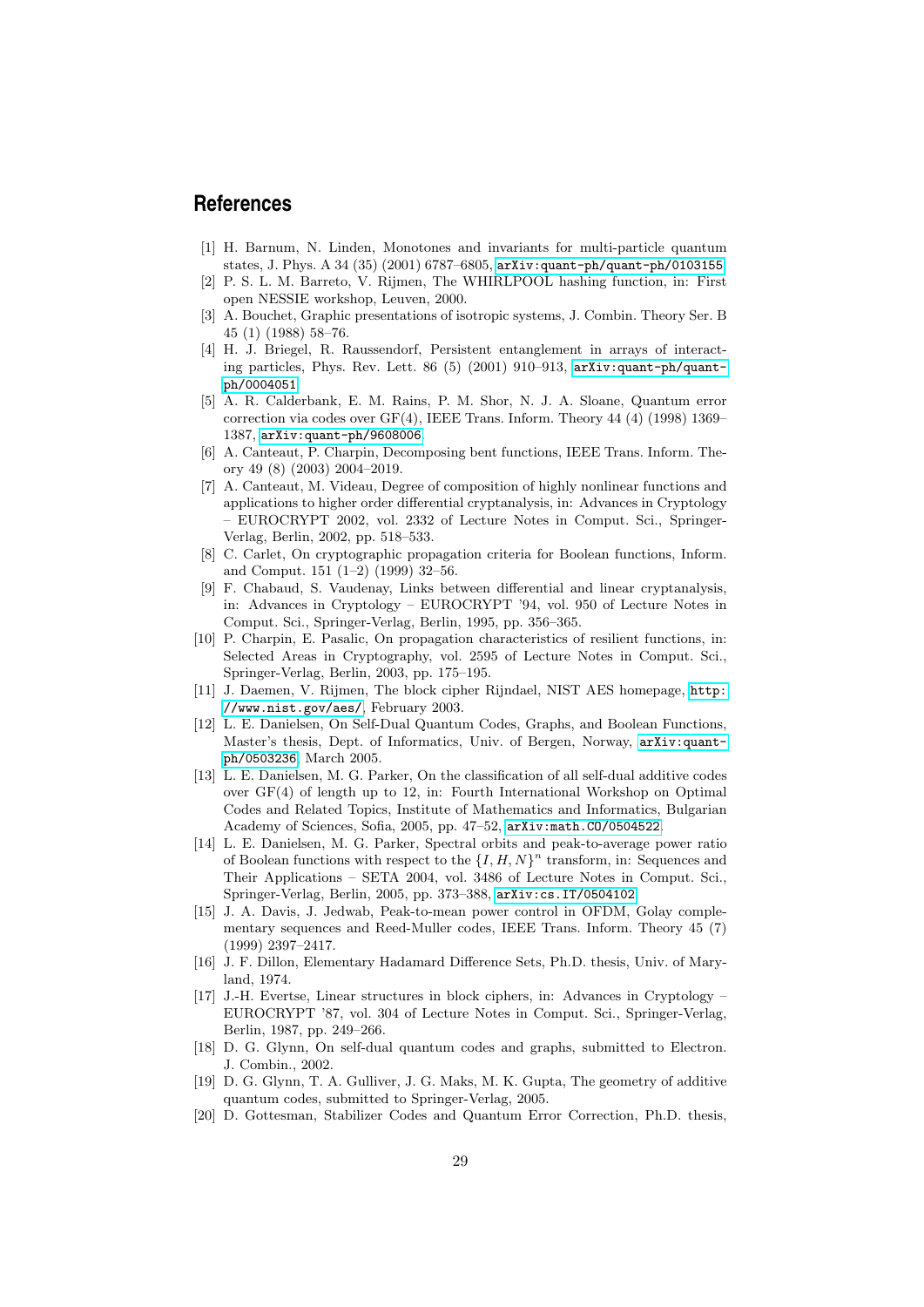California Institute of Technology, Pasadena, CA, [arXiv:quant-ph/9705052](http://arxiv.org/pdf/quant-ph/9705052), May 1997.

- <span id="page-29-6"></span>[21] M. Grassl, A. Klappenecker, M. Rötteler, Graphs, quadratic forms, and quantum codes, in: Proc. IEEE Int. Symp. Inform. Theory – ISIT 2002, 2002, p. 45.
- <span id="page-29-4"></span>[22] T. A. Gulliver, M. G. Parker, The multivariate merit factor of a Boolean function, in: Proc. IEEE Information Theory Workshop on Coding and Complexity  $-$  ITW 2005, 2005, pp. 58–62.
- <span id="page-29-2"></span>[23] M. Hein, J. Eisert, H. J. Briegel, Multi-party entanglement in graph states, Phys. Rev. A 69 (6) (2004) 062311, [arXiv:quant-ph/0307130](http://arxiv.org/pdf/quant-ph/0307130).
- <span id="page-29-11"></span>[24] G. Höhn, Self-dual codes over the Kleinian four group, Math. Ann. 327  $(2)$  (2003) 227–255, [arXiv:math.CO/0005266](http://arxiv.org/pdf/math.CO/0005266).
- <span id="page-29-15"></span>[25] A. Klappenecker, M. Rötteler, Clifford codes, in: Mathematics of quantum computation, Comput. Math. Ser., Chapman & Hall/CRC Press, Boca Raton, FL, 2002, pp. 253–273.
- <span id="page-29-1"></span>[26] K. Kurosawa, T. Satoh, Design of  $SAC/PC(l)$  of order k Boolean functions and three other cryptographic criteria, in: Advances in Cryptology – EURO-CRYPT '97, vol. 1233 of Lecture Notes in Comput. Sci., Springer-Verlag, Berlin, 1997, pp. 434–449.
- <span id="page-29-18"></span>[27] M. Matsui, New block encryption algorithm MISTY, in: Fast Software Encryption – FSE '97, vol. 1267 of Lecture Notes in Comput. Sci., Springer-Verlag, Berlin, 1997, pp. 54–68.
- <span id="page-29-13"></span>[28] B. D. McKay, nauty User's Guide, <http://cs.anu.edu.au/~bdm/nauty/>, 2003.
- <span id="page-29-19"></span>[29] Data encryption standard, FIPS Publication 46, National Bureau of Standards, U.S. Dept. of Commerce, 1977.
- <span id="page-29-14"></span>[30] M. G. Parker, Generalised S-box nonlinearity, Public Document [NES/DOC/UIB/WP5/020/A](https://www.cosic.esat.kuleuven.ac.be/nessie/reports/phase2/SBoxLin.pdf), NESSIE, 2003.
- <span id="page-29-5"></span>[31] M. G. Parker, Univariate and multivariate merit factors, in: Sequences and Their Applications – SETA 2004, vol. 3486 of Lecture Notes in Comput. Sci., Springer-Verlag, Berlin, 2005, pp. 72–100.
- <span id="page-29-3"></span>[32] M. G. Parker, V. Rijmen, The quantum entanglement of binary and bipolar sequences, in: Sequences and Their Applications – SETA '01, Discrete Math. Theor. Comput. Sci., Springer-Verlag, London, 2002, pp. 296–309, [arXiv:quant](http://arxiv.org/pdf/quant-ph/0107106)[ph/0107106](http://arxiv.org/pdf/quant-ph/0107106).
- <span id="page-29-0"></span>[33] B. Preneel, W. Van Leekwijck, L. Van Linden, R. Govaerts, J. Vandewalle, Propagation characteristics of Boolean functions, in: Advances in Cryptology – EURO-CRYPT '90, vol. 473 of Lecture Notes in Comput. Sci., Springer-Verlag, Berlin, 1991, pp. 161–173.
- <span id="page-29-10"></span>[34] R. Raussendorf, D. E. Browne, H. J. Briegel, Measurement-based quantum computation with cluster states, Phys. Rev. A 68 (2) (2003) 022312, [arXiv:quant](http://arxiv.org/pdf/quant-ph/0301052)[ph/0301052](http://arxiv.org/pdf/quant-ph/0301052).
- <span id="page-29-7"></span>[35] C. Riera, M. G. Parker, Generalised bent criteria for Boolean functions (I), to appear in IEEE Trans. Inform. Theory, [arXiv:cs.IT/0502049](http://arxiv.org/pdf/cs.IT/0502049), 2005.
- <span id="page-29-17"></span>[36] V. Rijmen, P. S. L. M. Barreto, The KHAZAD legacy-level block cipher, in: First open NESSIE Workshop, Leuven, 2000.
- <span id="page-29-8"></span>[37] D. Schlingemann, R. F. Werner, Quantum error-correcting codes associated with graphs, Phys. Rev. A 65 (1) (2002) 012308, [arXiv:quant-ph/0012111](http://arxiv.org/pdf/quant-ph/0012111).
- <span id="page-29-20"></span>[38] A. Shafieinezhad, F. Hendessi, T. A. Gulliver, A structure for fast data encryption, preprint, 2004.
- <span id="page-29-12"></span>[39] N. J. A. Sloane, The On-Line Encyclopedia of Integer Sequences, [http://www.](http://www.research.att.com/~njas/sequences/) [research.att.com/~njas/sequences/](http://www.research.att.com/~njas/sequences/).
- <span id="page-29-16"></span>[40] F.-X. Standaert, G. Rouvroy, G. Piret, J.-J. Quisquater, J.-D. Legat, Keydependent approximations in cryptanalysis, in: Proc. 24th Symp. on Inform. Theory in the Benelux, 2003.
- <span id="page-29-9"></span>[41] V. D. Tonchev, Error-correcting codes from graphs, Discrete Math. 257 (2-3)